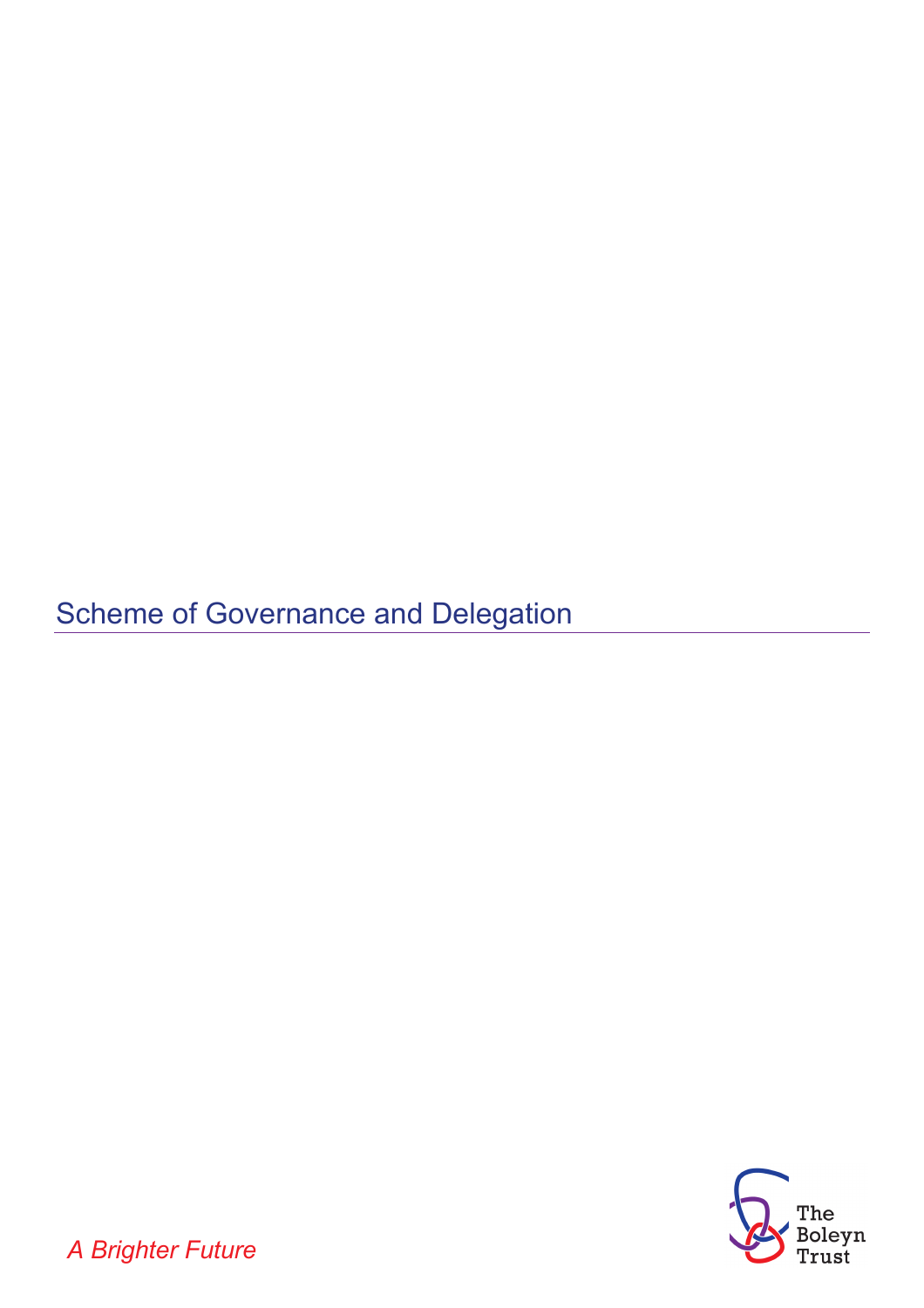# **Contents**

| <b>The Boleyn Trust</b>                                                                                                                                                                                                                                                                                                                                                                                               | 3                                                                               |
|-----------------------------------------------------------------------------------------------------------------------------------------------------------------------------------------------------------------------------------------------------------------------------------------------------------------------------------------------------------------------------------------------------------------------|---------------------------------------------------------------------------------|
| <b>Principles</b><br><b>Vision and Values</b><br>Accountability for decisions<br>Intervention                                                                                                                                                                                                                                                                                                                         | $\mathbf{3}$<br>3<br>3<br>4                                                     |
| Overview of key elements of our governance                                                                                                                                                                                                                                                                                                                                                                            | 5                                                                               |
| <b>Members</b><br><b>Trustees</b><br><b>Trust Board</b><br><b>Executive Team</b><br><b>Local Governing Bodies</b><br><b>Chair's Emergency Powers</b><br>Overview: composition of governance elements                                                                                                                                                                                                                  | 5<br>5<br>5<br>6<br>$6\phantom{a}$<br>$\overline{7}$<br>8                       |
| <b>Roles and Function Matrix</b>                                                                                                                                                                                                                                                                                                                                                                                      | 9                                                                               |
| Governance<br><b>Finance</b><br><b>Contracts</b><br><b>Curriculum and Standards</b><br><b>Special Educational Needs (SEN)</b><br>Safeguarding<br><b>Behaviour</b><br><b>Admissions</b><br>Other pupil related matters<br><b>Staffing</b><br>Information management and communication<br>Health, Safety, Risk and Estates<br>Governance elements in more detail<br>Members: general guidance                           | 9<br>11<br>13<br>14<br>15<br>16<br>17<br>18<br>19<br>20<br>22<br>23<br>24<br>24 |
| <b>Trust Board: Terms of Reference</b>                                                                                                                                                                                                                                                                                                                                                                                | 25                                                                              |
| <b>Annex</b>                                                                                                                                                                                                                                                                                                                                                                                                          |                                                                                 |
| Annex 1: Seven Principles of Public Life<br>Annex 2: Trustees' Code of Practice<br><b>Annex 3: Reserved Matters</b><br><b>Annex 4: Trustee Declaration</b><br>Annex 5: Consent to be a Member<br>Annex 6: Terms of reference: Curriculum and Standards Committee<br>Annex 7: Terms of reference: Finance, Audit and Risk Management Committee<br>Annex 8: Terms of reference: HR and Performance Management Committee | 30<br>31<br>33<br>34<br>36<br>37<br>39<br>42                                    |
| <b>Local Governing Board Delegation</b>                                                                                                                                                                                                                                                                                                                                                                               | 44                                                                              |
| <b>Annex</b>                                                                                                                                                                                                                                                                                                                                                                                                          |                                                                                 |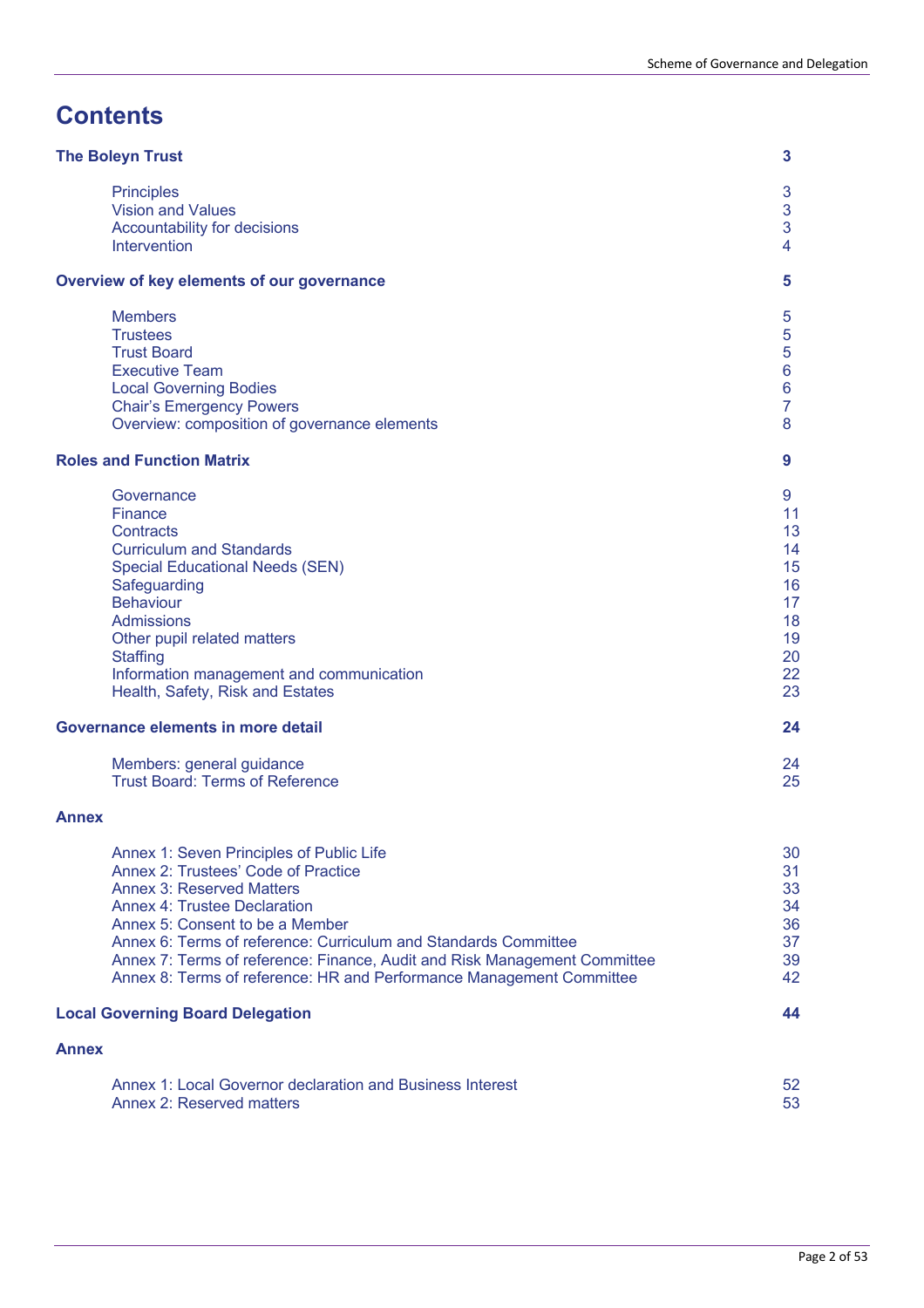# **The Boleyn Trust**

The Boleyn Trust is a charitable voluntary organisation which relies on the valuable input of a considerable number of non-executive volunteers, supported by an experienced team of staff.

## **Principles**

This document sets out the fundamental principles of the organisation and lays down the rules for its governance. The framework consists of the principles set out here, the Trust Articles of Association and the detail set out in the Terms of Reference.

We will continue to develop our governance arrangements to shape and take account of best practice in the sector.

Financial governance must, as a foundation, be compliant with the principles and regulations set out in the Academies Financial Handbook. The Boleyn Trust aims to go beyond this foundation to provide excellence in its governance.

Governance is underpinned by a common understanding about who is responsible for providing valuable input to decision making and who has the decision-making responsibility.

Effective governance in our Trust is supported by the following:

- **Trust Members**
- **Trust Board**
- Trust committees
- Local Governing Bodies
- Chief Executive Officer
- The Executive Team

The Trust Board has overall responsibility and ultimate decision-making authority for all the work of the Trust, including the establishment and maintenance of its Schools.

The governance of each School shall be delegated to the relevant Local Governing Body.

#### Vision and Values

The shared vision and values of the Trust and all the Schools underpins the governance arrangements of the Trust.

The Trust fully supports the independence and distinguishing characteristics of each of the Schools. The Trust seeks to provide a level of autonomy proportionate to the success of the School.

Recognising the value of collaboration and the advantage of a public association, the Trust will provide a voice on national, regional and local issues affecting the Trust and our schools, helping to communicate the Trust's needs and concerns to those responsible for the funding and regulation of publicly funded schools.

The Trust has a commitment to supporting the schools within the Trust family for the benefit of the communities served by the schools. The Trust expects schools to work together in the spirit of solidarity. The relationship between the Trust and Local Governing Bodies is one of partners sharing a common goal, drawing on each other's strengths to overcome any weaknesses and respond robustly to any challenges.

Our Local Governing Bodies are the champions of our values in our Schools.

#### Accountability for decisions

The Trust Board delegate authority to two key groups to ensure the effective leadership and governance of the Trust. The two key groups are:

- Executive Leadership Team (the Executive Team); and
- Local Governing Bodies.

The relationship between the Trust Board, the Executive Team and the Local Governing Bodies is characterised as a partnership to realise a common vision and a common purpose. In the case of the Local Governing Bodies the relationship between the two tiers of governance is also based on the principles of: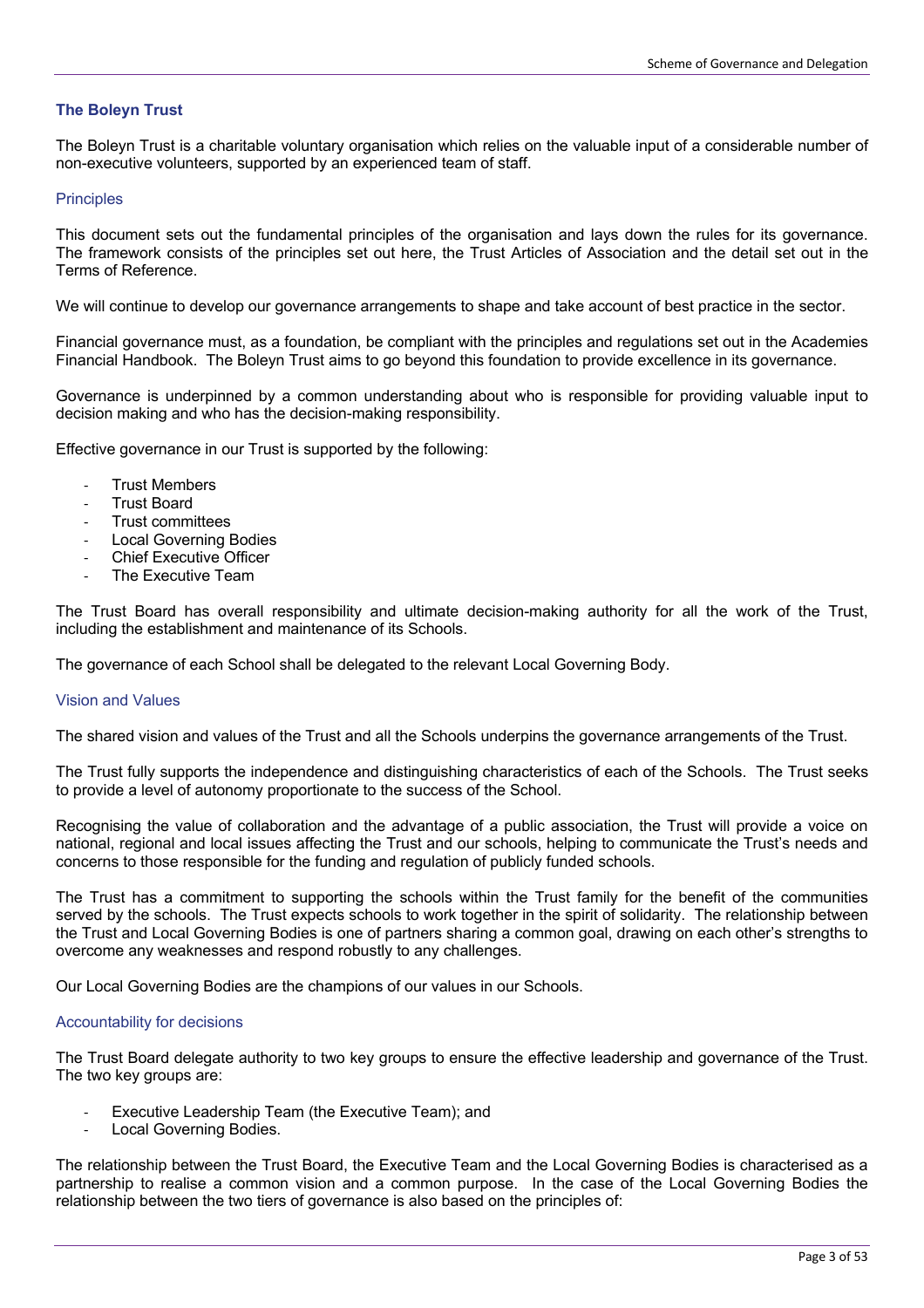- no duplication of governance; and
- governance should be as close as possible to the point of impact of decision-making.

The Terms of Reference and the Roles and Functions Matrix provides clarity as to who the decision makers are for different levels of decisions. Effectiveness of both management and governance is supported through clarity over who holds the decision-making responsibility and who supports and advises the decision makers.

#### Intervention

The Trust Board remains ultimately responsible for the Trust and the conduct of the Schools. The operation of the various elements of governance outlined in this document are crucial to the success of the group. However, there will be circumstances (more the exception than the norm) where the Trust Board might need to intervene and, for example, withdraw delegated authority or an element of governance.

In such circumstances, the Trust Board, along with the Executive Team, would work closely with any Schools concerned and those involved in their governance who would be expected to promptly implement any advice or recommendations made by the Trust Board and the Executive Team.

The Trust Board reserves the right to review or remove any power or responsibility which it has delegated in circumstances where serious concerns in the running of a School (or Schools) are identified, including where:

- there are concerns about financial matters;
- insufficient progress is being made against educational targets (including where intervention by the Secretary of State is being considered or carried out);
- there has been a breakdown in the way the School is managed or governed; or
- the safety of pupils or staff is threatened, including a breakdown of discipline.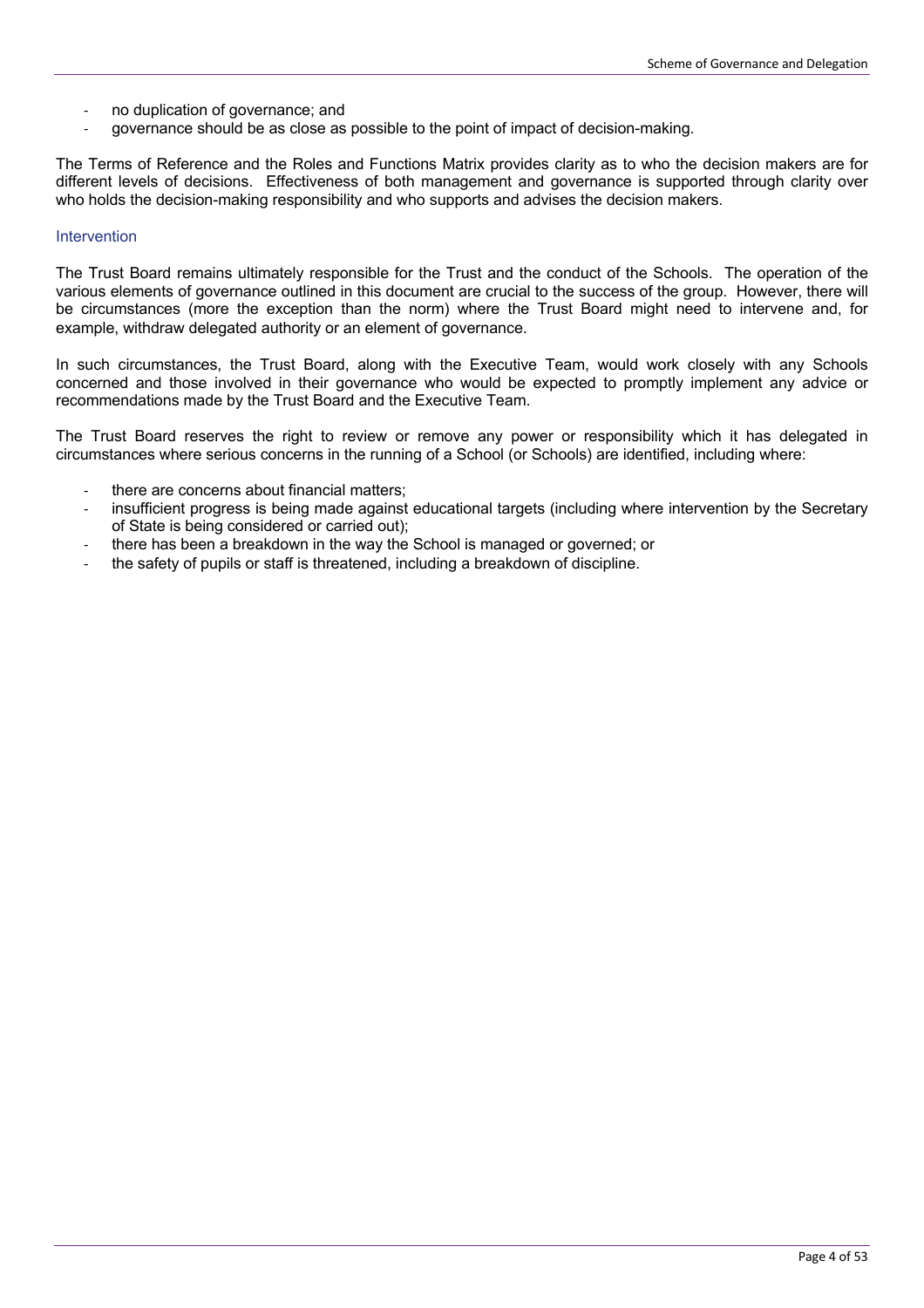# **Overview of key elements of our governance**

## Members

The Trust has "**Members**" who are best viewed as guardians of the constitution, changing the Articles if necessary and ensuring the charitable object is fulfilled. The Members have overall nominal responsibility for The Academy Trust but they exercise their functions through the trust board. Each Member guarantees to contribute £10 if the Trust were to become insolvent and be wound up- that is the "guarantee" implied by the term "company limited by guarantee".

The main powers and duties of the Members, as described in the Articles, in broad terms are:

- 1. To appoint and remove Trustees to ensure that the Trust's charitable object is being carried out
- 2. Through a collaborative process to monitor and evaluate the performance of the Boleyn Trust
- 3. To maintain the Membership and to appoint Members
- 4. To approve any proposed changes to the Articles of Association
- 5. To receive the annual accounts of the Trust.

The Trust will ordinarily have at least five Members.

#### **Trustees**

The trustees are responsible for the general control, management and administration of the trust. The responsibility for the actions of the company is vested in the "**Trustees**" of the Boleyn Trust (together, referred to as "the **Trust Board**"), who are the company directors registered with Companies House (they have a similar role to governors in a local authority-maintained school). The Trustees are personally responsible for the actions of the Trust and the Schools and are accountable to the Members, to the Secretary of State for Education and to the wider community for the quality of the education received by all pupils of the Schools and for the expenditure of public money. The Trustees are required, as trustees and pursuant to the Funding Agreements, to have systems in place through which they can assure themselves of the quality, safety and good practice of the affairs of the Trust.

As company directors it is their duty to:

- 1. Act within their powers
- 2. Promote the success of the company
- 3. Exercise independent judgement
- 4. Avoid conflicts of interest
- 5. Not to accept benefits from third parties
- 6. Declare any interest in proposed transactions or arrangements.

# Trust Board

The role of the Trust Board:

- Setting the vision, ethos and strategy for the Trust and its schools over the next three to five years;
- Establishing the governance structures for the Trust, from Members to School level, in keeping with the Articles of Association;
- Holding the CEO to account for the educational performance of the academies and their pupils, and the performance management of staff; and
- Overseeing the financial performance of the Trust.
- Providing clarity, through the published Terms of Reference and the Roles and Functions Matrix, of the level at which the following governance functions are exercised:
	- Determining each individual School's vision, ethos and strategic direction
	- Recruiting each School's Headteacher
	- Performance management of each School's Headteacher
	- Determining Human Resources policy and practice
	- Oversight of each School's budget
	- Assessment of the risks for each School.
- Setting the level at which the Local Governing Bodies will have authority and accountability through the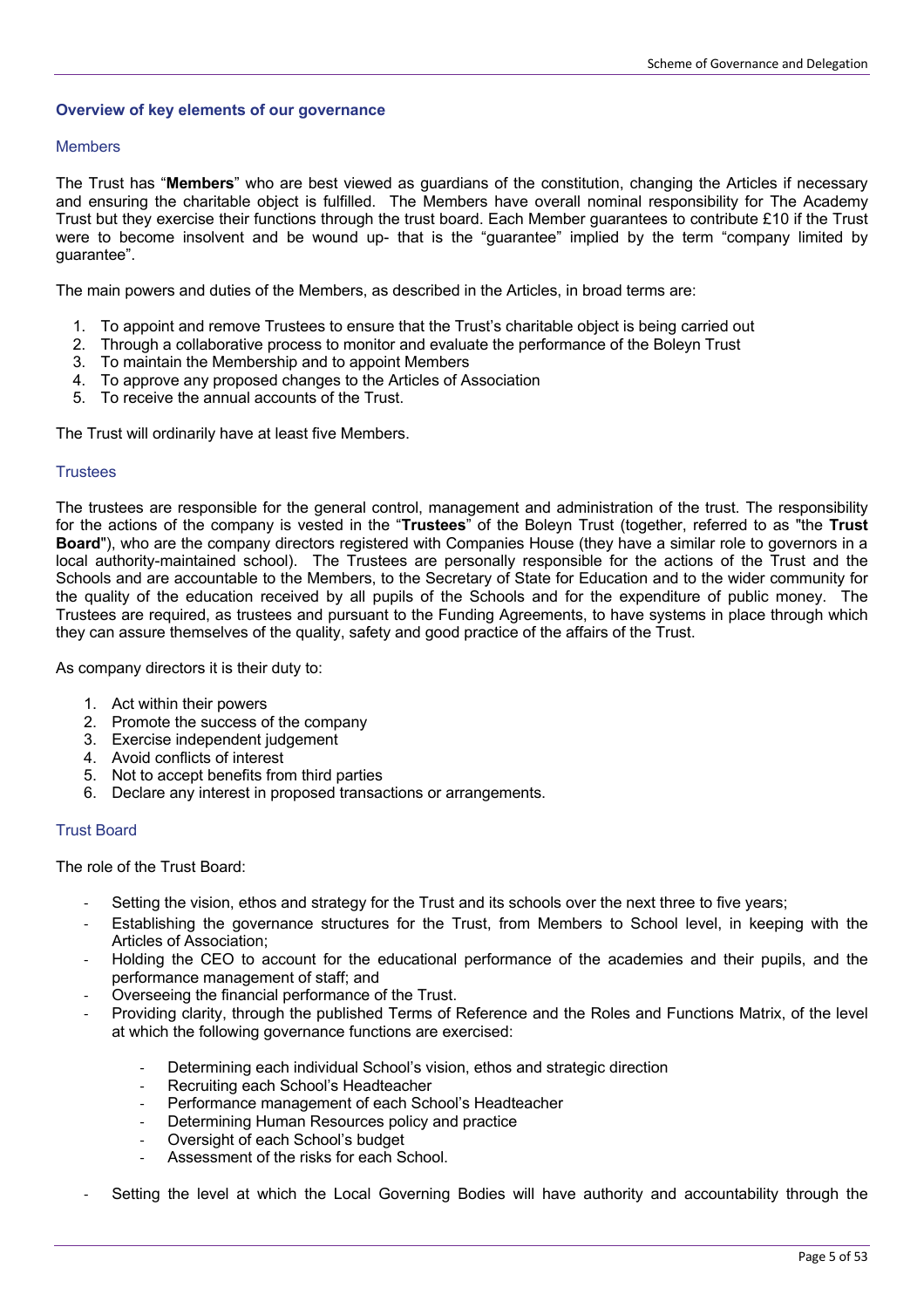scheme of delegation;

- Engaging with the Schools' communities, parents, pupils and staff;
- Contributing to developing collaborative relationships beyond the Trust;
- Ensuring that there is strong and effective executive leadership and personnel in place across the Trust;
- Overview and scrutiny of Schools' education performance data;
- Overview and scrutiny of the School Trust's financial capability and management systems to ensure compliance with the Schools Financial Handbook, and deliver best value for money;
- Ensuring senior leaders within Schools are challenged to improve the education of pupils;
- Developing the Trust Board to ensure that it has the capacity, skills and succession plans to have a positive impact on outcomes for pupils.

The Board will carry out a regular skills audit of its Trustees. Where key skills are missing on the Board, expertise will be procured to support the challenge and scrutiny of specialist areas such as human resources or educational performance.

# Trust Board Meetings

The Trust Board meetings will be quorate with 1/3 of the total number of Trustees in post (rounded up to a whole number). The Trustees shall hold at least three meetings in every school year, convening on seven clear days' notice except in emergency as determined by the Chair.

# Responsibilities retained by the Trust Board

The responsibilities that the Trust Board retains, but is not limited to, are:

- 1. Approving the overall budget of the Trust and its devolution to each academy;
- 2. Approving the annual accounts of the Trust by
- 3. Ensuring that all regulatory requirements are met;
- 4. Recommending appointment of Members, Trustees and members of LGB and co-opting additional Trustees.
- 5. Approving all policies that the Trust by law is required to maintain, including determining admission arrangements for each academy (in line with the Admissions code);
- 6. Appointment of a Company Secretary or equivalent person, having regard to the DfE Clerking Competency Framework;

# Trust Board Committees

The Trust Board Committees will provide the overview and high-level scrutiny of the prioritised risks provided by each of the schools. The principle of 'no duplication of governance' requires a clear differentiation of the nature of the scrutiny and challenge provided by the Trust Board Committees of each school's contribution to the overall performance of the Trust.

The Trust Board Committees will be:

- **-** Curriculum and Standards;
- **-** Human Resources (HR) and Performance Management;
- **-** Finance, Audit and Risk Management (including the remuneration sub-committee and the audit and risk subcommittee).

## Executive Team

The Trust "**Executive Team**" is the executive management arm of the Trust, focusing on operations and the educational performance of the Schools. They operate under the leadership and direction of the CEO, who is by virtue of his position a Trustee of the Trust. The Executive Team work directly with the staff in each School and the Local Governing Bodies to ensure that the required outcomes are achieved in accordance with the direction and vision of the Trust Board.

#### Local Governing Bodies

The role of a Local Governor is an important one. In developing our governance arrangements, the Trust Board has sought to ensure that the responsibility to govern is vested in those closest to the impact of decision-making and that such responsibility matches the capacity of those assuming responsibility. The Trust Board establishes Local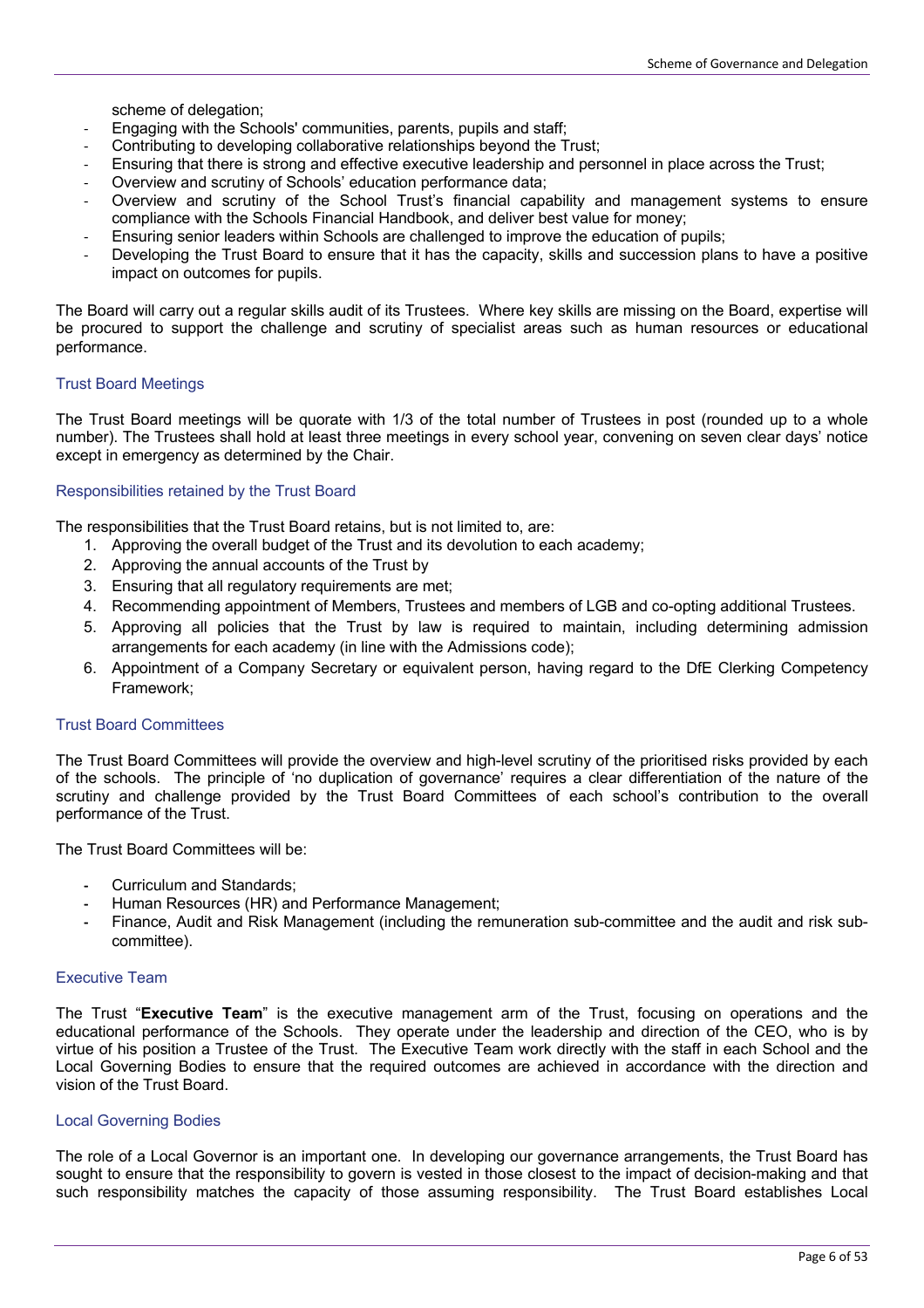Governing Bodies for each of the Schools, for the most part made up of individuals drawn from the School's community, both as elected and appointed members.

Local Governors are accountable to the Trust Board (who in turn is accountable to the Department for Education) as well as to the communities they serve.

The broad duties of the Local Governing Body are summarised as:

- **-** To contribute to and fulfil the vision and ethos of the Trust in so far as it relates to the School, ensuring that the School achieves the aims and ambitions it has for its pupils, having regard to the benefits of being part of a family of schools which stresses the importance of collaboration and mutual support;
- **-** To implement and review from time to time the strategic plan for the School, focussing on the School's performance and achieving sustained school improvement and having regard to any agreed priorities identified by the Trust Board;
- **-** To act as a critical friend to the School's senior leadership team, being ready to challenge and hold senior leaders to account for all aspects of the School's performance;
- **-** To oversee the management of the finances of the School, assessing the annual budget prepared by the School's Headteacher (with the support of the School's senior leadership team) and submitting such for approval by the Trust Board, ensuring that the School works within its budget and the School's senior leadership team adopts and implements appropriate risk and financial management policies and practices;
- **-** To support the Trust Board in ensuring that insurance or equivalent risk protection is put in place and maintained for all risk areas including damage to property, employer liability, public and third party liability and director liability in accordance with any policy issued by the Trust Board from time to time;
- **-** To support the School's Headteacher in the development and review (from time to time) of an appropriate staffing structure for the School, ensuring there is robust and accountable monitoring of the performance of staff and implementing all and any policies relating to staff adopted by the Trust Board;
- **-** To support the Trust Board in its monitoring and evaluation of the delivery of any central services and functions provided or procured by the Trust for the Schools, reporting any issues or concerns to the Headteacher and, if necessary, the CEO, and the Chair of the Trust Board;
- **-** To promote within the organisation and externally the benefits of collaboration with the other Schools and to actively seek opportunities to work together either with the aim of improving economic efficiencies within the Schools or identifying and implementing best practice;
- **-** To develop effective links within the School's community, communicating openly and frequently as appropriate and ensuring that the School meets its responsibilities to the community and serves the community's needs in relation to the safeguarding and education of its pupils; and
- **-** To engage fully and openly with any inspection of the School, whether by the Trust Board, Ofsted or any other appropriate public body to whom the School is accountable.

# Pupil, parent and staff voice

Accessing and responding to pupils' collective concerns is an important part of the operations and governance of Boleyn schools. All schools have active Pupil Councils with representatives from each year group. Each Local Governing Body is expected to give due regard to issues that are raised though the Pupil Council and the management actions taken in response to the issues.

Parental voice is formally built into the governance structure with the election by parents of two parent Governors to each Local Governing Body. Staff voice is similarly built into the governance structure with the election to each Local Governing Body of two employees of the School (usually one teacher and one non-teaching staff member) by employees of the School.

As a Trust, we will consider what further mechanisms for pupil, parent and staff representation at other governance levels may be appropriate.

# Chair's Emergency Powers

The Chair, or in the absence of the Chair the Vice-Chair, may take such action as the Chair may think fit to protect the interests of the Trust, any academy within the Trust, any student or employee of the Trust or any other member of the school community in circumstances where in the opinion of the Chair it would not be reasonably possible to convene a meeting of the Trust Board or a relevant committee or LGB in the time necessary to protect such interests.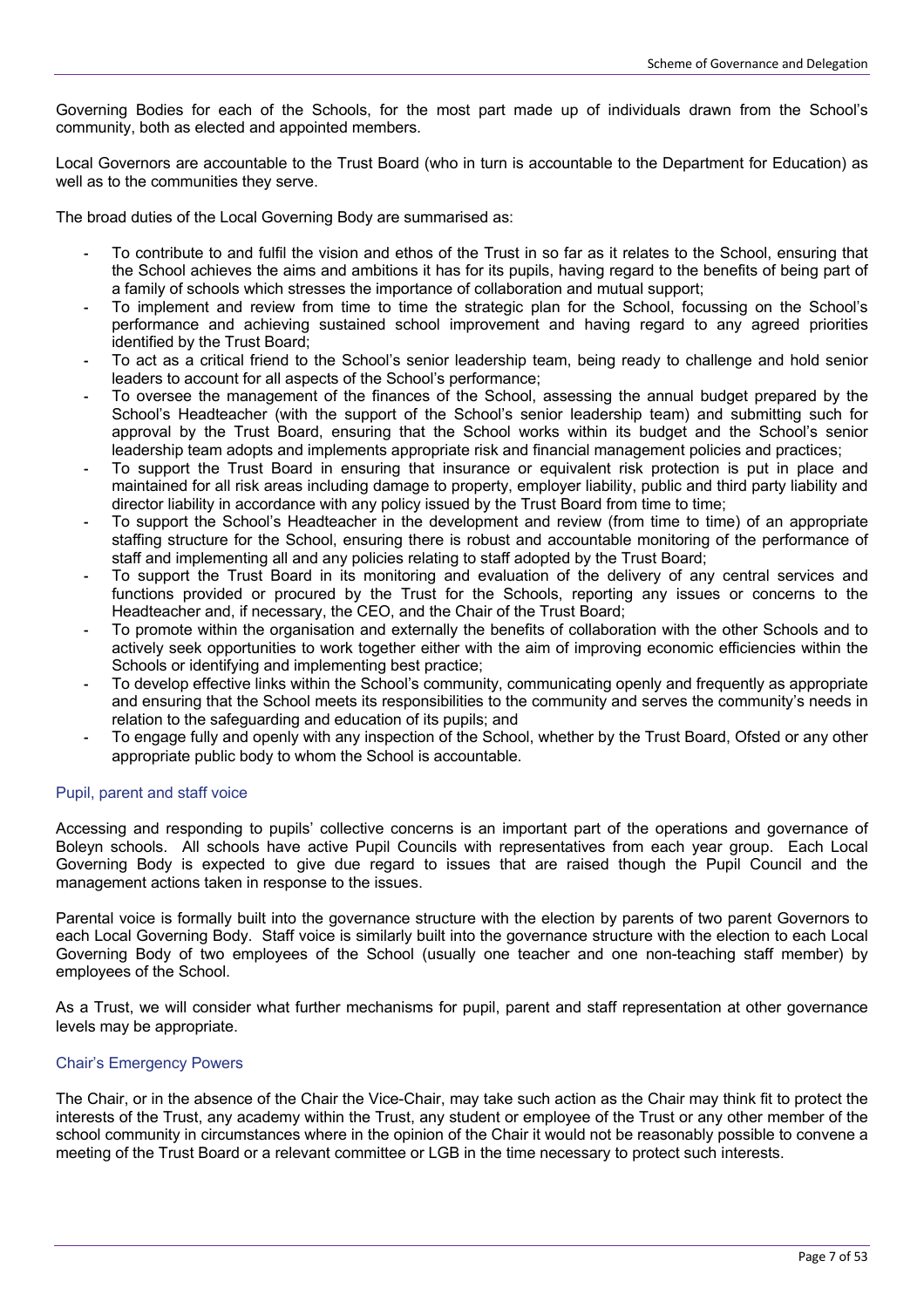# **Overview: composition of governance elements**

# Trust Members

- **-** Ms. Asha Choolhun
- **-** Ms. Ellen Kemp
- **-** Mr. Stephen Foster
- **-** The Venerable Mangala
- **-** Ms. Melanie Foster

# Trust Board

- 
- **-** Mr. Tom Canning OBE
- **-** Ms. Sarah Lack
- **-** Ms. Patricia Regis
- **-** Mr. Philip Minns
- **-** Mrs. Rosemary Therani
- **-** Mr. John Rolf

# The Executive Team

- **-** Mr. Tom Canning OBE Chief Executive Officer and Principal Executive Headteacher
- **Mr. Jag Ghataore Chief Finance Officer<br>
Mr. Steven Lock Chief Operating Office**
- 
- **Ms. Margaret Patients <b>All Access** Human Resources Manager
- Mr. Craig Lilleyman **-** Head of School Improvement

# Local Governing Bodies

- **-** Chief Executive Officer Ex-officio
- **-** Headteacher Ex-officio
- **-** 2 x elected Parents;
- **-** 1 x elected staff;
- **-** Up to 7 x Co-opted Local Governors appointed by the Trust on the recommendation of the Governing Board.

**Chief Operating Officer** 

# **-** Mr. Clive Douglas **Chair of the Trust Board**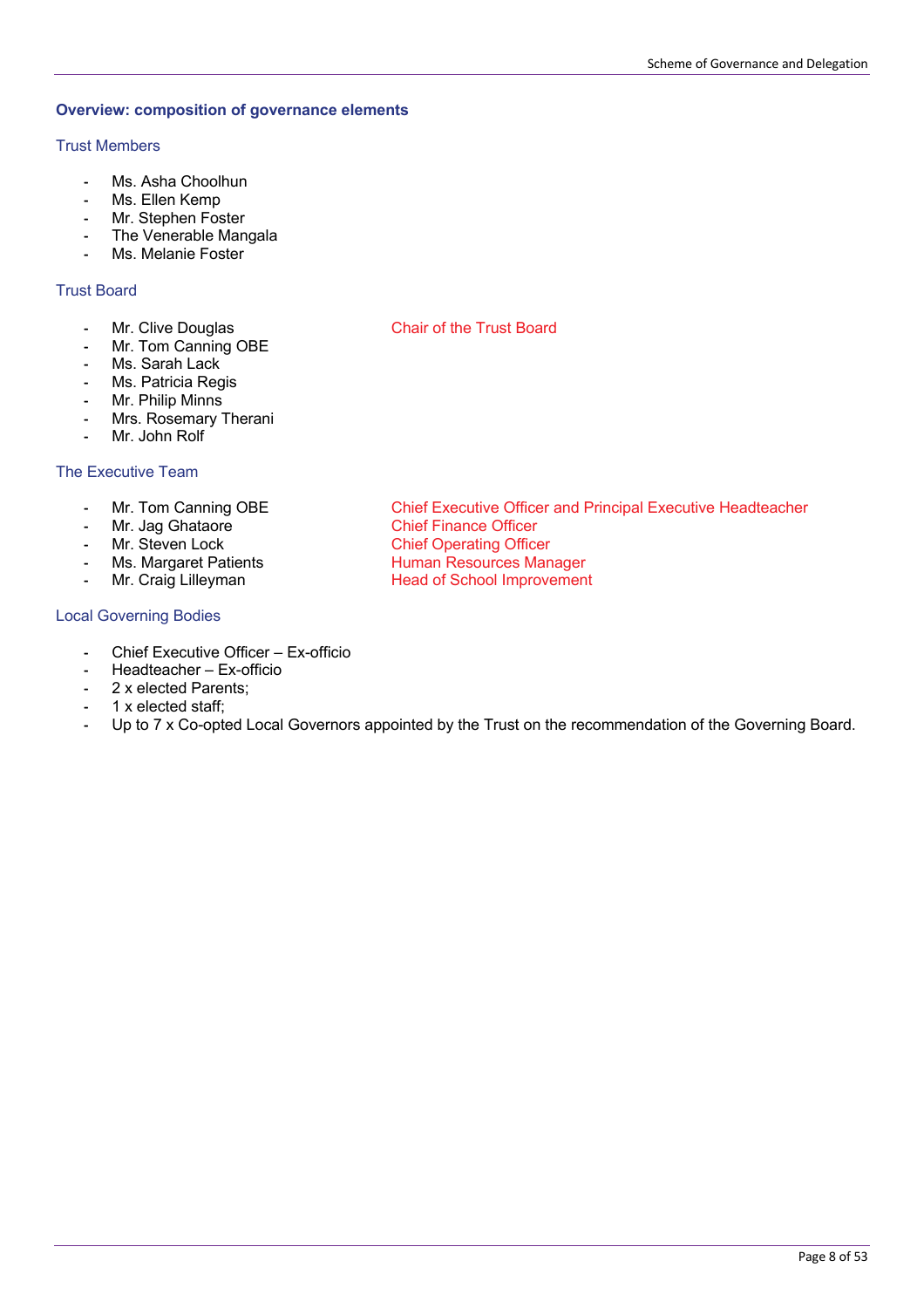# **Roles and Function Matrix**

| <b>Governance</b>                                                                                                                                                                                                                                                                                                                    |                                                                                                                                                                                                                                                                                                                                                                                                                                                                                                                                                                                                                                                                                                                |                                                                                                                                                                                                                                                                                                                                                                                  |                                                                                                                                                                                                                                                                                                                                                                                                                                                                                                                                                                                                                                                                                                                                                                                                                                                                                                                                            |                                                                                                                                                                                                                                                                                                                                                                                                                                                 |
|--------------------------------------------------------------------------------------------------------------------------------------------------------------------------------------------------------------------------------------------------------------------------------------------------------------------------------------|----------------------------------------------------------------------------------------------------------------------------------------------------------------------------------------------------------------------------------------------------------------------------------------------------------------------------------------------------------------------------------------------------------------------------------------------------------------------------------------------------------------------------------------------------------------------------------------------------------------------------------------------------------------------------------------------------------------|----------------------------------------------------------------------------------------------------------------------------------------------------------------------------------------------------------------------------------------------------------------------------------------------------------------------------------------------------------------------------------|--------------------------------------------------------------------------------------------------------------------------------------------------------------------------------------------------------------------------------------------------------------------------------------------------------------------------------------------------------------------------------------------------------------------------------------------------------------------------------------------------------------------------------------------------------------------------------------------------------------------------------------------------------------------------------------------------------------------------------------------------------------------------------------------------------------------------------------------------------------------------------------------------------------------------------------------|-------------------------------------------------------------------------------------------------------------------------------------------------------------------------------------------------------------------------------------------------------------------------------------------------------------------------------------------------------------------------------------------------------------------------------------------------|
| <b>Members</b>                                                                                                                                                                                                                                                                                                                       | <b>Trustees</b>                                                                                                                                                                                                                                                                                                                                                                                                                                                                                                                                                                                                                                                                                                | <b>Executive Team</b>                                                                                                                                                                                                                                                                                                                                                            | <b>Local Governing Body</b>                                                                                                                                                                                                                                                                                                                                                                                                                                                                                                                                                                                                                                                                                                                                                                                                                                                                                                                | Headteacher                                                                                                                                                                                                                                                                                                                                                                                                                                     |
| To review and amend<br>the<br>Articles of Association.<br>To change the name of the<br>Trust.<br>To receive copy of annual report<br>from the Trustees and the CEO<br>on the Trust's performance<br>To appoint and remove trustees<br>appoint<br>To<br>and<br>remove<br>company members<br>To review the performance of<br>the Board | To review and amend:<br>the Terms of Reference<br>for the Trust Board;<br>Constitution and<br>the<br>Terms of Reference of<br>Local Governing<br>the<br>Bodies (including those<br>relating to Transition<br>and<br>Intervention<br>Boards);<br>the Terms of Reference<br>for delegation to the<br>Executive;<br>Roles<br>this<br>and $\vert$<br>Functions Matrix.<br>determine<br>the<br>Board's<br>To<br><b>Reserved Matters.</b><br>To determine the educational<br>character, mission and ethos of<br>the Trust<br>appoint<br>Company<br>To<br>a<br>Secretary (if desired)<br>To appoint a Clerk Service for<br>the Trust<br>To review and amend the<br>policies of the Trust<br>To appoint and remove the | To attend meetings of the<br>Trustees and to provide a CEO's<br>report.<br>To support the appointment<br>process for the Company<br>Secretary and the Clerk.<br>To secure professional advice<br>on behalf of the Trustees as<br>may be requested.<br>To support the Trustees and the<br>Schools in the preparation of<br>Trust- wide and School specific<br>policy requirements | To champion the Boleyn vision<br>and values in the school and to<br>ensure the wellbeing of the<br>pupils.<br>To determine the educational<br>and spiritual character, mission<br>or ethos of a School (to the<br>extent that it is not inconsistent<br>with that of the Trust) in<br>collaboration<br>with<br>the<br>Headteacher.<br>To ensure that the school has a<br>medium to long-term vision for<br>its future (that is not inconsistent<br>with the Trust's vision) and that<br>there is a robust strategy in<br>place for achieving its vision.<br>To appoint (and remove) from its<br>number: Chair, Vice- Chair and<br>Local Governors with specific<br>responsibilities<br>for<br>special<br>educational<br>needs.<br>safeguarding,<br>pupil<br>premium<br>and financial matters.<br>To review and amend<br>the<br>policies of the School (in line<br>with any<br>Trust prescribed<br>policy).<br>To implement a means whereby | To implement the educational<br>character, mission or ethos of a<br>School (to the extent that it is<br>not inconsistent with that of the<br>Trust) as determined by the<br>Local Governing Body.<br>To attend meetings of the Local<br>Governing Body and to provide<br>a Headteacher's report.<br>To support the appointment<br>process for the Clerk.<br>To tailor Trust-wide policies to<br>School as recommended by the<br>Executive Team. |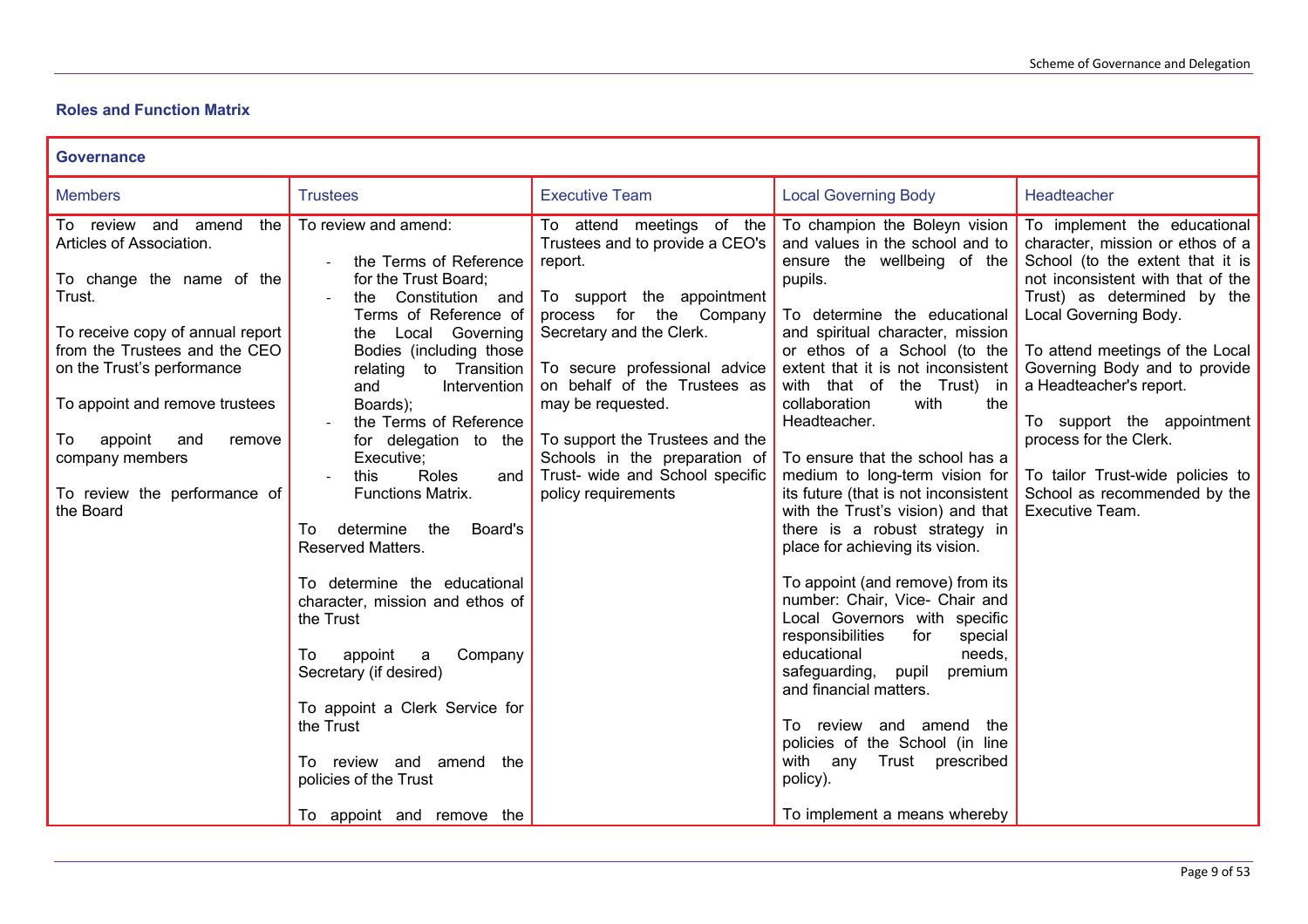| appointed members of local<br>governing bodies                                            |      | the School can receive and<br>react to pupil, parent and staff<br>feedback          |  |
|-------------------------------------------------------------------------------------------|------|-------------------------------------------------------------------------------------|--|
| To appoint and remove the<br>Chair and Vice Chair of the<br>Board.                        |      | To establish and maintain a<br>relationship with members of the<br>local community. |  |
| To appoint and remove the<br>Chair and Vice-Chair of local<br>governing bodies/committees |      |                                                                                     |  |
| To establish Trust Committees                                                             |      |                                                                                     |  |
| To establish LGB Committee                                                                |      |                                                                                     |  |
| To appoint the CEO (and<br>suspend in accordance<br>policies and procedures)              | with |                                                                                     |  |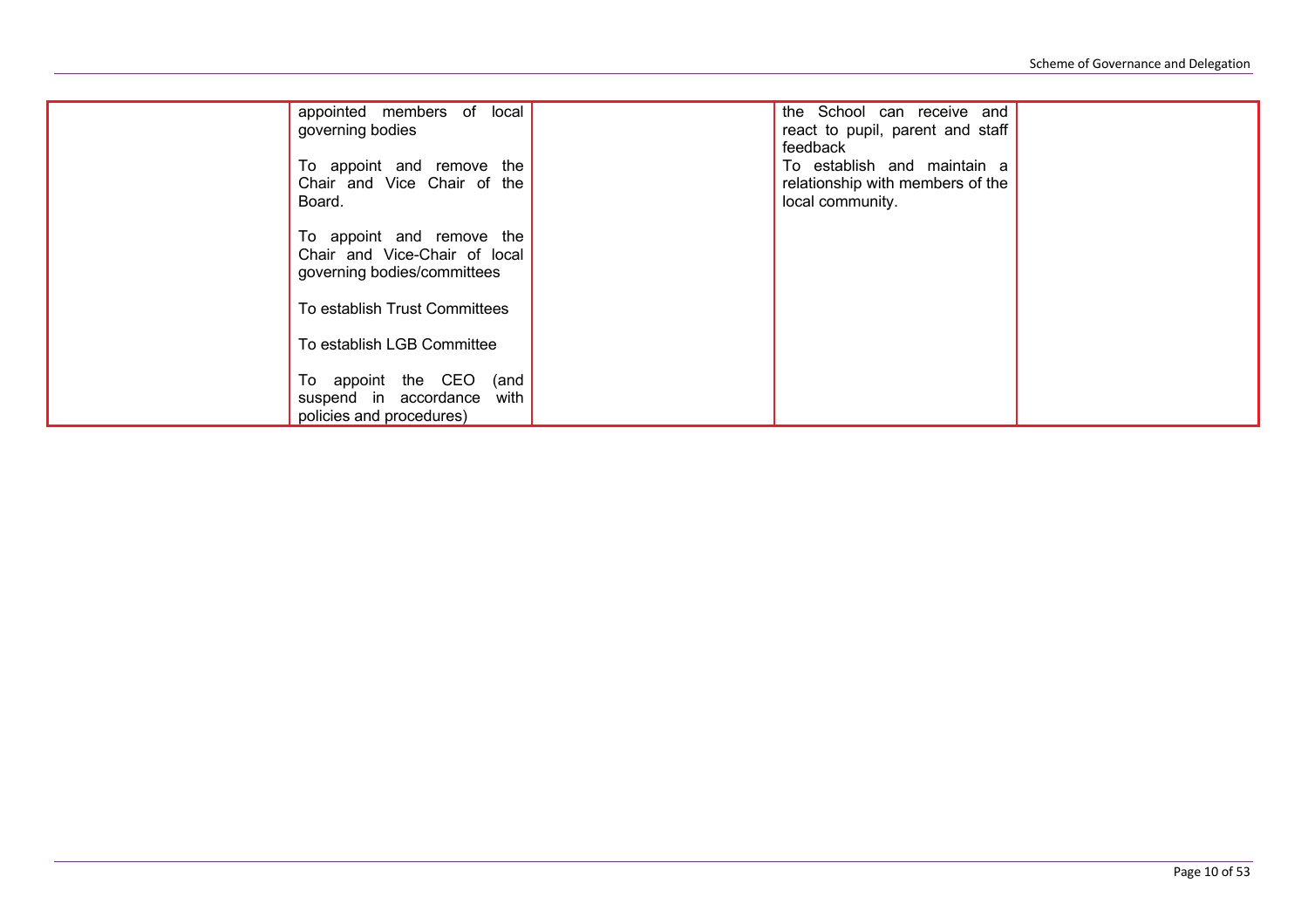| <b>Finance</b>                |                                                                                                                                                                                                                                                                                                                                                                                                                                                                                                                                                                                                                                                                                                                    |                                                                                                                                                                                                                                                                                                                                                                                                                                     |                                                                                                                                                                                                                                                                                                                                                                                                                                                                                                                                                                                                                                                                                                         |                                                                                                                                                                                                                                                                                                                                                                                                                                                                              |
|-------------------------------|--------------------------------------------------------------------------------------------------------------------------------------------------------------------------------------------------------------------------------------------------------------------------------------------------------------------------------------------------------------------------------------------------------------------------------------------------------------------------------------------------------------------------------------------------------------------------------------------------------------------------------------------------------------------------------------------------------------------|-------------------------------------------------------------------------------------------------------------------------------------------------------------------------------------------------------------------------------------------------------------------------------------------------------------------------------------------------------------------------------------------------------------------------------------|---------------------------------------------------------------------------------------------------------------------------------------------------------------------------------------------------------------------------------------------------------------------------------------------------------------------------------------------------------------------------------------------------------------------------------------------------------------------------------------------------------------------------------------------------------------------------------------------------------------------------------------------------------------------------------------------------------|------------------------------------------------------------------------------------------------------------------------------------------------------------------------------------------------------------------------------------------------------------------------------------------------------------------------------------------------------------------------------------------------------------------------------------------------------------------------------|
| <b>Members</b>                | <b>Trustees</b>                                                                                                                                                                                                                                                                                                                                                                                                                                                                                                                                                                                                                                                                                                    | <b>Executive Team</b>                                                                                                                                                                                                                                                                                                                                                                                                               | <b>Local Governing Body</b>                                                                                                                                                                                                                                                                                                                                                                                                                                                                                                                                                                                                                                                                             | Headteacher                                                                                                                                                                                                                                                                                                                                                                                                                                                                  |
| To appoint external auditors. | To appoint internal auditors.<br>To sign off annual accounts and<br>report.<br>To approve the financial scheme<br>of delegation.<br>To appoint a Finance, Audit and<br>Risk Management committee.<br>To approve Trust financial<br>strategy and three-year budget<br>plan<br>To approve the annual budget $ $ Executive Team).<br>for the Trust.<br>To approve<br>significant<br>any<br>changes to<br>the<br>approved<br>budget.<br>To monitor income, expenditure,<br>cash flow and balance sheet of<br>the Trust.<br>To establish a charging and<br>remissions policy and to keep<br>this under review.<br>Accounting<br>To appoint an<br>Officer.<br>financial<br>To ensure<br>proper<br>controls are in place. | To prepare the annual budget<br>for the Trust.<br>monitor<br>the<br>To<br>income,<br>expenditure, cash flow and<br>balance sheet of the Trust.<br>To prepare monitoring reports<br>for the Trustees (CEO).<br>To ensure proper<br>financial<br>controls are in place.<br>To maintain a register of<br>business interests<br>(of the<br>To set up and approve staff<br>expenses for the Executive<br>Team.<br>To open bank accounts. | To appoint a Local Governor<br>responsible for finance.<br>the<br>To recommend<br>annual<br>budget for the School to the<br>Finance,<br>Audit<br>and<br>Risk<br>Management<br>Committee<br>for<br>approval.<br>To<br>monitor<br>income,<br>the<br>expenditure and cash flow of a<br>School.<br>To ensure any variances from<br>the budget are reported to the<br>Trust Board Finance, Audit and<br>Risk Management Committee.<br>proper financial<br>To ensure<br>controls are in place at the<br>School, in line with the Trust's<br>financial regulations<br>To maintain a register of<br>business interests.<br>To ensure provision of free<br>school meals to those pupils<br>meeting the criteria. | To ensure the preparation of the<br>annual budget for the School<br>with the assistance of relevant<br>staff.<br>To<br>monitor<br>the<br>income,<br>expenditure and cash flow of a<br>School.<br>To prepare monitoring reports<br>for the LGBs.<br>proper financial<br>To ensure<br>controls are in place at the<br>School.<br>To ensure provision of free<br>school meals to those pupils<br>meeting the criteria.<br>To set up and approve staff<br>expenses at the School |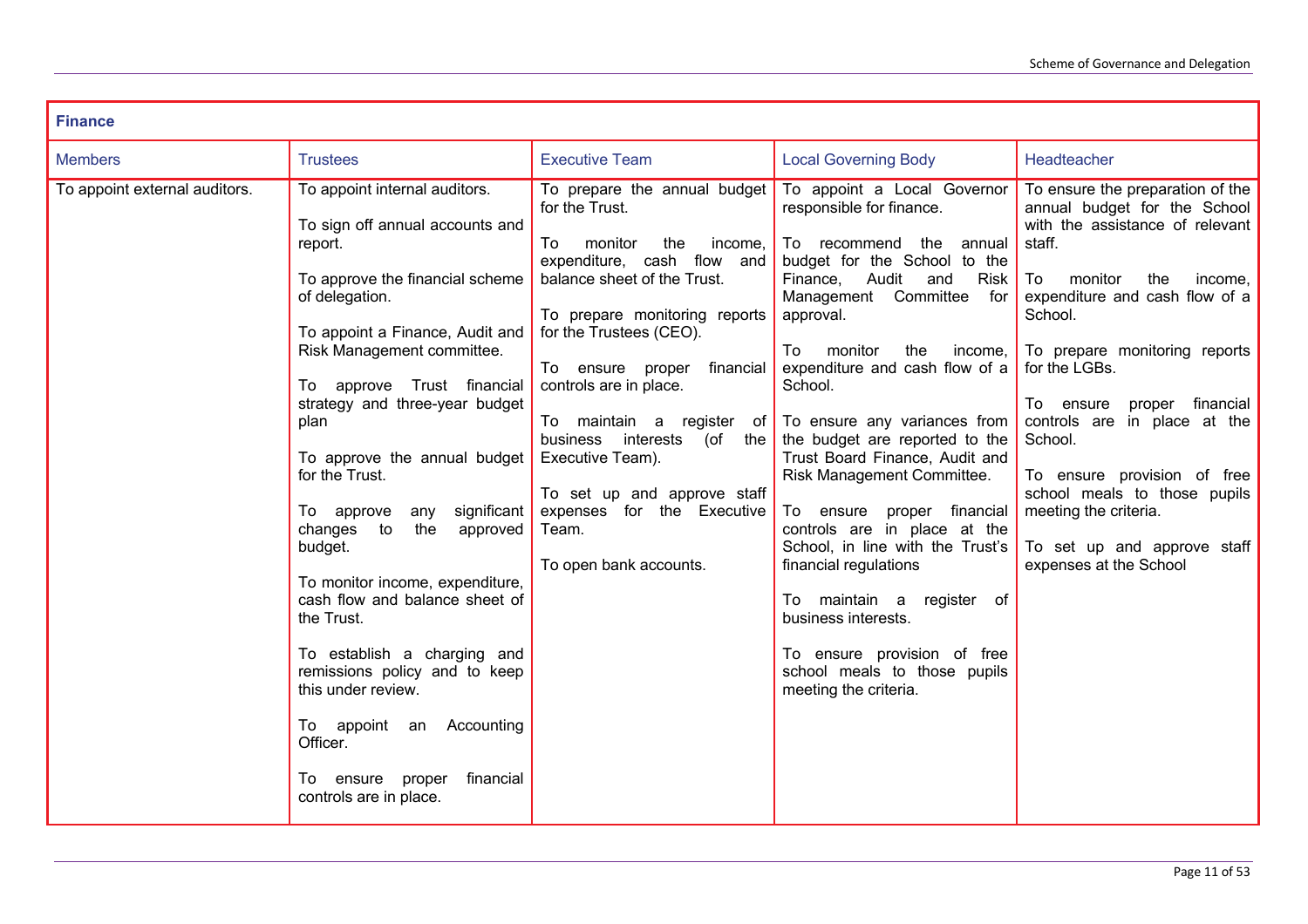| maintain<br>reaister<br>∩t<br>10<br>υı |  |  |
|----------------------------------------|--|--|
| business interests.                    |  |  |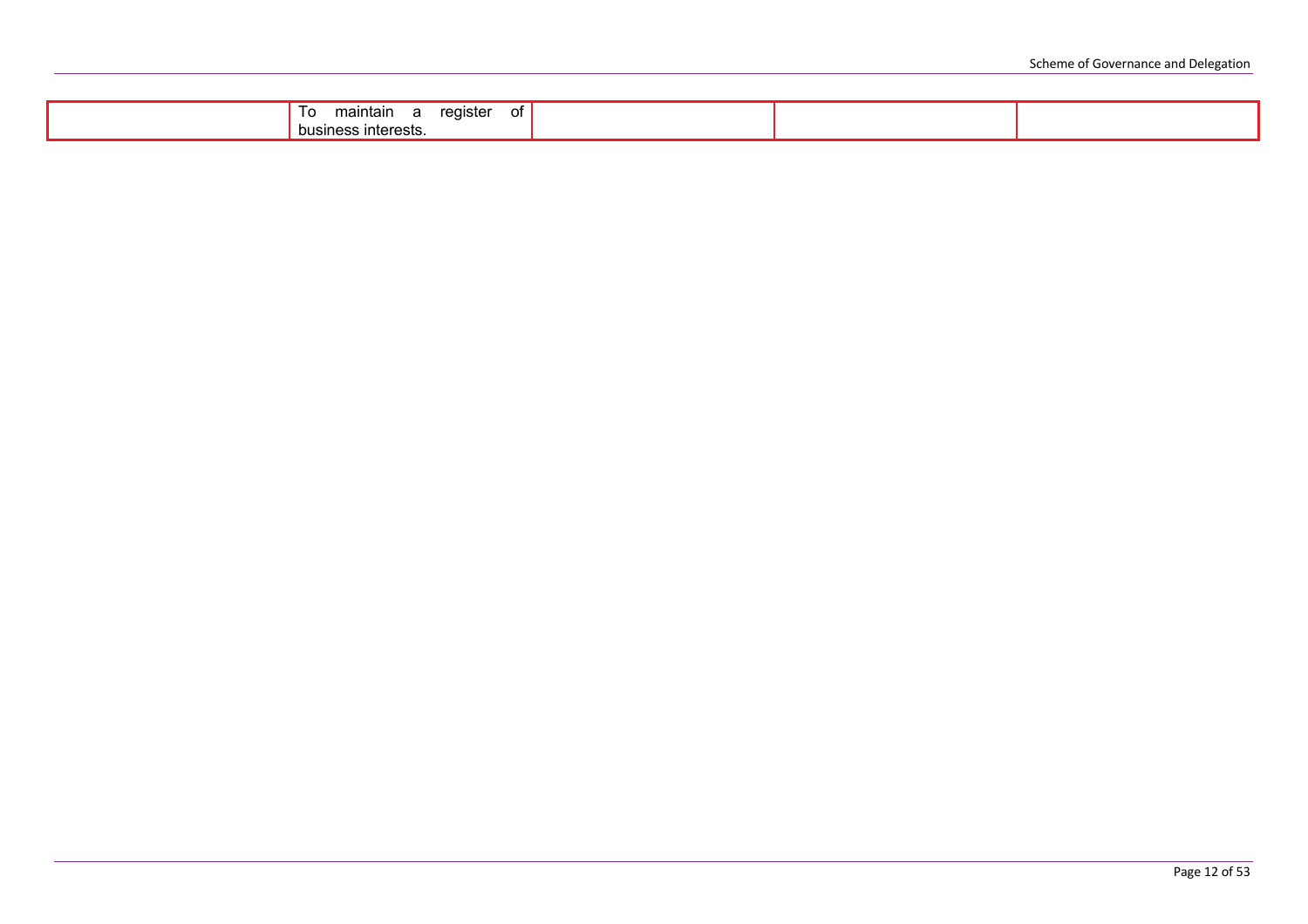| <b>Contracts</b> |                                                                                                                                                                                                                                                 |                                                                                                                                                                                                                                                                             |                                                                                                                                                                                                       |                                                                                                                                                                                           |
|------------------|-------------------------------------------------------------------------------------------------------------------------------------------------------------------------------------------------------------------------------------------------|-----------------------------------------------------------------------------------------------------------------------------------------------------------------------------------------------------------------------------------------------------------------------------|-------------------------------------------------------------------------------------------------------------------------------------------------------------------------------------------------------|-------------------------------------------------------------------------------------------------------------------------------------------------------------------------------------------|
| <b>Members</b>   | <b>Trustees</b>                                                                                                                                                                                                                                 | <b>Executive Team</b>                                                                                                                                                                                                                                                       | <b>Local Governing Body</b>                                                                                                                                                                           | Headteacher                                                                                                                                                                               |
|                  | To<br>adopt<br>a<br>procurement policy.<br>authority for contracts.<br>To approve contracts with a<br>value above £25,000.<br>which<br>To approve contracts<br>related<br>constitute<br>party<br>transactions.<br>To set up and approve Trustee | Trust-wide To review opportunities<br>for<br>collaborative procurement.<br>To set the delegated levels of $\overline{ }$ To enter contracts up to the<br>limits of delegation and within an<br>agreed budget.<br>within<br>make payments<br>To:<br>agreed financial limits. | To support the Trust Board in its   To make payments<br>monitoring and evaluation of the<br>delivery of any central services<br>and functions provided or<br>procured by the Trust for the<br>School. | within<br>agreed financial limits.<br>To enter contracts up to the<br>limits of delegation and within an<br>agreed budget.<br>To act as a signatory of a<br>School specific bank account. |
|                  | expenses in accordance with the<br>Trust Conflict of Interest policy.                                                                                                                                                                           |                                                                                                                                                                                                                                                                             |                                                                                                                                                                                                       |                                                                                                                                                                                           |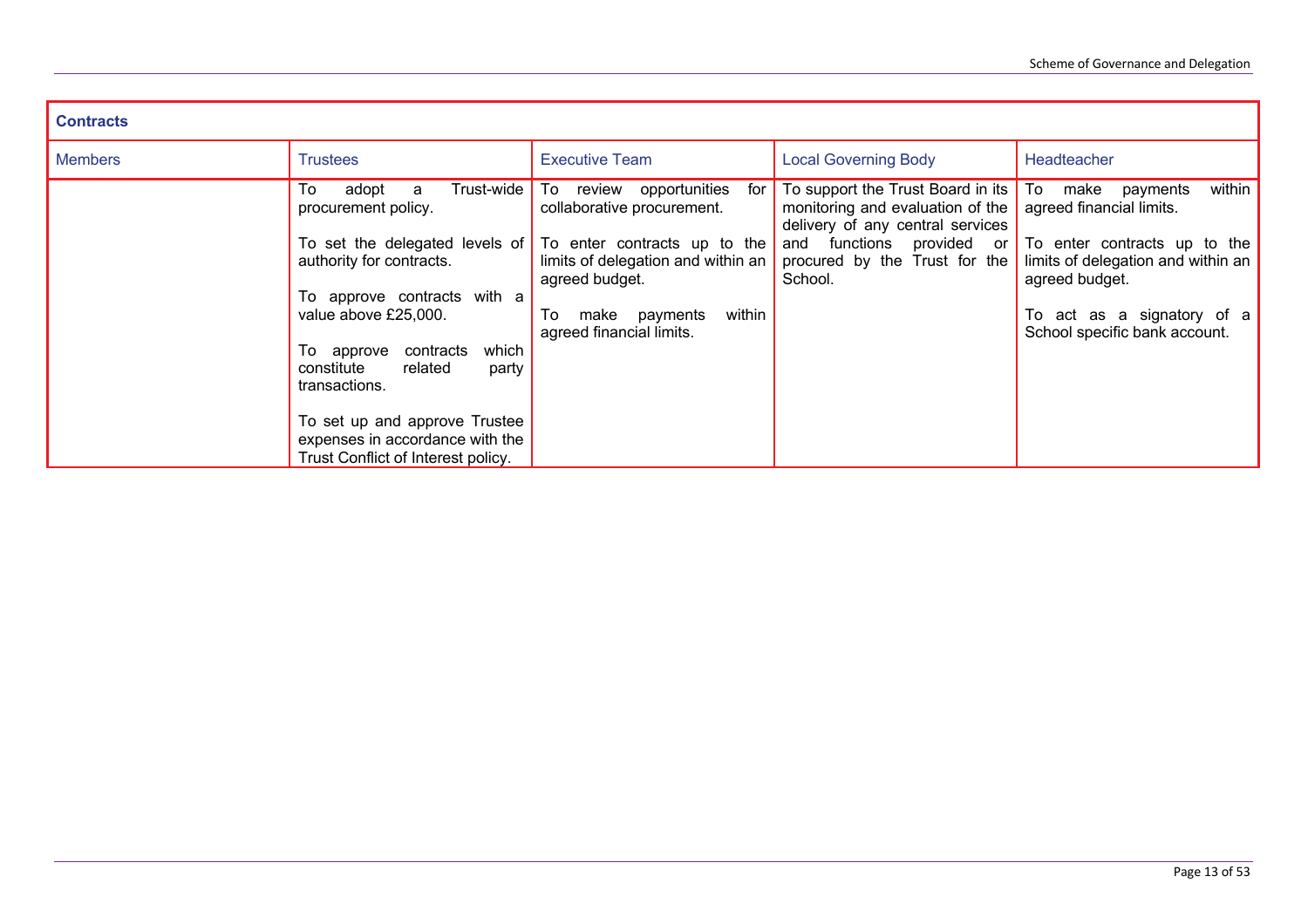| <b>Curriculum and Standards</b>                                                          |                                                                                                                                                                                                                                                                                                                                                                                                                                                                                                                                                                                                                 |                                                                                                                                                                                                                                                                                              |                                                                                                                                                                                                                                                                                                                                                                                                                                                                                                                          |                                                                                                                                                                                                                                                                                                                                                                                                                                                                                                             |
|------------------------------------------------------------------------------------------|-----------------------------------------------------------------------------------------------------------------------------------------------------------------------------------------------------------------------------------------------------------------------------------------------------------------------------------------------------------------------------------------------------------------------------------------------------------------------------------------------------------------------------------------------------------------------------------------------------------------|----------------------------------------------------------------------------------------------------------------------------------------------------------------------------------------------------------------------------------------------------------------------------------------------|--------------------------------------------------------------------------------------------------------------------------------------------------------------------------------------------------------------------------------------------------------------------------------------------------------------------------------------------------------------------------------------------------------------------------------------------------------------------------------------------------------------------------|-------------------------------------------------------------------------------------------------------------------------------------------------------------------------------------------------------------------------------------------------------------------------------------------------------------------------------------------------------------------------------------------------------------------------------------------------------------------------------------------------------------|
| <b>Members</b>                                                                           | <b>Trustees</b>                                                                                                                                                                                                                                                                                                                                                                                                                                                                                                                                                                                                 | <b>Executive Team</b>                                                                                                                                                                                                                                                                        | <b>Local Governing Body</b>                                                                                                                                                                                                                                                                                                                                                                                                                                                                                              | Headteacher                                                                                                                                                                                                                                                                                                                                                                                                                                                                                                 |
| To receive a copy of the annual<br>report from the Trustees and the<br>CEO on standards. | To appoint a curriculum and<br>standards committee.<br>Trust-wide<br>determine a<br>To I<br>curriculum policy to ensure $\overline{}$ To provides a termly report to<br>provision of a balanced and<br>broadly based curriculum and to<br>include:<br>a prohibition on political<br>indoctrination<br>and a<br>balanced treatment of<br>political issues; and<br>a written policy on sex<br>relationship<br>and<br>education.<br>To determine a Trust-wide policy<br>on religious education and<br>collective acts of worship.<br>To receive a termly report from<br>the Executive Team regarding<br>standards. | To provide oversight of the<br>implementation of the Trust-wide<br>curriculum policy.<br>Trustees<br>the<br>regarding<br>standards.<br>To provide oversight of the<br>setting<br>target<br>for<br>pupil<br>achievement and progress by<br>the Headteacher<br>and monitor<br>against targets. | To approve the curriculum<br>proposed by the Headteacher<br>(to the extent that it is consistent<br>with the Trust-wide policy).<br>To ensure effective processes<br>are in place for monitoring the<br>quality assurance of teaching<br>and learning, the curriculum,<br>inclusion and the sharing of<br>good practice across the School.<br>To monitor the KPI figures<br>reported from the Headteacher<br>relating to standards.<br>To<br>develop,<br>monitor<br>and<br>the<br>School<br>approve<br>Development Plan. | To ensure the curriculum is<br>delivered at the School including<br>compliance with any funding<br>agreement requirements.<br>To make provision for a daily<br>collective act of worship.<br>To set targets<br>for<br>pupil<br>achievement and progress and<br>monitor against targets.<br>To report bi-termly KPI figures<br>for the Executive Team and the<br>Local Governing Body relating to<br>standards.<br>To prepare a draft School<br>Development Plan for approval<br>by the Local Governing Body |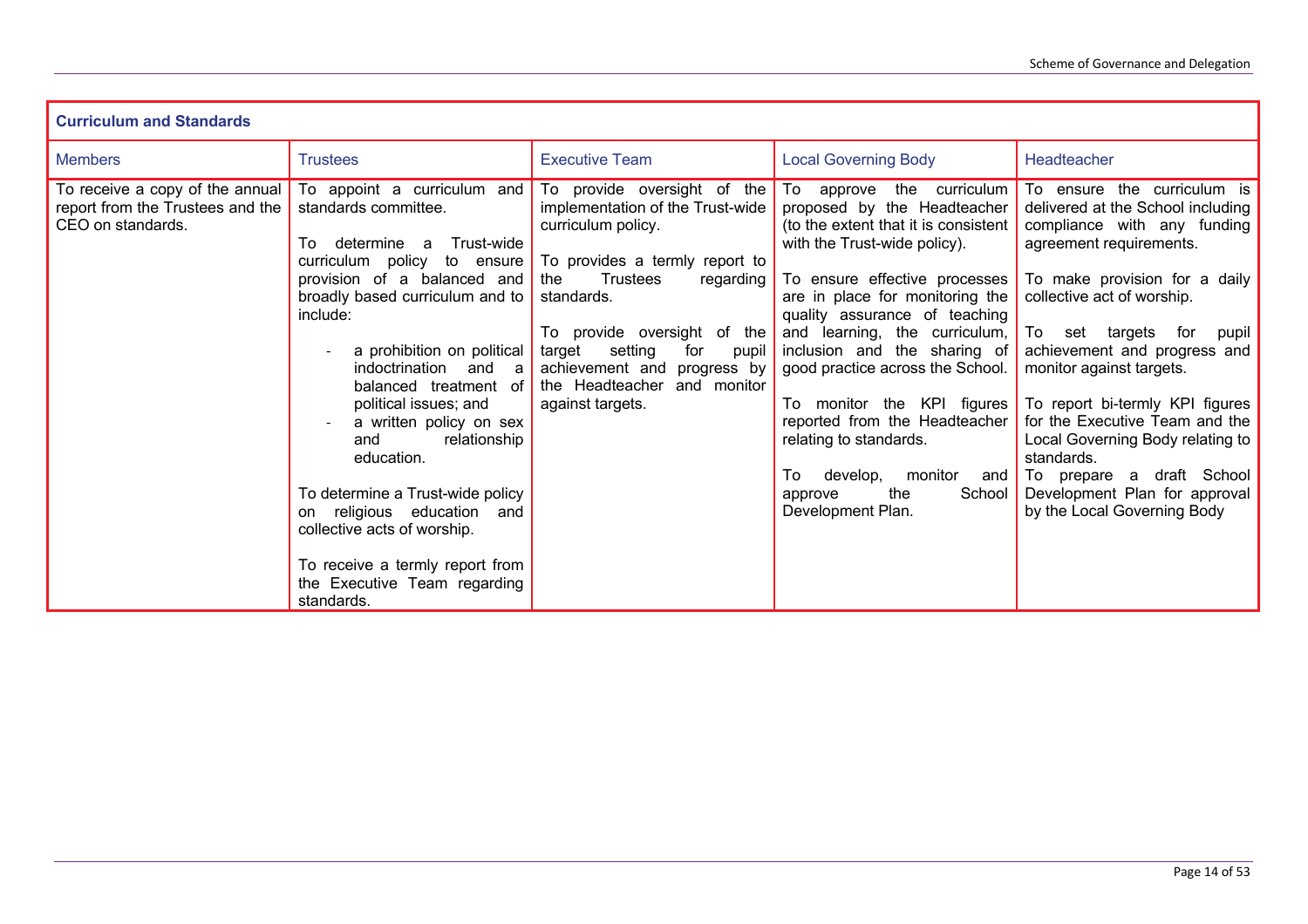| <b>Special Educational Needs (SEN)</b> |                                                                                |                                                                                                       |                                                                                               |                                                                                                      |
|----------------------------------------|--------------------------------------------------------------------------------|-------------------------------------------------------------------------------------------------------|-----------------------------------------------------------------------------------------------|------------------------------------------------------------------------------------------------------|
| <b>Members</b>                         | <b>Trustees</b>                                                                | <b>Executive Team</b>                                                                                 | <b>Local Governing Body</b>                                                                   | Headteacher                                                                                          |
|                                        | To determine a Trust- wide SEN<br>and Disability Discrimination Act<br>policy. | To ensure compliance with the<br>Disability<br>Discrimination Act<br>requirements within the Schools. | To appoint a Local Governor<br>responsible<br>for SEN<br>and<br>inclusion.                    | To designate a teacher to be<br>responsible for<br>co-ordinating<br>SEN provision.                   |
|                                        | Trust-wide<br>Set and monitor<br><b>Equality Objectives</b>                    |                                                                                                       | To review and maintain the<br>School's SEN policy.                                            | To liaise with the local authority<br>in respect of students who have<br>(or might have) SEN.        |
|                                        | To approve SEN Information<br>Report                                           |                                                                                                       | SEN<br>To contribute to<br>the<br>Information report                                          | To make provision for SEN<br>pupils with or without a                                                |
|                                        | To approve the Accessibility<br><b>Plan</b>                                    |                                                                                                       | To provide oversight of the<br>implementation of the policy<br>the<br>School<br>within<br>and | statement or Education, Health<br>and Care plan.                                                     |
|                                        |                                                                                |                                                                                                       | compliance with the Disability $\ $<br>Discrimination Act requirements.                       | To ensure compliance with the<br>Discrimination Act<br>Disability<br>requirements within the School. |
|                                        |                                                                                |                                                                                                       | To contribute to and implement<br><b>Trust Equality Objectives</b>                            |                                                                                                      |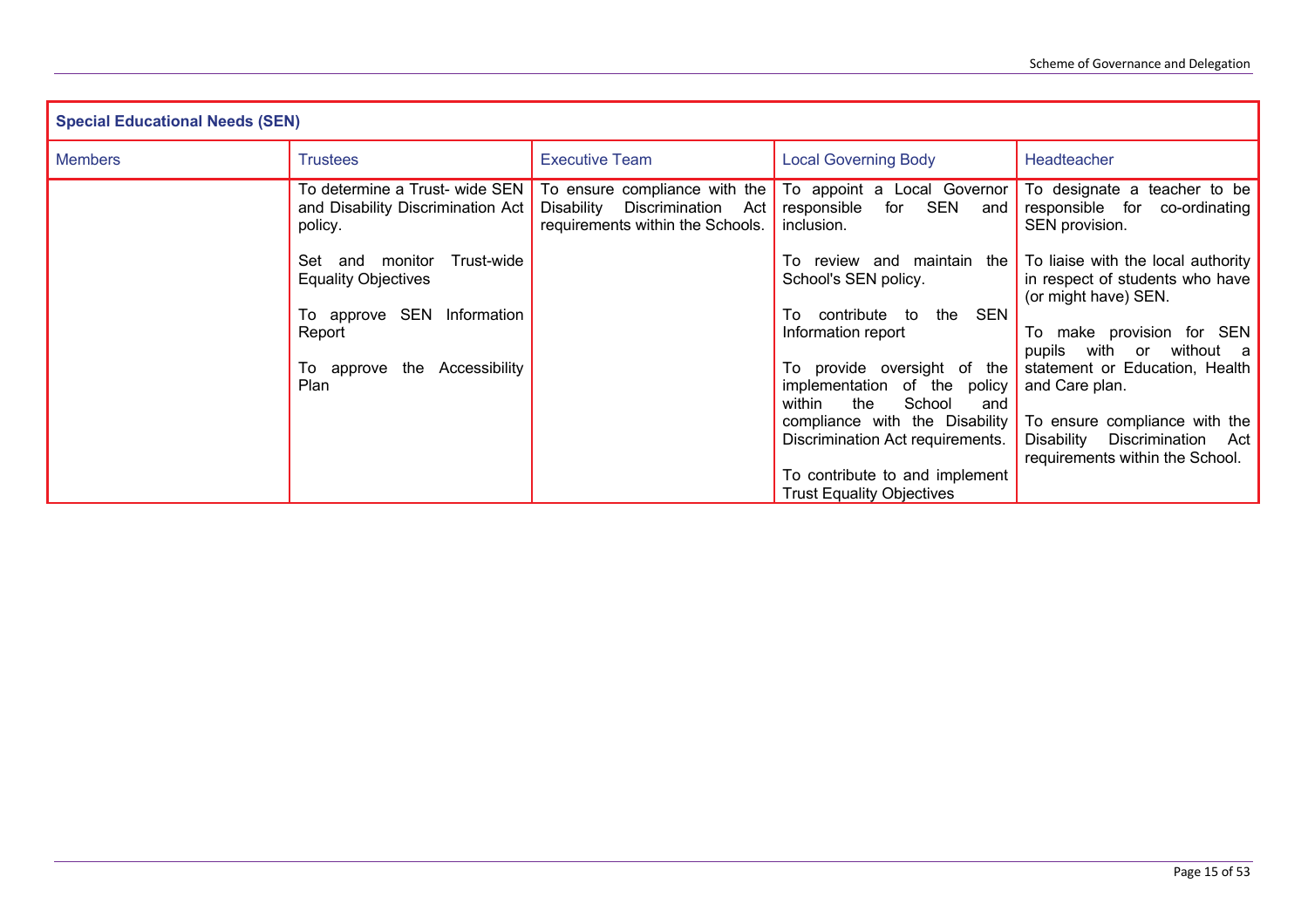| <b>Safeguarding</b> |                                                                                                                                                                                                                                                                                                                               |                                                                                                                                                                                                                                                                                                                                                                                                                                                                                                                                                                                                                                                                                               |                                                                                                                                                                                                                                                                                                      |                                                                                                                                                                                                                                                                |
|---------------------|-------------------------------------------------------------------------------------------------------------------------------------------------------------------------------------------------------------------------------------------------------------------------------------------------------------------------------|-----------------------------------------------------------------------------------------------------------------------------------------------------------------------------------------------------------------------------------------------------------------------------------------------------------------------------------------------------------------------------------------------------------------------------------------------------------------------------------------------------------------------------------------------------------------------------------------------------------------------------------------------------------------------------------------------|------------------------------------------------------------------------------------------------------------------------------------------------------------------------------------------------------------------------------------------------------------------------------------------------------|----------------------------------------------------------------------------------------------------------------------------------------------------------------------------------------------------------------------------------------------------------------|
| <b>Members</b>      | <b>Trustees</b>                                                                                                                                                                                                                                                                                                               | <b>Executive Team</b>                                                                                                                                                                                                                                                                                                                                                                                                                                                                                                                                                                                                                                                                         | <b>Local Governing Body</b>                                                                                                                                                                                                                                                                          | Headteacher                                                                                                                                                                                                                                                    |
|                     | Trust-wide<br>adopt<br>To<br>a<br>safeguarding<br>Child<br>and<br>Protection policy.<br>To receive annual safeguarding<br>report<br>To ensure that there is adequate<br>safeguarding training for trust To make<br>trustees<br>staff.<br>and<br>local<br>governors<br>To adopt a Trust-wide policy<br>regarding school trips. | To ensure that each School has<br>appointed a designated teacher<br>to support looked<br>To ensure that each School has<br>appointed a designated teacher<br>to support looked after children.<br>arrangements<br>for<br>audits to<br>safeguarding<br>be<br>conducted<br>by<br>independent<br>personnel.<br>To report to the Trustees on the<br>procedures<br>$\mathsf{in}$<br>place<br>for<br>safeguarding and on matters as<br>they arise.<br>make<br>arrangements<br>To<br>for<br>safeguarding audits to<br>be<br>conducted<br>by<br>independent<br>personnel.<br>To report to the Trustees on the<br>procedures<br>place<br>for<br>in in<br>safeguarding and on matters as<br>they arise. | appoint a<br>To<br>designated<br>governor for safeguarding.<br>To review and maintain a<br>safeguarding<br>child<br>and<br>protection policy for the School<br>(consistent with the Trust-wide<br>policy).<br>To ensure the completion of the<br>single central record and its<br>regular up-dating. | To appoint a designated teacher<br>to support looked after children<br>and to ensure the role is<br>compliant<br>with<br>statutory<br>guidance.<br>To maintain the single central<br>record.<br>To approve off-site visits for<br>pupils of more than 24 hours |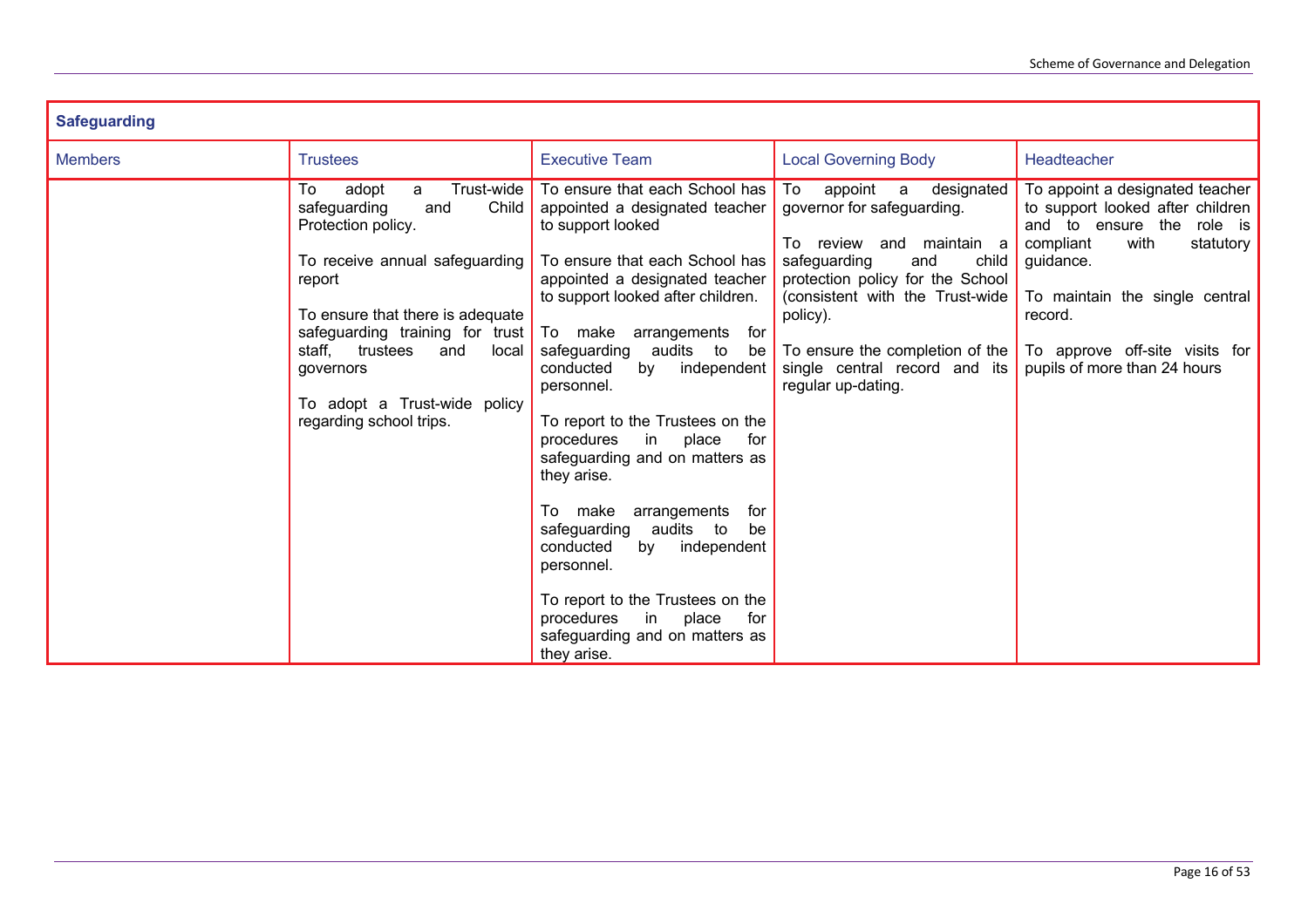| <b>Behaviour</b> |                                                                                                                                                                                    |                                                                                                                                                                               |                                                                                                                                |                                                                                                                                                                                      |
|------------------|------------------------------------------------------------------------------------------------------------------------------------------------------------------------------------|-------------------------------------------------------------------------------------------------------------------------------------------------------------------------------|--------------------------------------------------------------------------------------------------------------------------------|--------------------------------------------------------------------------------------------------------------------------------------------------------------------------------------|
| <b>Members</b>   | <b>Trustees</b>                                                                                                                                                                    | <b>Executive Team</b>                                                                                                                                                         | <b>Local Governing Body</b>                                                                                                    | Headteacher                                                                                                                                                                          |
|                  | To adopt a Trust-wide behaviour To<br>policy.<br>To review the use of exclusions<br>across the School Trust.<br>ensure that<br>appropriate  <br>To<br>independent arrangements are | Trust-wide   To<br>prepare<br>a<br>behaviour policy for adoption by<br>the Trustees.<br>exclusions and to report to the $\vert$ review any exclusion of a pupil.<br>Trustees. | the<br>adopt and<br>ensure<br>policy for the School.<br>To review the overall pattern of $\boxed{7}$ To convene a committee to | To prepare a behaviour policy<br>implementation of a behaviour for the School for adoption by<br>the Local Governing Body.<br>To exclude a pupil for a fixed<br>term or permanently. |
|                  | in place for exclusions appeals<br>to be heard                                                                                                                                     |                                                                                                                                                                               |                                                                                                                                |                                                                                                                                                                                      |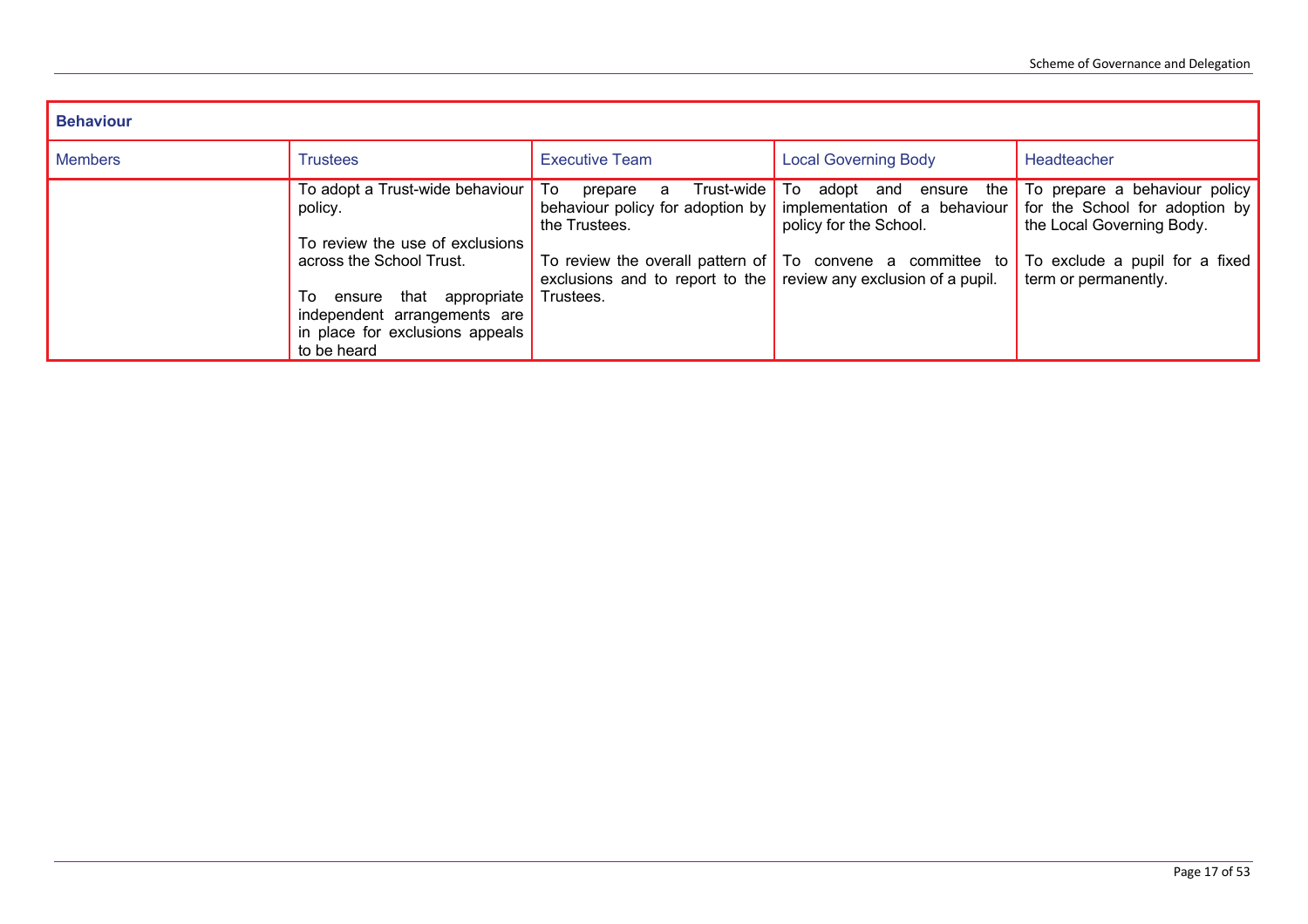| <b>Admissions</b> |                                                                                                                                     |                                                                                                                                                                                                                      |                                                                                                                                                                                                                                                                                                                                                                                                                                                |                                                                                                                                                                                                                                                                                                                                                                             |
|-------------------|-------------------------------------------------------------------------------------------------------------------------------------|----------------------------------------------------------------------------------------------------------------------------------------------------------------------------------------------------------------------|------------------------------------------------------------------------------------------------------------------------------------------------------------------------------------------------------------------------------------------------------------------------------------------------------------------------------------------------------------------------------------------------------------------------------------------------|-----------------------------------------------------------------------------------------------------------------------------------------------------------------------------------------------------------------------------------------------------------------------------------------------------------------------------------------------------------------------------|
| <b>Members</b>    | <b>Trustees</b>                                                                                                                     | <b>Executive Team</b>                                                                                                                                                                                                | <b>Local Governing Body</b>                                                                                                                                                                                                                                                                                                                                                                                                                    | Headteacher                                                                                                                                                                                                                                                                                                                                                                 |
|                   | To<br>Trust-wide<br>adopt<br>a<br>admissions policy.<br>To make arrangements for<br>admissions appeals to be heard<br>independently | To<br>Trust-wide<br>propose<br>а<br>admissions policy for adoption<br>by the Trustees.<br>To provide oversight of and<br>support of the implementation of<br>the admissions arrangements<br>across the School Trust. | To<br>undertake<br>consultation,<br>admissions<br>publish<br>and<br>determine<br>arrangements<br>as<br>required in accordance with the<br>School Admissions and Appeals<br>Codes.<br>To<br>for<br>arrangements<br>make<br>determining admissions.<br>Approve admissions<br>To<br>effective<br>ensure<br>arrangements are in place for<br>pupil recruitment.<br>To<br>contribute<br>the<br>to<br>development of<br>the<br>School<br>prospectus. | To provide direction to the Local<br>Body<br>Governing<br>as<br>to<br>requirements under the School<br>Admissions and Appeals Codes.<br>To ensure compliance with the<br>Trust-wide policy.<br>make arrangements<br>for<br>To<br>determining admissions<br>To<br>participate<br>in<br>local<br>admissions forum.<br>To ensure participation in the<br>fair access protocol. |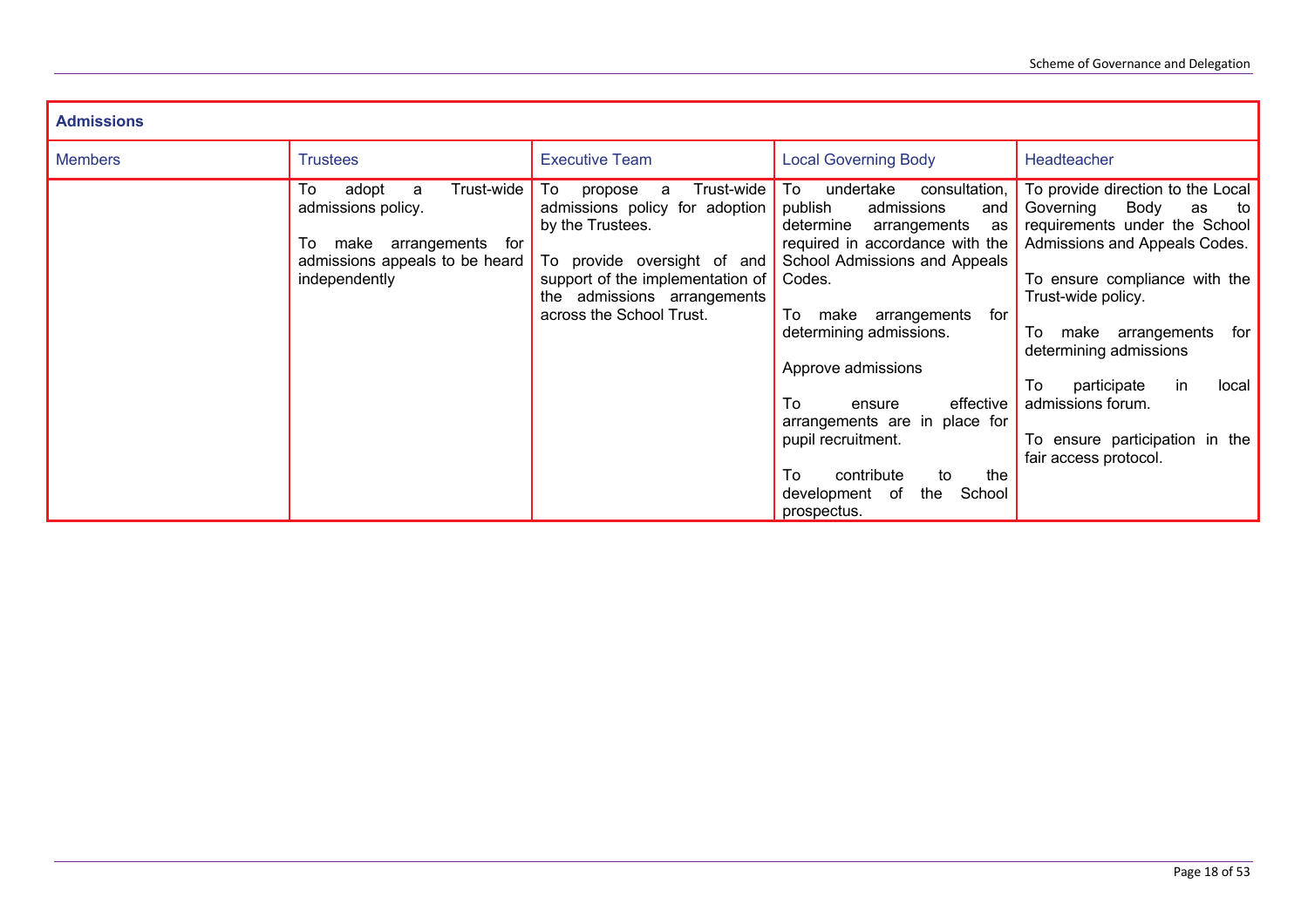| <b>Other pupil related matters</b> |                                                                                                                                                                                                                    |                                                                                                                                                                                                                                                                                                          |                                                                                                                                                                                                                                                                                                                                                                                                                                                                                                                                                         |                                                                                                                                                                                                                                                                                                                                                                                                                                                                                                                                                                                                                  |
|------------------------------------|--------------------------------------------------------------------------------------------------------------------------------------------------------------------------------------------------------------------|----------------------------------------------------------------------------------------------------------------------------------------------------------------------------------------------------------------------------------------------------------------------------------------------------------|---------------------------------------------------------------------------------------------------------------------------------------------------------------------------------------------------------------------------------------------------------------------------------------------------------------------------------------------------------------------------------------------------------------------------------------------------------------------------------------------------------------------------------------------------------|------------------------------------------------------------------------------------------------------------------------------------------------------------------------------------------------------------------------------------------------------------------------------------------------------------------------------------------------------------------------------------------------------------------------------------------------------------------------------------------------------------------------------------------------------------------------------------------------------------------|
| <b>Members</b>                     | <b>Trustees</b>                                                                                                                                                                                                    | <b>Executive Team</b>                                                                                                                                                                                                                                                                                    | <b>Local Governing Body</b>                                                                                                                                                                                                                                                                                                                                                                                                                                                                                                                             | Headteacher                                                                                                                                                                                                                                                                                                                                                                                                                                                                                                                                                                                                      |
|                                    | Trust-wide<br>To<br>adopt<br>a<br>with an<br>Complaints<br>policy<br>appropriate appeals element<br>To receive reports from the<br>Executive Team regarding the<br>level of complaints across the<br>School Trust. | To monitor<br>the<br>levels<br>of<br>attendance in the Schools and<br>home-School<br>of<br>the<br>use<br>agreements and reports termly<br>to the Trustees.<br>To monitor the impact of the<br>pupil premium across the School<br>Trust.<br>To review the level of complaints<br>across the School Trust. | To review attendance and pupil<br>absences (as part of the KPIs).<br>To appoint a Local Governor<br>responsible for statutory grants<br>including pupil premium.<br>To monitor the impact of the<br>pupil premium in the School.<br>To follow the Trust complaints<br>procedure<br>To hear complaints at the<br>relevant stage.<br>To I<br>effective<br>ensure<br>arrangements are in place for<br>pupil support and representation<br>at the School.<br>To support the Trust and the<br>Headteacher in the extended<br>school provision in the School. | To maintain a register of pupil<br>attendance.<br>To report on attendance and<br>pupil absences (as part of the<br>KPIs).<br>To review and maintain home-<br>School agreements.<br>To set the times of School<br>sessions and the dates of<br>School terms and holidays.<br>To ensure effective deployment<br>of the Pupil Premium and to<br>monitor its impact.<br>To prepare a School complaint<br>policy consistent with the Trust-<br>wide policy for adoption by the<br>LGB and to hear complaints at<br>the relevant stage.<br>To ensure that the School meets<br>for 380 sessions in an academic<br>year. |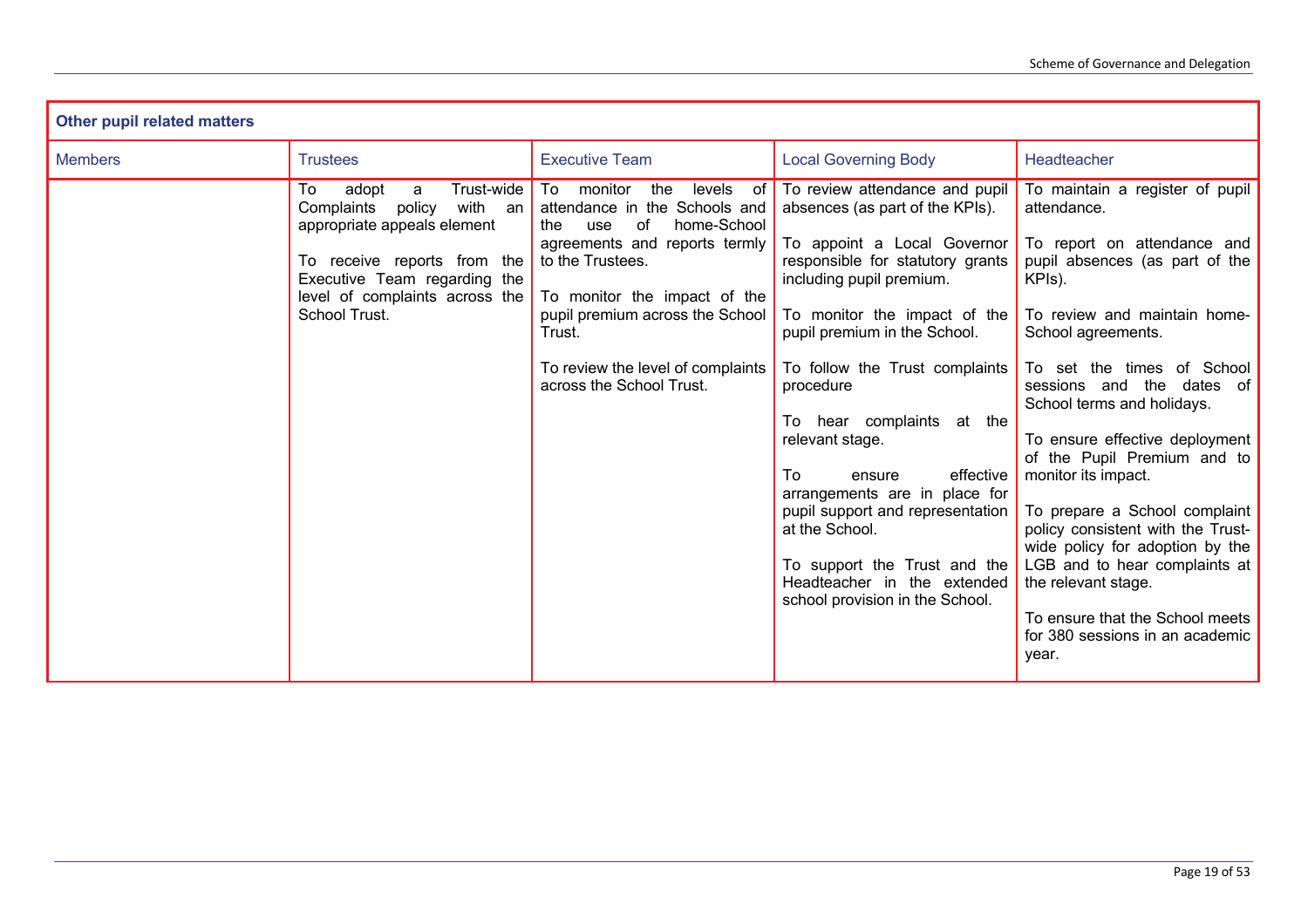| <b>Staffing</b> |                                                                                                                                                                                                                                                                                                                                                                                                                                                                                                                                                                                                                                                                                                                                                          |                                                                                                                                                                                                                                                                                                                                                                                                                                                                                                                                                                                                                           |                                                                                                                                                                                                                                                                                                                                                                                                                                                                                                                                                                                                                                                                                                                                                                                                                                                                                                                                                                                                                    |                                                                                                                                                                                                                                                                                                                                                                                                                                                                                          |
|-----------------|----------------------------------------------------------------------------------------------------------------------------------------------------------------------------------------------------------------------------------------------------------------------------------------------------------------------------------------------------------------------------------------------------------------------------------------------------------------------------------------------------------------------------------------------------------------------------------------------------------------------------------------------------------------------------------------------------------------------------------------------------------|---------------------------------------------------------------------------------------------------------------------------------------------------------------------------------------------------------------------------------------------------------------------------------------------------------------------------------------------------------------------------------------------------------------------------------------------------------------------------------------------------------------------------------------------------------------------------------------------------------------------------|--------------------------------------------------------------------------------------------------------------------------------------------------------------------------------------------------------------------------------------------------------------------------------------------------------------------------------------------------------------------------------------------------------------------------------------------------------------------------------------------------------------------------------------------------------------------------------------------------------------------------------------------------------------------------------------------------------------------------------------------------------------------------------------------------------------------------------------------------------------------------------------------------------------------------------------------------------------------------------------------------------------------|------------------------------------------------------------------------------------------------------------------------------------------------------------------------------------------------------------------------------------------------------------------------------------------------------------------------------------------------------------------------------------------------------------------------------------------------------------------------------------------|
| <b>Members</b>  | <b>Trustees</b>                                                                                                                                                                                                                                                                                                                                                                                                                                                                                                                                                                                                                                                                                                                                          | <b>Executive Team</b>                                                                                                                                                                                                                                                                                                                                                                                                                                                                                                                                                                                                     | <b>Local Governing Body</b>                                                                                                                                                                                                                                                                                                                                                                                                                                                                                                                                                                                                                                                                                                                                                                                                                                                                                                                                                                                        | Headteacher                                                                                                                                                                                                                                                                                                                                                                                                                                                                              |
|                 | <b>HR</b><br>appoint<br>To<br>a a<br>and<br>Performance<br>Management<br>committee.<br>To define<br>any overarching<br>management structures across<br>the Trust.<br>To adopt Trust-wide<br>staff<br>policies and procedures.<br>To appoint, suspend<br>and<br>dismiss the CEO acting through<br>a committee.<br>To conduct the performance<br>management review of the CEO<br>(acting through the remuneration<br>sub-committee).<br>To appoint, suspend and<br>dismiss the Company Secretary.<br>To appoint, suspend<br>and<br>dismiss the Clerk to Board of<br>Trustees and Local Governing<br><b>Bodies</b><br>To conduct the performance<br>management review of the<br>Company Secretary.<br>To sign off the annual (cost of<br>living) pay award. | To<br>determine<br>the<br>senior<br>leadership and non- teaching<br>structures for each School.<br>To advise the Trustees on<br>suitable Trust-wide policies and<br>procedures and to ensure their<br>effective implementation.<br>To monitor and review staffing<br>changes across the Trust.<br>To appoint,<br>suspend<br>and<br>members<br>the<br>dismiss<br>of<br>Executive Team (excluding the<br>$\vert$ Executive<br>Leaders and<br>as<br>otherwise<br>reserved<br>to<br>the<br>Trustees).<br>To appoint, suspend<br>and<br>dismiss the Headteachers.<br>To conduct the performance<br>management of Headteachers. | To participate in the recruitment<br>process<br>$\mathsf{to}$<br>appoint<br>the<br>Headteacher<br>or<br>Deputy<br>Headteacher as requested by<br>the Chief Executive Officer.<br>To support the Headteacher in<br>the development and review<br>(from time to time) of an<br>appropriate staffing structure for<br>the School<br>and for<br>the<br>appointment of School staff to<br>ensure that the School is fully<br>staffed in accordance with that<br>structure.<br>To ensure that there is effective<br>communication<br>between the<br>Headteacher and the Executive<br>Team.<br>To ensure the Trust's policies on<br>all HR matters are implemented<br>in the School.<br>To<br>participate<br>in<br>the<br>performance management of the<br>Headteacher as requested by<br>the Chief Executive Officer.<br>To monitor and scrutinise the<br>implementation of the Trust's<br>policies at the School for HR<br>including<br>matters<br>the<br>induction<br>appointment,<br>and<br>performance management of | staffing<br>  To<br>determine<br>requirements within each School<br>and budget.<br>To implement the Trust-wide<br>policies and procedures in the<br>School.<br>To appoint teaching and non-<br>teaching staff.<br>To suspend or dismiss teaching<br>and non-teaching<br>staff in<br>consultation with the Executive<br>Team.<br>To conduct the performance<br>management of staff in the<br>School.<br>applications<br>To approve<br>for<br>leave<br>secondment<br>and<br>of<br>absence. |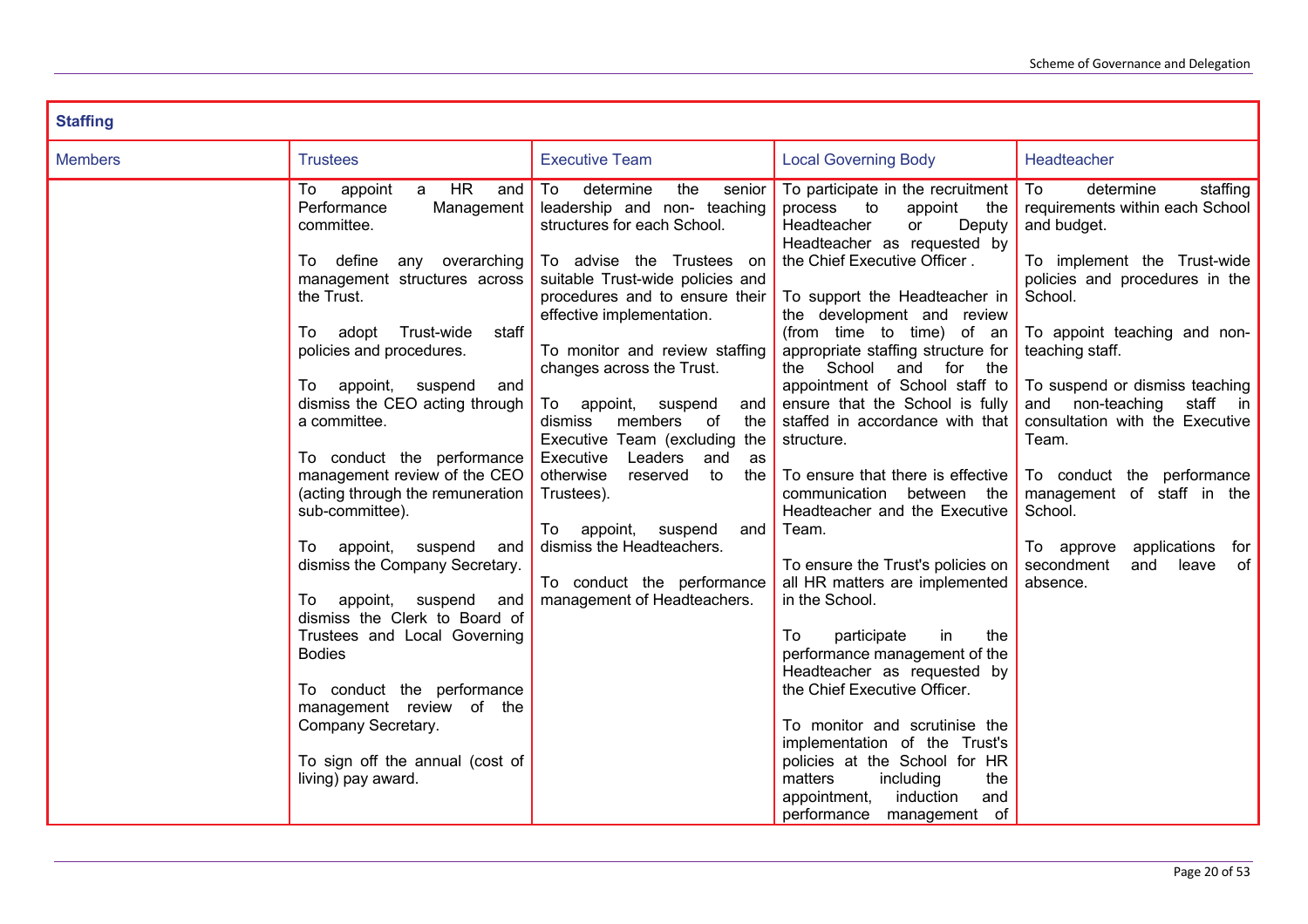|  | staff, pay review process and<br>procedures for dealing with<br>disciplinary matters, grievances<br>and dismissal |  |
|--|-------------------------------------------------------------------------------------------------------------------|--|
|  |                                                                                                                   |  |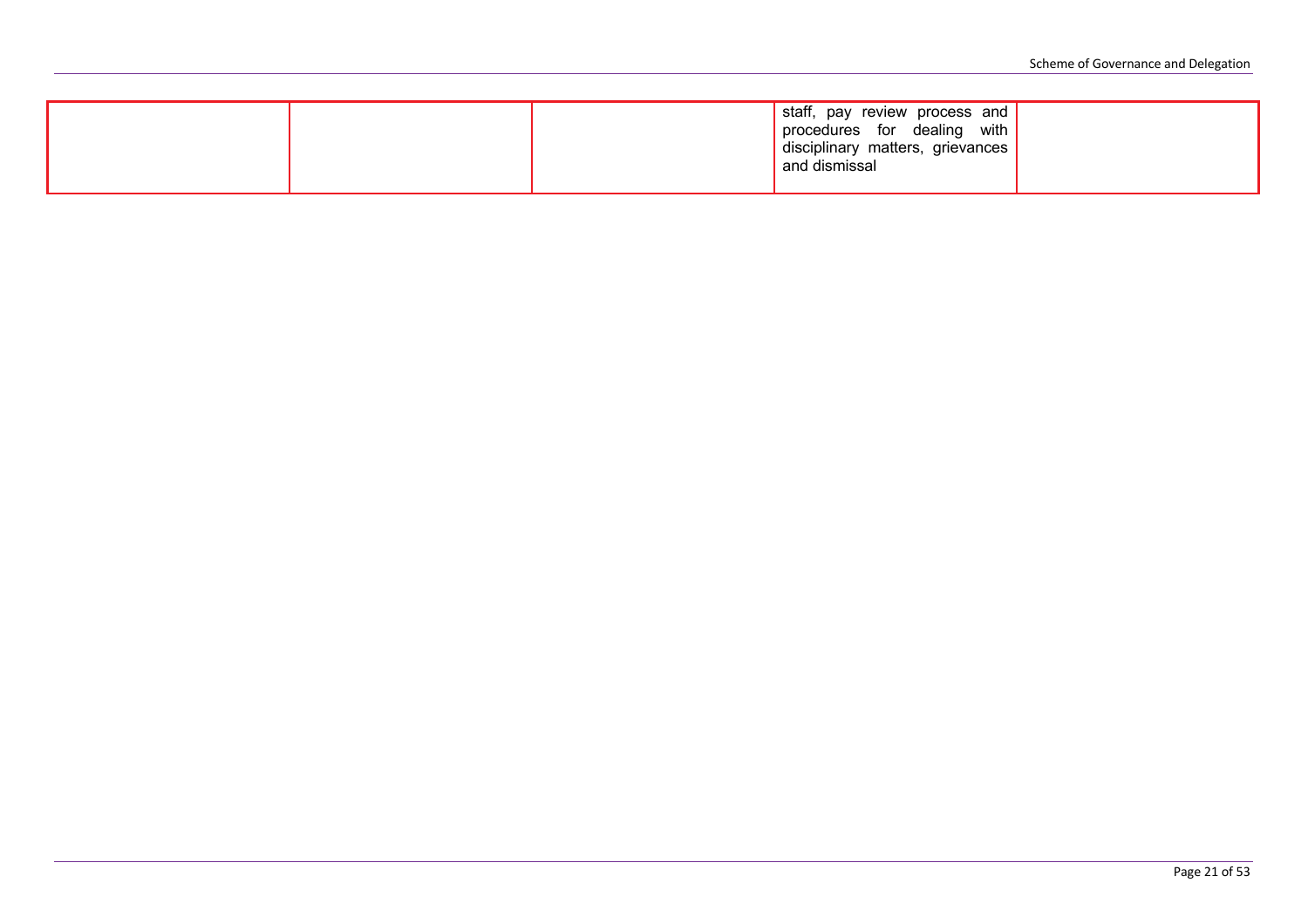| Information management and communication |                                                                                 |                                                                                                          |                                                                                 |                                                                                                           |
|------------------------------------------|---------------------------------------------------------------------------------|----------------------------------------------------------------------------------------------------------|---------------------------------------------------------------------------------|-----------------------------------------------------------------------------------------------------------|
| <b>Members</b>                           | <b>Trustees</b>                                                                 | <b>Executive Team</b>                                                                                    | <b>Local Governing Body</b>                                                     | Headteacher                                                                                               |
|                                          | To<br>Trust<br>wide<br>approve<br>communications strategy                       | To ensure compliance with all To<br>data protection legislation and<br>the<br>practice<br>qood<br>across | the<br>ensure<br>implementation of the<br>data<br>policies<br>protection<br>and | effective To ensure the publication of<br>School<br>information,<br>ensuring<br>electronic<br>that<br>all |
|                                          | To adopt data protection policies<br>and procedures to cover:                   | Schools.<br>individual<br>To<br>the<br>support                                                           | procedures in the School.                                                       | communication, including web<br>pages, are up to date.                                                    |
|                                          | the requirement to notify<br>individuals as to how<br>information is to be used | schools on the effective safe<br>storage of data.                                                        |                                                                                 | Т٥<br>maintain<br>accurate<br>and<br>secure pupil records.                                                |
|                                          | and<br>on the matter of safe<br>storage.                                        | To<br>maintain<br>accurate<br>and<br>secure staff records for<br>the<br>Executive Team.                  |                                                                                 | To<br>maintain<br>accurate<br>and<br>secure staff records for<br>the<br>School.                           |
|                                          | Trust<br>approve<br>10 I<br>Continuity Plan                                     | Business   To ensure registration with the<br>Commissioner's<br>Information<br>Office is up to date.     |                                                                                 | To ensure compliance with all<br>data protection legislation and<br>good practice in the School           |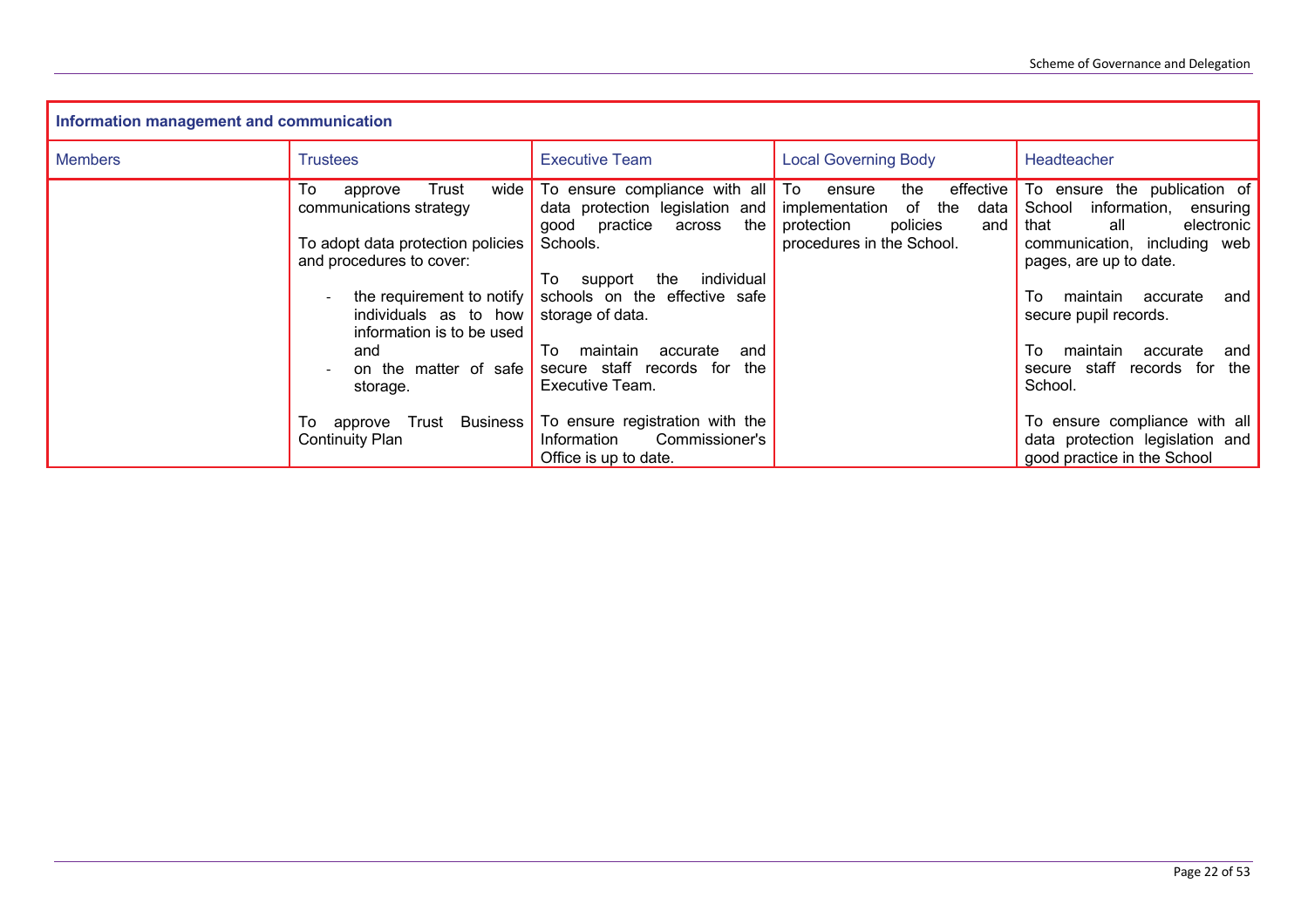| <b>Health, Safety, Risk and Estates</b> |                                                                                                                                                                                                                                                                                                                                                                                                           |                                                                                                                                                                                                                                                                                                                                                 |                                                                                                                                                                                                                                                                                                                                                                                                                                               |                                                                                                                                                                                                                                                                                                                                                                                                                     |  |
|-----------------------------------------|-----------------------------------------------------------------------------------------------------------------------------------------------------------------------------------------------------------------------------------------------------------------------------------------------------------------------------------------------------------------------------------------------------------|-------------------------------------------------------------------------------------------------------------------------------------------------------------------------------------------------------------------------------------------------------------------------------------------------------------------------------------------------|-----------------------------------------------------------------------------------------------------------------------------------------------------------------------------------------------------------------------------------------------------------------------------------------------------------------------------------------------------------------------------------------------------------------------------------------------|---------------------------------------------------------------------------------------------------------------------------------------------------------------------------------------------------------------------------------------------------------------------------------------------------------------------------------------------------------------------------------------------------------------------|--|
| <b>Members</b>                          | <b>Executive Team</b><br><b>Local Governing Body</b>                                                                                                                                                                                                                                                                                                                                                      |                                                                                                                                                                                                                                                                                                                                                 |                                                                                                                                                                                                                                                                                                                                                                                                                                               | Headteacher                                                                                                                                                                                                                                                                                                                                                                                                         |  |
|                                         | <b>Trustees</b><br>To appoint a risk and audit sub-<br>committee.<br>To review risk management and To procure buildings and related<br>trust-wide<br>maintain<br>a<br>risk<br>register.<br>To<br>insurance<br>approve<br>arrangements.<br>To review and<br>maintain a<br>buildings strategy<br>and asset<br>management<br>planning<br>arrangements.<br>To adopt a Trust-wide health<br>and safety policy. | To prepare the risk register for<br>the Trust.<br>insurance and make proposals<br>to the Trustees.<br>To prepare a buildings strategy<br>and asset management planning<br>arrangements.<br>To propose a Trust-wide health<br>and safety policy for the<br>Trustees' approval.<br>To monitor and support the<br>implementation of the Trust-wide | To appoint a Local Governor<br>responsible<br>for health and<br>safety.<br>To review the risk register of the<br>School and prepare the Risk<br>report for the Executive Team.<br>To adopt a health and safety<br>policy for the School (in line with<br>the Trust-wide policy).<br>To review the implementation of $\vert$ To<br>the above policy and ensure that<br>appropriate risk assessments<br>are being carried out in the<br>School. | To prepare the risk register for<br>the Local Governing Body.<br>To prepare a health and safety<br>policy for the School (in line with<br>the Trust-wide policy)<br>for<br>adoption by the Local Governing<br>Body.<br>To monitor the accident book<br>and agree appropriate actions.<br>suitable<br>ensure<br>risk<br>assessments are prepared and<br>appropriate actions taken.<br>To review security of premises |  |
|                                         | To adopt a Trust-wide lettings<br>policy.                                                                                                                                                                                                                                                                                                                                                                 | health and safety policy.<br>To draw up, agree and monitor<br>an accessibility plan for each<br>School in consultation with the<br>Headteacher.                                                                                                                                                                                                 | To conduct site inspections to<br>review any health and safety<br>issues and the security of<br>premises and equipment.                                                                                                                                                                                                                                                                                                                       | and equipment.<br>To implement the Trust- wide<br>lettings policy.<br>To liaise with the Executive<br>Team on the accessibility plan<br>for the School.                                                                                                                                                                                                                                                             |  |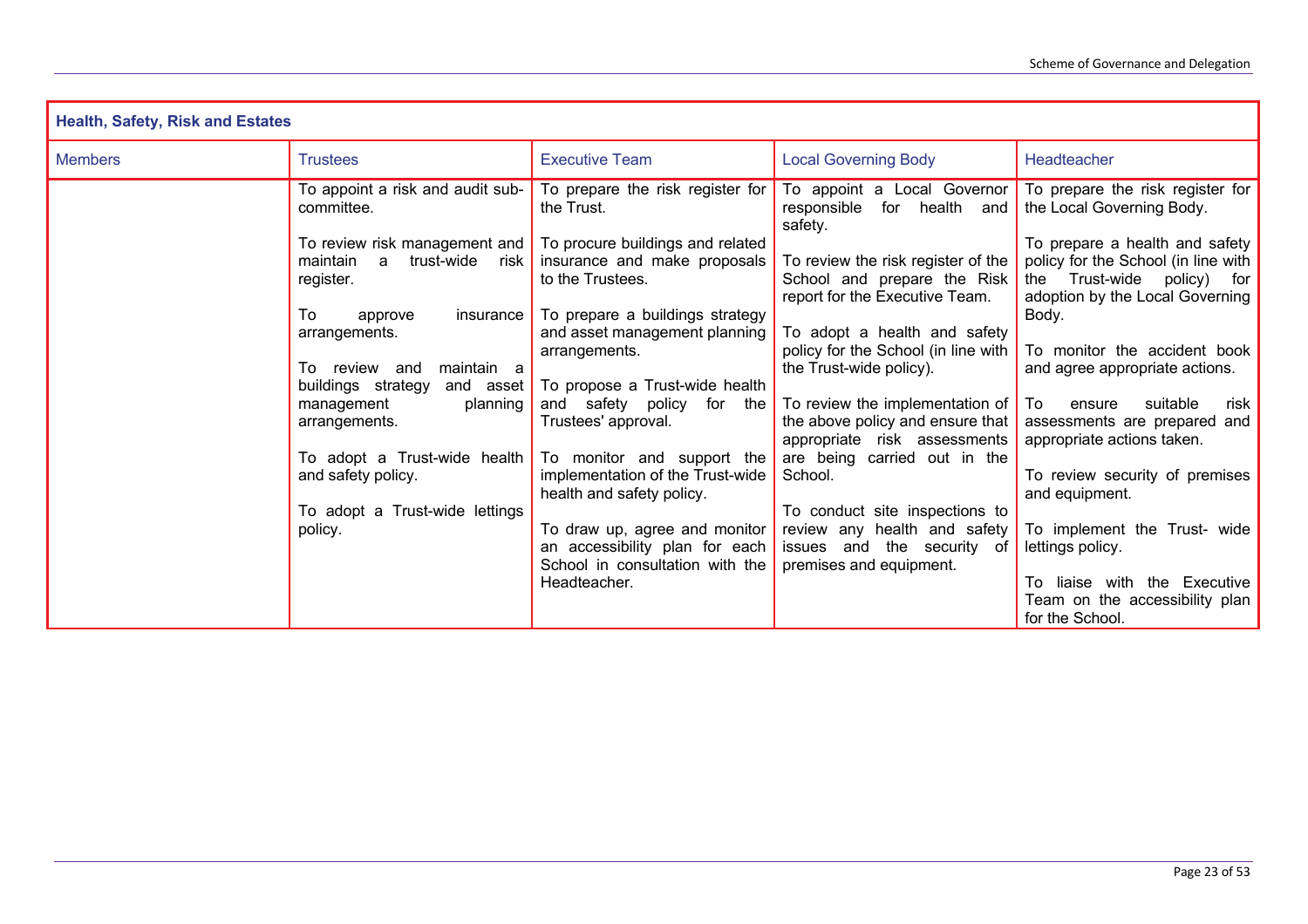# **Governance elements in more detail**

#### Members: general guidance

The Members of the Trust are the equivalent of the shareholders in a commercial company (save that they do not receive dividends). In simple terms the Members "own" the Trust. They have a number of statutory rights and rights set out in the Trust's Articles of Association (the **Articles**).

The Academies Financial Handbook (September 2017) issued by the Education and Skills Funding Agency ("ESFA") provides as follows:

- **-** Members have an overview of the governance arrangements of the trust;
- **-** Members can amend the articles and may do so to support stronger governance arrangements;
- **-** While members can be trustees, retaining some distinction between the two layers ensures that members, independent of the trustees, provide oversight and challenge - this is especially important in multi school trusts in which trustees are responsible for a number of schools;
- **-** Academy trusts should be established with three members, although DfE encourages trusts to have at least five members in total, as this:
	- Provides for a more diverse range of perspectives to enable robust decision making and reduces the risks of concentrating power;
	- Ensures enough members to take decisions via special resolution (which requires 75% of members to agree) without requiring unanimity; and
	- Facilitates majority decisions being taken by ordinary resolution (which requires a majority of members to agree).
- **-** Members must not be employees of the Trust;
- The appointment of any new Member must be notified to ESFA (via Get Information About Schools) within 14 days of the appointment;
- The appointment and resignation/removal of Members does not need to be notified to Companies House; and
- The Trust's statutory books/registers must include a register of Members, which should be kept up-to-date particularly on appointment and removal/resignation.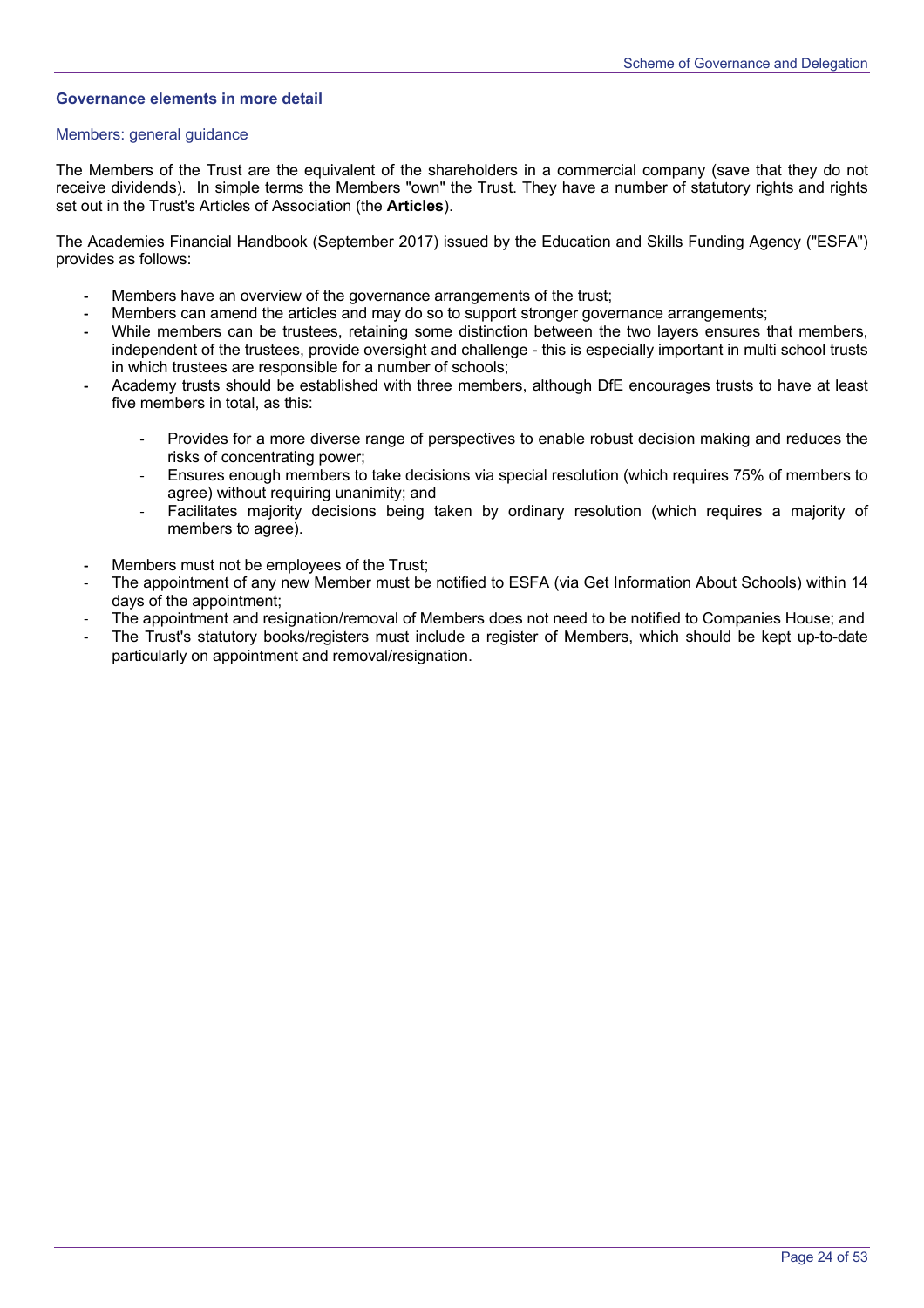# **The Boleyn Trust Board: Terms of Reference**

## 1. Core values

The Board of Trustees will at all times:

- observe the highest standards of impartiality, integrity and objectivity in relation to the governance of Trust; and
- be accountable to its stakeholders and regulatory bodies for its activities; and
- engage in a partnership with the Executive Team.

## 2. Expectations of Trustees

All Trustees are required to:

- follow the Seven Principles of Public Life set out by the Committee on Standards in Public Life (referred to as "the Nolan Principles" and set out in Annex 1);
- comply with:
	- the Articles of Association,
	- the Funding Agreement
	- these terms of reference,
	- the scheme of delegation to the Executive Team,
	- the conflicts of interest policy,
	- the code of practice appended at Annex 2.
- ensure they understand their duties, rights and responsibilities, and that they are familiar with the function and role of Trust;
- not misuse information gained in the course of their Trusteeship for personal gain, nor seek to use the opportunity of service to promote their private interests or those of connected persons, firms, businesses or other organisations;
- participate actively in the induction process and any relevant training.

#### 3. Powers, functions and responsibilities of Trustees

The Trustees are responsible for the governance and supervision of the Trust and its committees (including the Local Governing Bodies).

The Trustees have a number of duties and responsibilities relating to the governance of the Trust and its finances. In summary, the Trustees are responsible for:

- establishing the vision, mission and values for the School Trust;
- carrying on the Trust in accordance with the objects of the Trust as set out in the Articles of Association and safeguarding the assets of the Trust;
- designing strategy and structure for the operation of the Trust;
- the delegation of the running of the Schools and the direction of the education, pastoral care, financial and other policies of the Schools to the Executive Team;
- ensuring sound management and administration of the Trust by the Executive Team, and ensuring that the Executive Team is equipped with the relevant skills and guidance;
- financial controls and the financial management of the School Trust in accordance with the provisions of the Academies Financial Handbook, which sets out in detail provisions for the financial management of the Trust;
- setting standards of conduct and values, monitoring performance and the achievement of objectives, and ensuring that plans for improvement are acted upon;
- risk management, that is identifying, quantifying and devising systems to minimise the major risks affecting the Trust; and
- ensuring the Trust and the Schools are conducted in compliance with the general law.

# 4. Accountability of Trustees

The Trustees are chiefly accountable to:

- the beneficiaries of the Trust (pupils at the Schools, their parents and the local community) for the quality of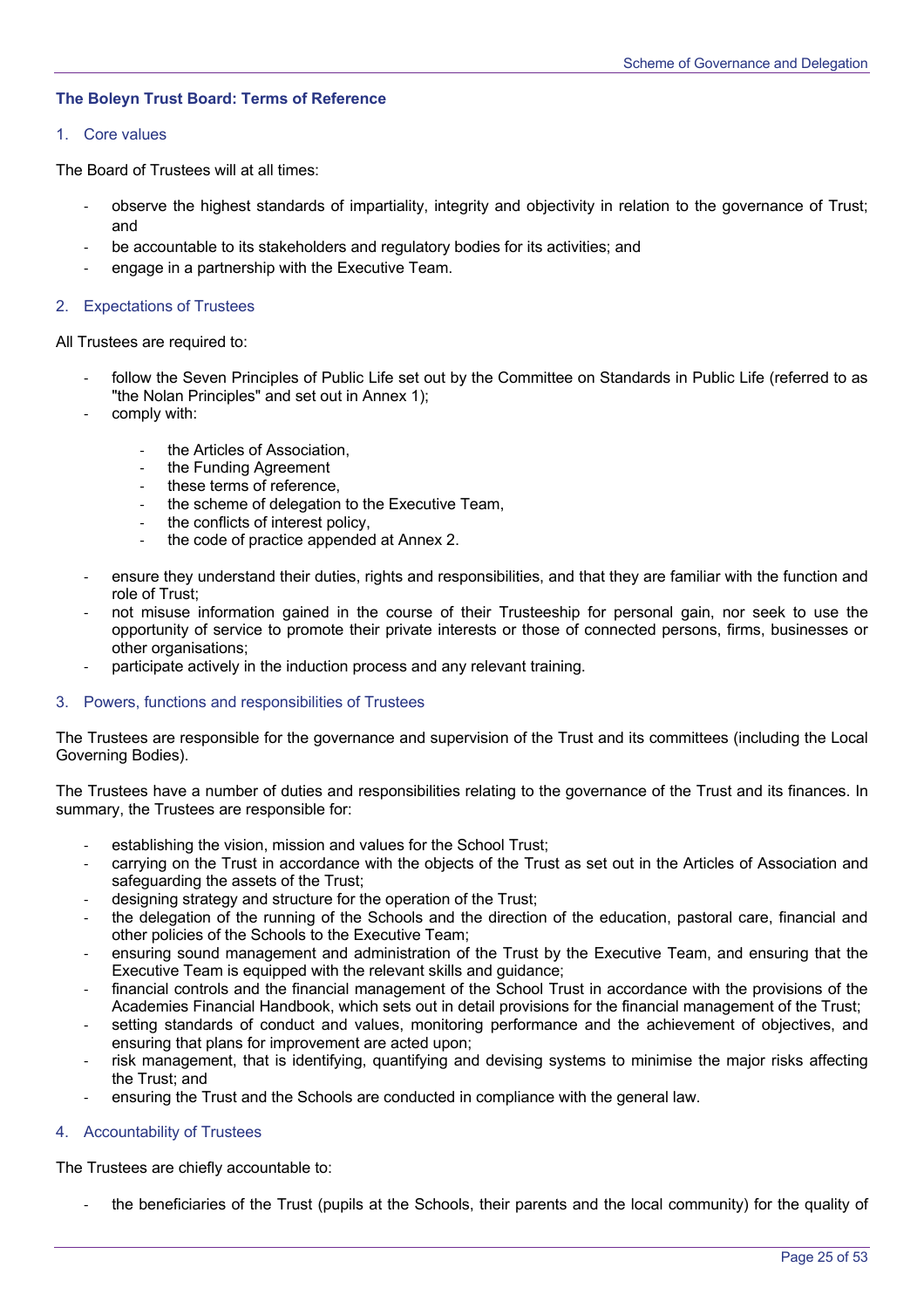education and pastoral care at the Schools, for matters of health and safety and for safeguarding and promoting the welfare of the pupils;

- the DfE, the Education and Skills Funding Agency and specifically the Secretary of State under the terms of the Funding Agreement;
- the Secretary of State (in his or her role as principal regulator in respect of charity matters) for operating the Trust for the public benefit, for the prudent management of the Trust and its financial efficiency, and for compliance with legislation including charities legislation;
- the employees of the Trust for their working environment, and for compliance with the contract of employment and employment law requirements and matters of health and safety; and other regulatory authorities for compliance with regulated responsibilities to which the Trust and the Schools are subject.

# 5. Conducting Trustees' business

The Trustees are required to:

- act together and in person and not delegate responsibility of the Trust to others;
- act strictly in accordance with the Articles;
- act in the Trust's interests only and without regard to their own private interests;
- manage the Trust's affairs prudently;
- not take personal benefit from the Trust unless expressly authorised by the Articles or the Charity Commission; and
- take proper professional advice on matters on which they are not themselves competent.

The Trustees should also hold the Executive Team to account. They should offer support, constructive advice, be a sounding board for ideas, a second opinion on proposals and help where needed, but will also challenge, ask questions, seek information and improve proposals where appropriate and at all times act in the best interests of the Trust.

The Trustees shall have regard to the framework for inspecting schools in England under section 5 of the Education Act 2005 (as amended) issued by the Office for Standards in Education, Children's Services and Skills (Ofsted).

The duties and responsibilities of Trustees are explained in further detail in *The essential trustee: what you need to know, what you need to do (CC3)* (Charity Commission, July 2015) and in the *DfE Governors Handbook (January 2017).* 

The Trustees shall have regard to the Academies Financial Handbook, which shall be circulated to all Trustees.

#### 6. Chair of Trustees

The Board shall appoint an individual from among their number to act as Chair. A change of Chair will require a notification to be made to the DfE, including a Disclosure and Barring Service (DBS) disclosure form to be submitted via the DfE.

The main role of the Chair is to chair meetings of the Trust Board. He or she also provides leadership to the Trustees and acts as the main point of contact between the Trustees and the Executive Team.

Apart from any special responsibilities or powers given to the Chair in the Articles of Association (e.g. the right to chair meetings of the Trust Board and to have a second or casting vote in any case of an equality of votes at a meeting of the Trust Board), the Chair has no special powers or rights over any other Trustee. If the Chair is to carry out certain specific functions (for example, the power to approve an overspend in a certain area of the budget or the CEO's appraisal) then this must be expressly delegated to him by the Board.

# 7. Meetings of Trustees

There will be a minimum of three meetings of the Trustees each academic year. Meetings of the Trustees shall be convened and conducted as provided by the Articles.

In determining the agenda for Board meetings and committee meetings, the Trustees will have regard to the requirement on them to:

- ensure good financial management and effective internal controls;
- comply with the Funding Agreement and the current version of the Academies Financial Handbook (or successor documents);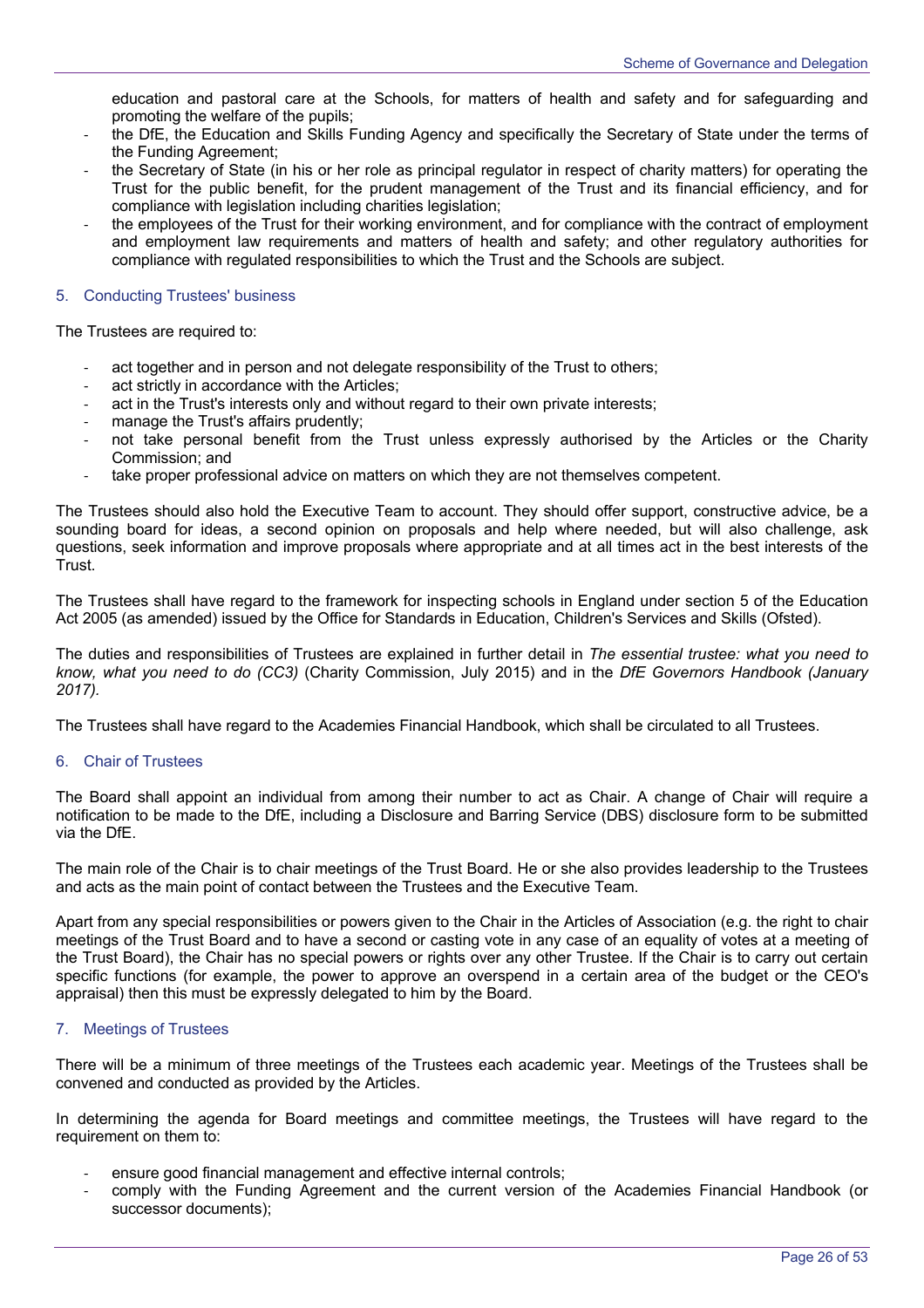- receive and consider information on financial performance at least three times a year; and
- take appropriate action to ensure ongoing viability against agreed budgets.

In consultation with the Chair, the Clerk to the Trust Board shall prepare an annual plan for the meetings of the Trustees.

## 8. Delegation of powers of Trustees

Trusteeship (and directorship which necessarily follows) is a personal office of trust and responsibility and this cannot be transferred to another individual. However, in order to ensure the proper management of the Schools, the Trustees are able to delegate specific tasks to assist them in carrying out their duties and obligations.

It is for the Trust Board to determine what decisions it will take for itself, what will be delegated to committees, working groups or individual Trustees (e.g. the Chair) and what will be delegated to the Executive Team. The Trustees must also consider when and from whom they should take professional advice.

In determining whether delegation is appropriate, the Trustees will have regard to the following principles:

- non-executive powers must be exercised by the Trustees personally and may not be delegated;
- except when it is impracticable to do so, executive powers should be delegated to the Chief Executive Officer and Chief Finance Officer, who may authorise further delegation; and
- every act of delegation is only a delegation of powers and does not relieve the Trustees of responsibility.

The Trustees must not delegate any of their powers listed in Annex 3 ("the Reserved Matters").

Delegation can be made to:

- Board committees including the following committees:
	- Finance, Audit and Risk Management (including the remuneration sub-committee and risk and audit sub-committee
	- Curriculum and Standards; and
	- Human Resources (HR) and Performance Management.
- the LGBs:
- any individual Trustee:
- the Executive Team (which in turn may delegate to further individuals).

#### 9. Stakeholder voices

Trustees are asked to have regard to the voices of their various stakeholders and to put in place arrangements to receive feedback and to respond appropriately. This shall include the following, as they are involved in other elements/tiers of trust governance and more broadly:

- **Pupils**
- **Parents**
- Staff.

#### 10. Risk management

The charities statements of recommended practice ("the SORP") set out requirements for reporting on the risks to a charity.

The Trustees' report therefore must include a description of the principal risks and uncertainties facing the Trust and any subsidiary undertakings, as identified by the Trustees. The report must also include a summary of the Trustees' plans and strategies for managing these risks. The Trustees must identify specific risks and describe ways to combat each one, rather than making general statements regarding risk management.

The Trustees are therefore responsible for:

identifying the major risks that apply to the Trust, including: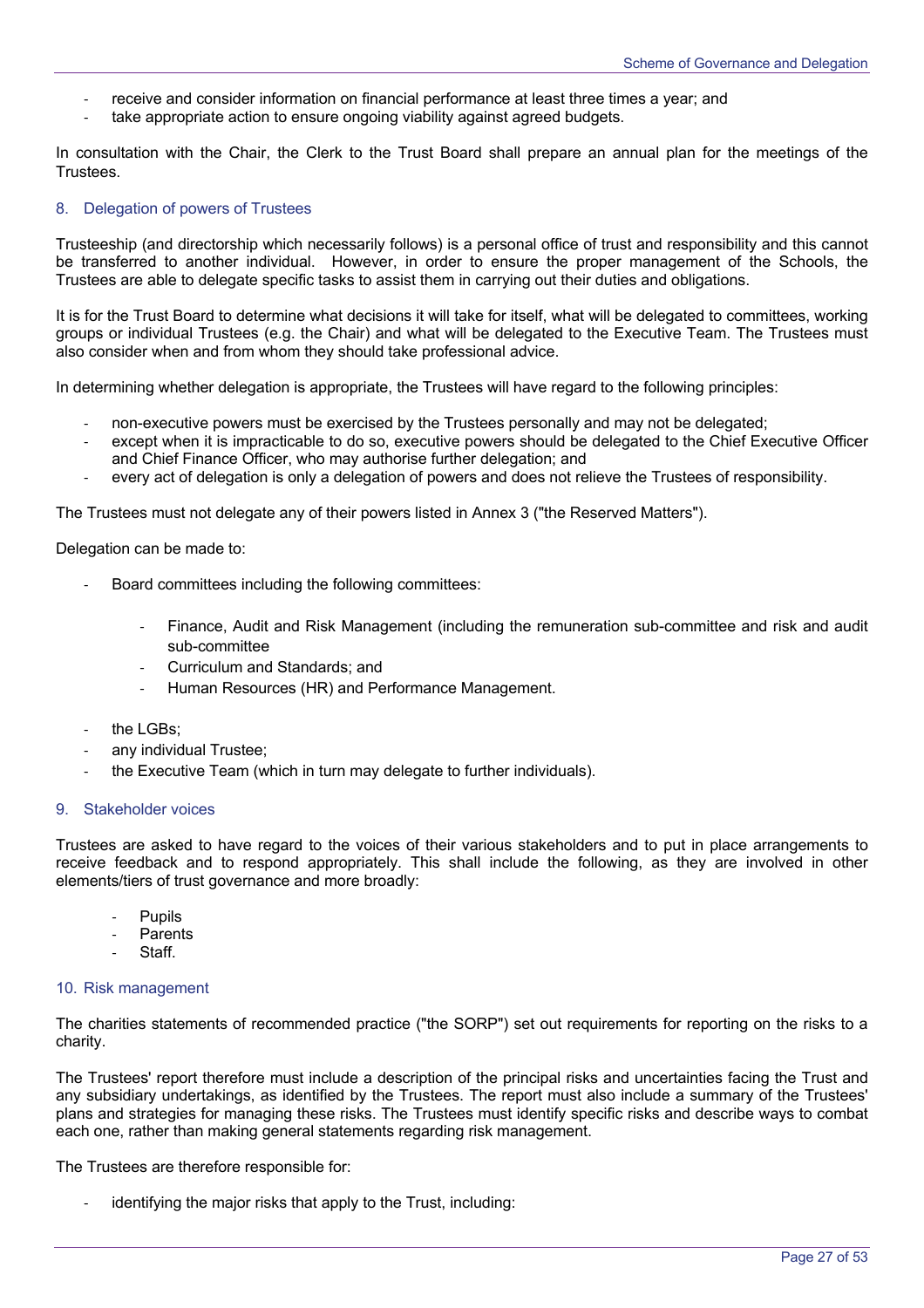- operational risks (employment issues, health and safety, fraud, service quality and development etc.);
- financial risks (accuracy of financial information, cash flow, reserves, over-reliance on funding sources etc.);
- external risks (changes in government policy, economic factors, demographic changes, adverse publicity etc.); and
- regulatory risks (compliance with legislation, changes in policies of the regulators etc.).
- making decisions (based where appropriate on advice from professional advisors) as to how to respond to those risks; and
- making appropriate statements regarding the management of risks in the annual report.

The Finance, Audit and Risk Management Committee, supported by the Executive Team, shall prepare a risk register for approval by the Trustees, along with a procedure by which the risk register shall be subject to regular review. The risk register shall have named individuals assigned to manage each area.

#### 11. The management of conflicts of interest

The Companies Act 2006 imposes a statutory duty on the Trustees to avoid situations in which they have or could have an interest, which conflicts (or could conflict) with the interests of the Trust. The duty is to:

- a) declare the nature and extent of any interest in any matter relating to the Trust; and
- b) avoid any conflict of interest between that interest and the interests of the Trust.

In addition, charity law and guidance issued by the Charity Commission confers obligations on the Trustees to manage any conflict between a Trustee's duty to the Trust and their own personal interests or for a Trustee to be influenced by conflicting duties to the Trust and a third party.

Further details are set out in the Conflicts of Interest Policy with which the Trustees are obliged to comply.

# 12. Recruitment of Trustees

It is essential that the Trust Board has a proper mix of skills and experience. The Trustees must therefore be able to identify potential new Trustees in order to plan for succession, which combines continuity of experience and expertise with new ideas and energy.

The Board as a whole is responsible for ensuring that:

- the skills of any new Trustee fit in with the Trust's requirements in the short, medium and longer term;
- each new Trustee is not disqualified from acting as a Trustee by any provision of the Trust's Articles of Association (including the requirement that he is not disqualified as a company director or charity trustee);
- there is a system in place which ensures that all relevant checks, including an enhanced DBS check (countersigned by the Secretary of State in the case of a new Chair), are completed before or as soon as practicable after a Trustee takes up position; and
- the new Trustee understands the responsibility he / she is taking on and consents to act as a Trustee.

Each new Trustee will be properly inducted to ensure that he / she understands the nature and extent of his role and responsibilities. It is the duty of a new Trustee to ensure that he / she is familiar with the Objects of the Trust; its history and ethos and the nature and extent of its activities; and the content of the Trust's Articles of Association.

The Trustees shall provide each new Trustee with:

- the Trust's Articles of Association
- the Funding Agreement
- these terms of reference
- the scheme of delegation to the Executive Team and
- the conflicts of interest policy.

New Trustees shall be required to sign the declaration set out in **Annex 4**.

The Clerk to the Trustees shall ensure that any appointment of a new Trustee is notified to the ESFA (via Get Information About Schools) within 14 days of the appointment (as required under the Academies Financial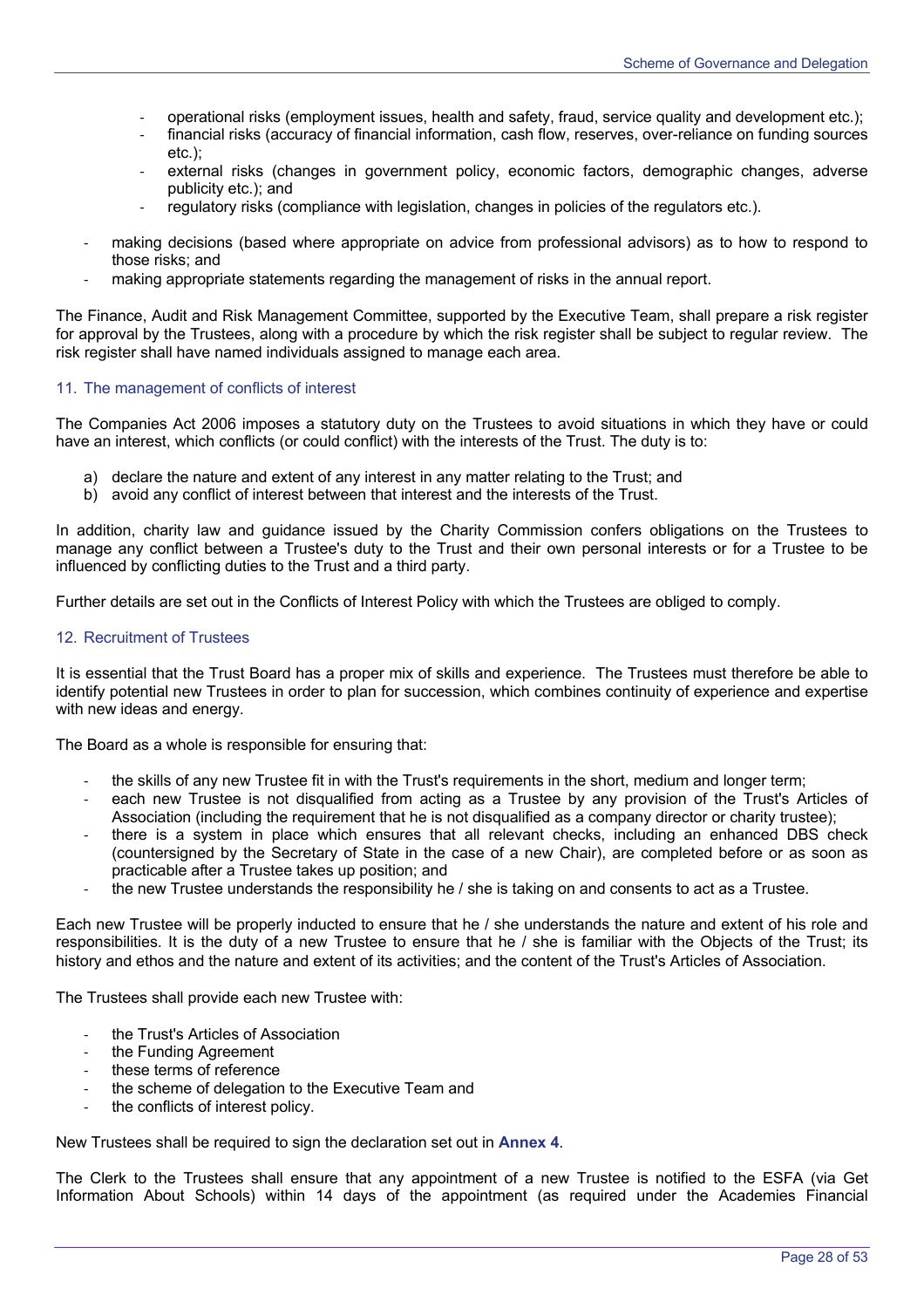# Handbook).

# 13. Training and development of Trustees

The Trustees shall ensure that the Board has the skills and experience needed to perform its functions effectively. Trustees shall also be kept up to date with developments in the legal and regulatory framework in which the Trust operates.

The Trustees must have in place a system for evaluating Trustees, with a view to identifying potential gaps in their skills and any requirements for training. Such evaluation shall be carried out annually.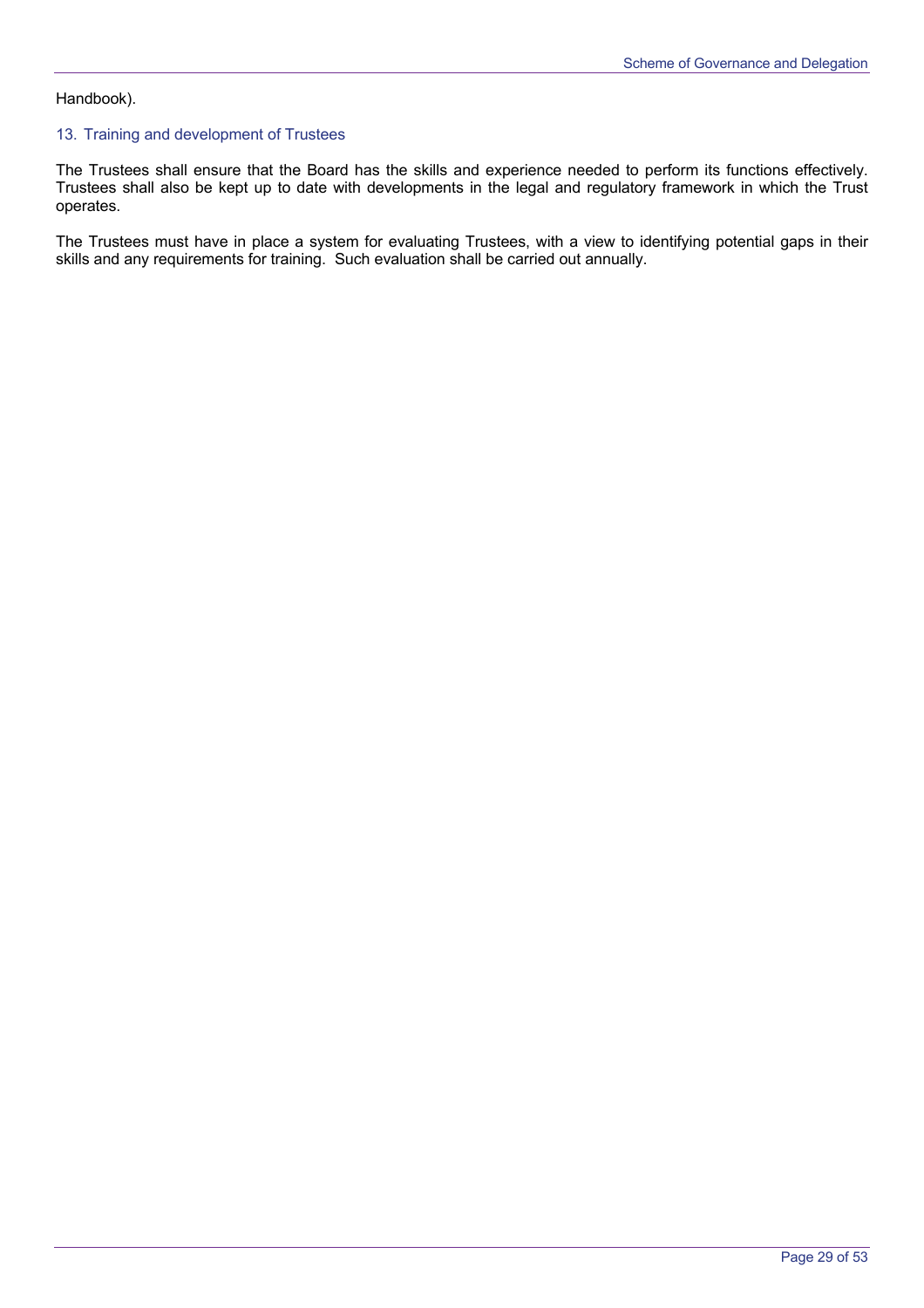**Annex 1: The Seven Principles of Public Life set out by the Committee on Standards in Public Life ("the Nolan Principles")** 

# **1.** Selflessness

Holders of public office should act solely in terms of the public interest.

# **2.** Integrity

Holders of public office must avoid placing themselves under any obligation to people or organisations that might try inappropriately to influence them in their work. They should not act or take decisions in order to gain financial or other material benefits for themselves, their family, or their friends. They must declare and resolve any interests and relationships.

# **3.** Objectivity

Holders of public office must act and take decisions impartially, fairly and on merit, using the best evidence and without discrimination or bias.

#### **4.** Accountability

Holders of public office are accountable to the public for their decisions and actions and must submit themselves to the scrutiny necessary to ensure this.

#### **5.** Openness

Holders of public office should act and take decisions in an open and transparent manner. Information should not be withheld from the public unless there are clear and lawful reasons for so doing.

# **6.** Honesty

Holders of public office should be truthful.

#### **7.** Leadership

Holders of public office should exhibit these principles in their own behaviour. They should actively promote and robustly support the principles and be willing to challenge poor behaviour wherever it occurs.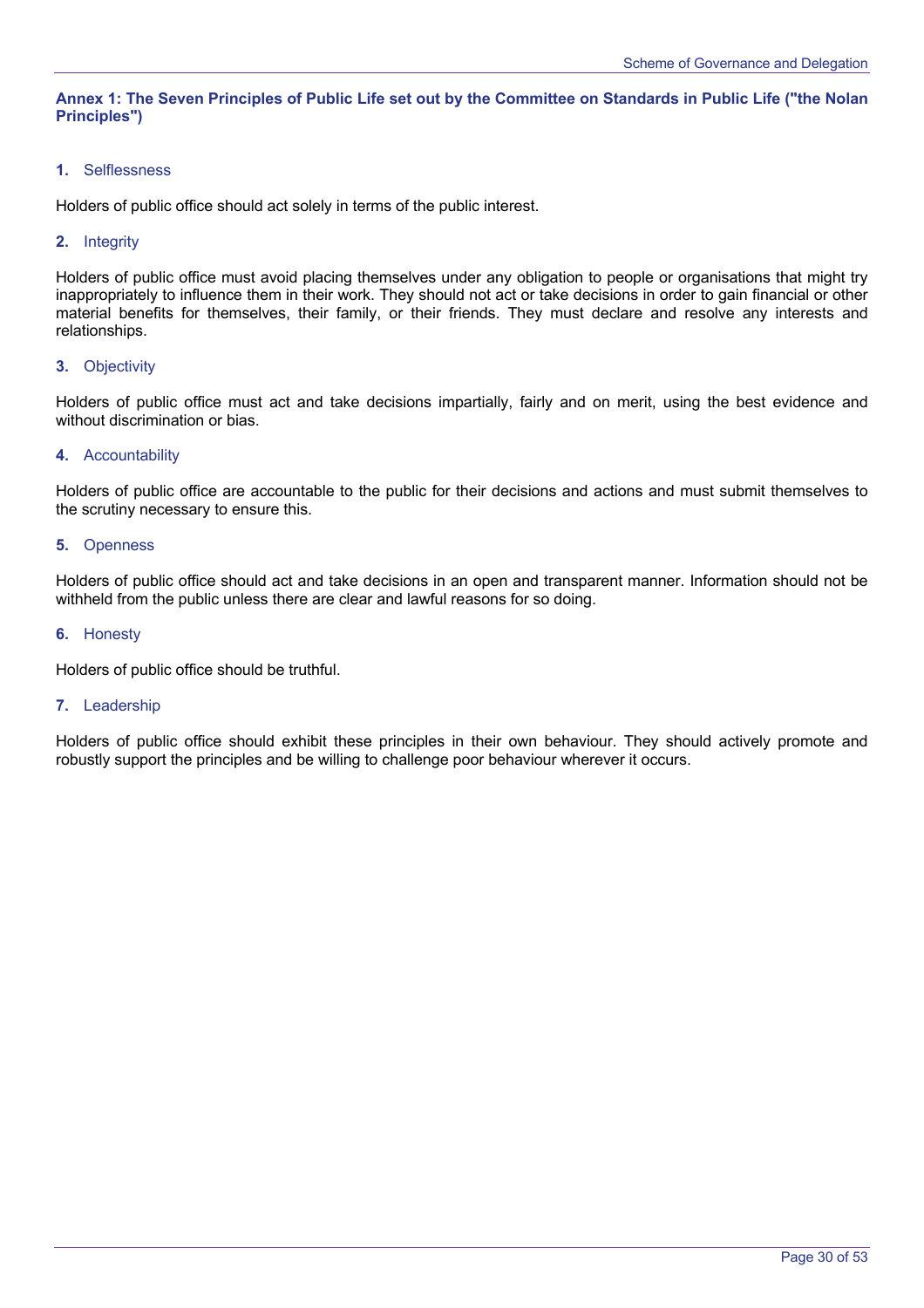# **Annex 2: Trustees' code of practice**

# **1.** Introduction

This code of practice is designed to set out the conduct required of trustees in order to ensure the highest standards or integrity and stewardship.

# **2.** General responsibilities

"*Trustees must act reasonably and prudently in all matters relating to the Charity and must always bear in mind the interests of the Charity. They should not let their personal views or prejudices affect their conduct as trustees.*" (*The Essential trustee: what you need to know (CC3)*, Charity Commission, February 2008).

"*The primary duty of a trustee is to carry out the function of his or her office with the utmost good faith. He or she must be impartial and mindful of the interests of the beneficiaries of the Charity and of the objects for which the Charity is established*". (*Governance and management of charities*, Andrew Hind, NCVO Publications, 1995)

Trustees should listen to the view of other trustees, staff, volunteers or external advisers respectfully, taking cognisance of differences of opinion. Trustees should not cause offence to others or undermine the standing of their colleagues as a member of the Trust Board.

# **3.** Board papers

While the board aims to conduct its business openly, it is inevitable that some matters must be confidential either for a time or always.

All matters discussed at board meetings (save for items which are clearly neither confidential nor of a sensitive nature either legally, commercially, financially or personally) should be treated as strictly confidential and should not be discussed with anyone other than those present at the meeting when the matter in question was discussed unless authorised by the board to do so. If in any doubt, trustees should contact the chair.

#### **4.** Board meetings

Open discussion and debate is actively encouraged, in which every spectrum of objective opinion is welcomed.

As Trustees must act with probity, the Board should take and consider professional advice from internal and / or from external advisers in all decision- making.

Where consensus is not achieved, decisions will be taken during board meetings by calling for a vote by those present. Trustees who abstain on, or vote against, any motion may request an appropriate note be made in the minutes.

The Board must be accountable but delegate authority on various matters on which it is entitled to full reports as necessary.

#### **5.** Outside board meetings

Trustees should exercise restraint outside a meeting in relation to particular comments made within the Board meeting by individual members. Trustees must accept that it is inappropriate for any private or public references to "who said what", except in dialogue with other trustees.

Trustees should accept the need for care and restraint, honouring the spirit as well as the letter of the code of practice, when talking about board matters in any other forum.

#### **6.** Disagreements

Where a Trustee has a disagreement on any matter, he or she should raise the matter informally with the chair or through the normal procedures at a board meeting.

If not resolved, a trustee may request the matter be taken further by the chair.

If a satisfactory conclusion is not reached, the board may recommend the appointment of an independent mediator.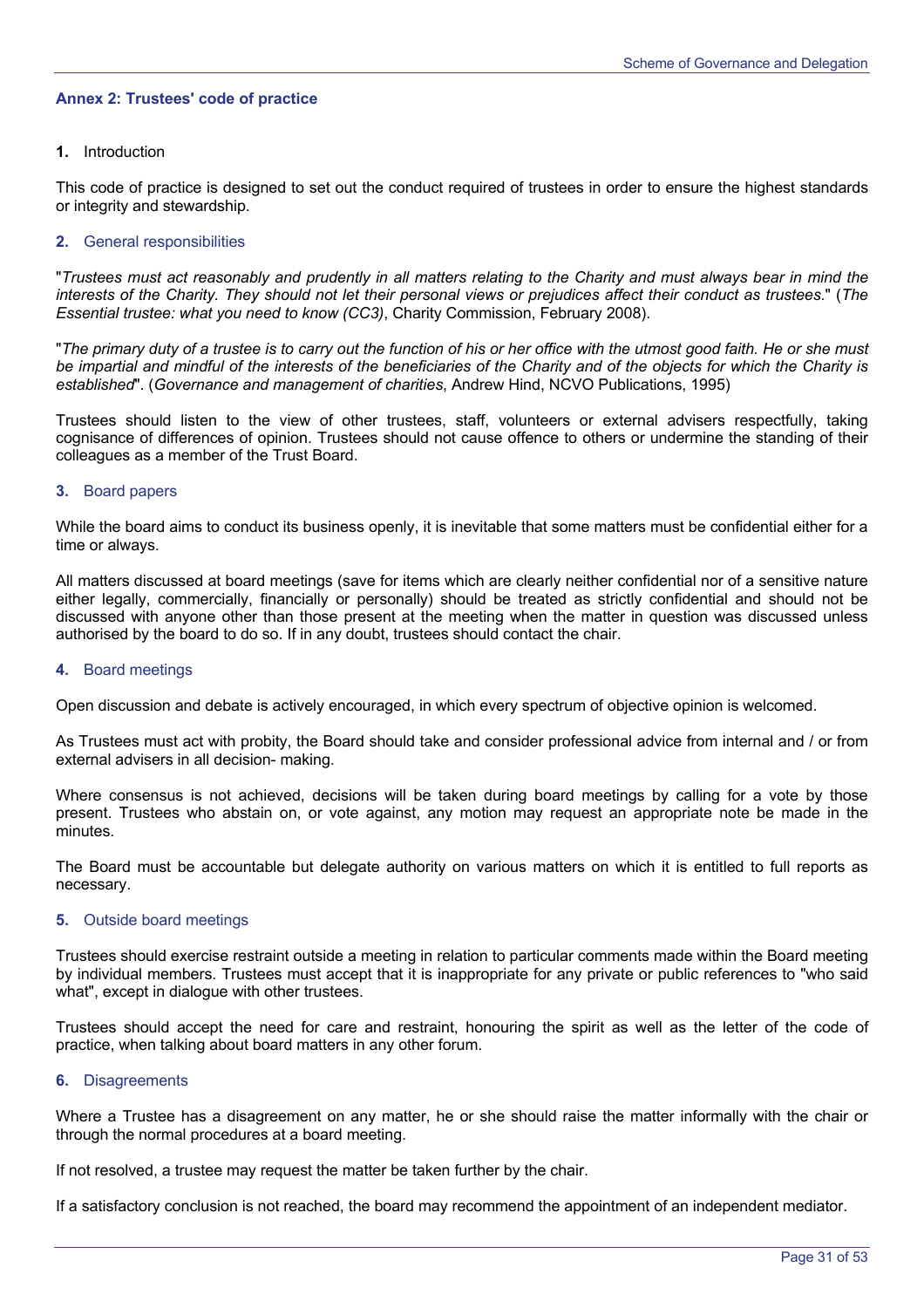## **7.** The Executive Team and the wider staff

Staff and Trustees are expected to deal with each other with respect and courtesy.

Trustees must ensure there is a clear understanding of the scope of authority delegated to the chief executive officer ("the **CEO**").

Having given the CEO delegated authority, trustees should be careful, individually and collectively, not to undermine that authority either by word or action.

Trustees delegate the management to the CEO, which includes the management of staff.

If a Trustee has concerns relating to the performance of a member of staff, he or she should contact the chair, who will take up the matter with the CEO.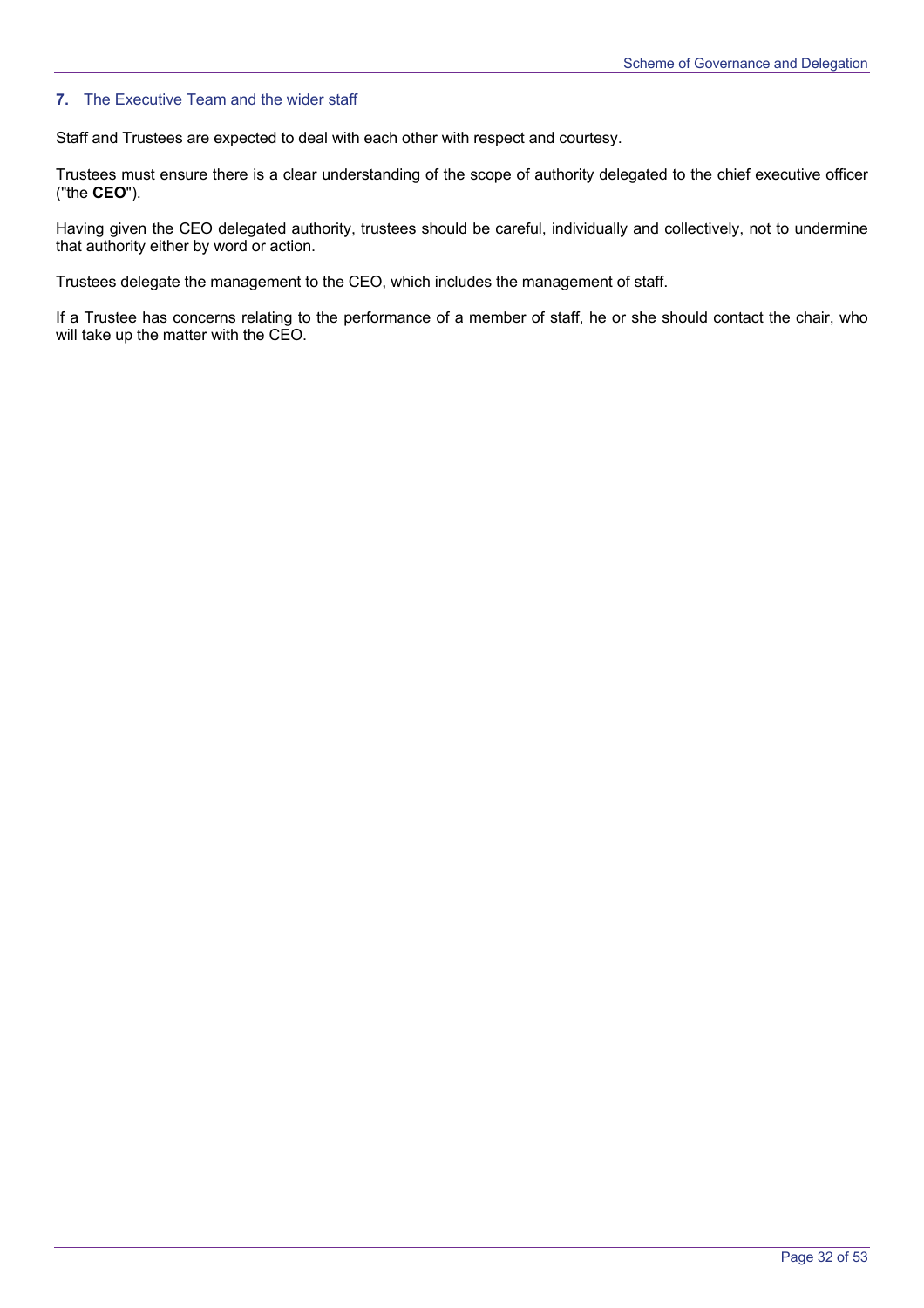## **Annex 3: Reserved matters**

The Reserved Matters are:

#### Members

(subject to such other consents/ requirements as might be required by law or the Funding Agreement)

- to change the name of the Academy Trust
- to change the Objects (which would require Charity Commission and Secretary of State consent)
- to change the structure of the Trust Board
- to amend the Articles of Association (which would require Charity Commission and Secretary of State consent)
- to pass a resolution to wind up the Trust
- to appoint the auditors (save to the extent that the Trustees may make a casual appointment)
- to appoint and remove trustees
- to appoint and remove members

# **Trustees**

(subject to such other consents/ requirements as might be required by law or the Funding Agreement)

- to change the name of the Schools;
- to determine the educational character, mission or ethos of the Schools;
- to adopt or alter the constitution and terms of reference of any committee of the Trust Board
- to establish a trading company
- to sell, purchase, mortgage or charge any land in which the Trust has an interest
- to approve the annual estimates of income and expenditure (budgets) and major projects;
- to appoint investment advisors
- to sign off the annual accounts;
- to appoint or dismiss the Chief Executive Officer, the Chief Finance Officer, the Company Secretary or the Clerk to the Trustees;
- to do any other act which the Funding Agreement expressly reserves to the Trust Board or to another body (including for the avoidance of doubt, terminating the Funding Agreement or any part of it)
- to do any other act which the Articles expressly reserve to the Trust Board or to another body or
- to do any other act which the Trust Board determine to be a Reserved Matter from time to time.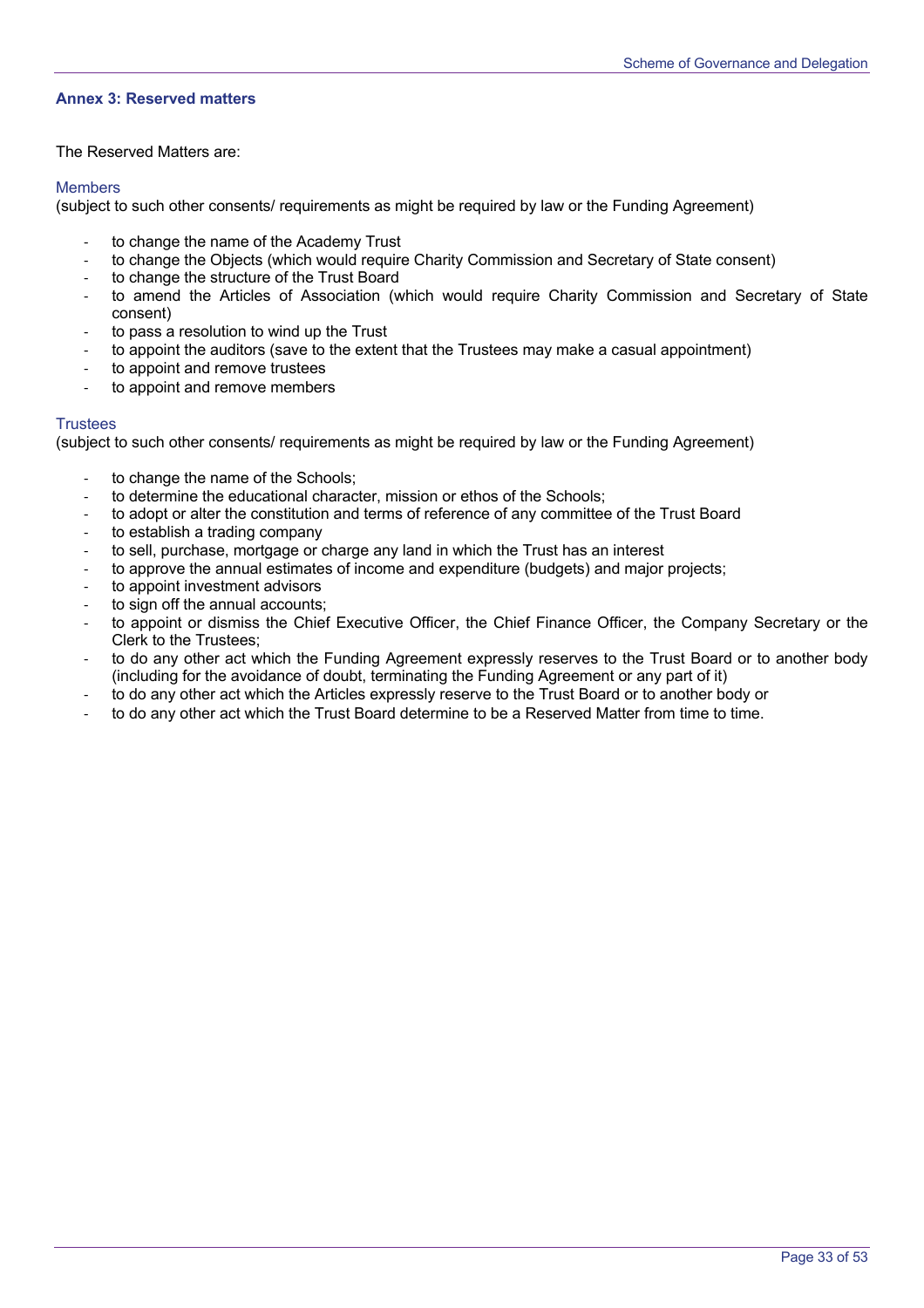## **Annex 4: Trustee Declaration**

# Boleyn Trust (the "**Trust**")

I confirm that I am willing to act as a director of the Trust (a "**Trustee**") and consent to do so with effect from the date below. I confirm that my contact details for the receipt of notices and resolutions from the Academy Trust are as follows, and that I am happy to receive notices and resolutions by email:

I understand that I must notify the *Chief Operating Officer* at *Boleyn Trust, Tollgate Primary School, Barclay Road, London E13 8SA* of any changes to my contact details.

I further confirm that I am not disqualified from so acting by virtue of any provisions of the Company's Articles of Association, including, but not limited to, the requirement that I am not disqualified from acting as a charity trustee or director by virtue of section 178 of the Charities Act 2011 (extract included overleaf).

| Signed    | . |
|-----------|---|
| Full name |   |
| Address   |   |
|           |   |
|           |   |
|           |   |
| Date      |   |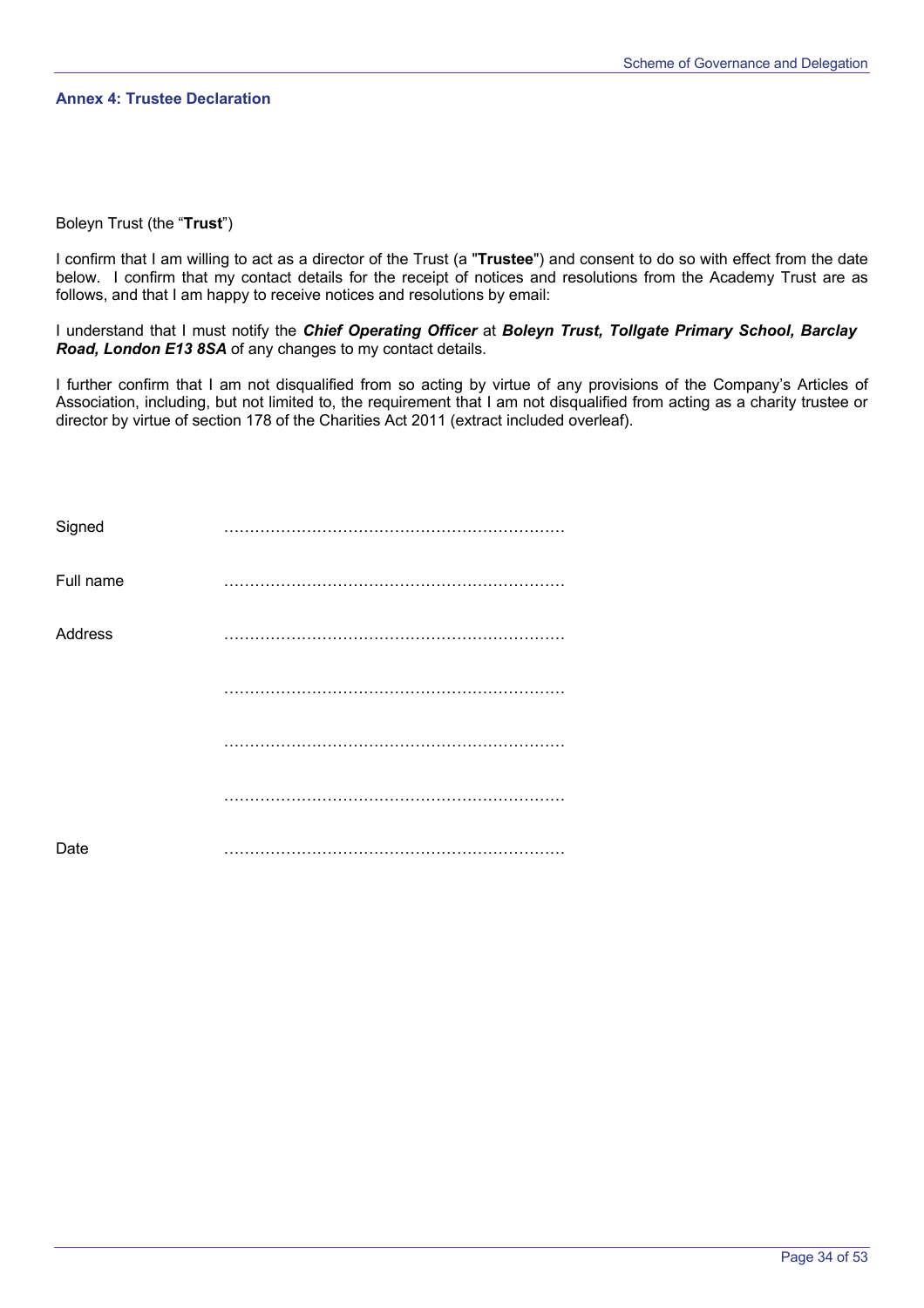# **Extract from section 178 of the Charities Act 2011**

## 178 Persons disqualified from being charity trustees or trustees of a charity

(1) A person ("P") is disqualified from being a charity trustee or trustee for a charity in the following cases—

# Case A

P has been convicted of any offence involving dishonesty or deception.

# Case B

P has been adjudged bankrupt or sequestration of P's estate has been awarded and (in either case)—

- c) P has not been discharged, or
- d) P is the subject of a bankruptcy restrictions order or an interim order.

# Case C

P has made a composition or arrangement with, or granted a trust deed for, creditors and has not been discharged in respect of it.

# Case D

P has been removed from the office of charity trustee or trustee for a charity by an order made –

- e) by the Commission under section 79(2)(a) or by the Commission or the Commissioners under a relevant earlier enactment (as defined by section 179(5)), or
- f) by the High Court,

on the ground of any misconduct or mismanagement in the administration of the charity for which P was responsible or to which P was privy, or which P's conduct contributed to or facilitated.

# Case E

P has been removed, under section 34(5)(e) of the Charities and Trustee Investment (Scotland) Act 2005 (asp 10) (powers of the Court of Session) or the relevant earlier legislation (as defined by section 179(6)), from being concerned in the management or control of any body.

#### Case F

P is subject to—

- g) a disqualification order or disqualification undertaking under the Company Directors Disqualification Act 1986 or the Company Directors Disqualification (Northern Ireland) Order 2002 (S.I. 2002/ 3150 (N.I.4)), or
- h) an order made under section 429(2) of the Insolvency Act 1986 (disabilities on revocation of county court administration order).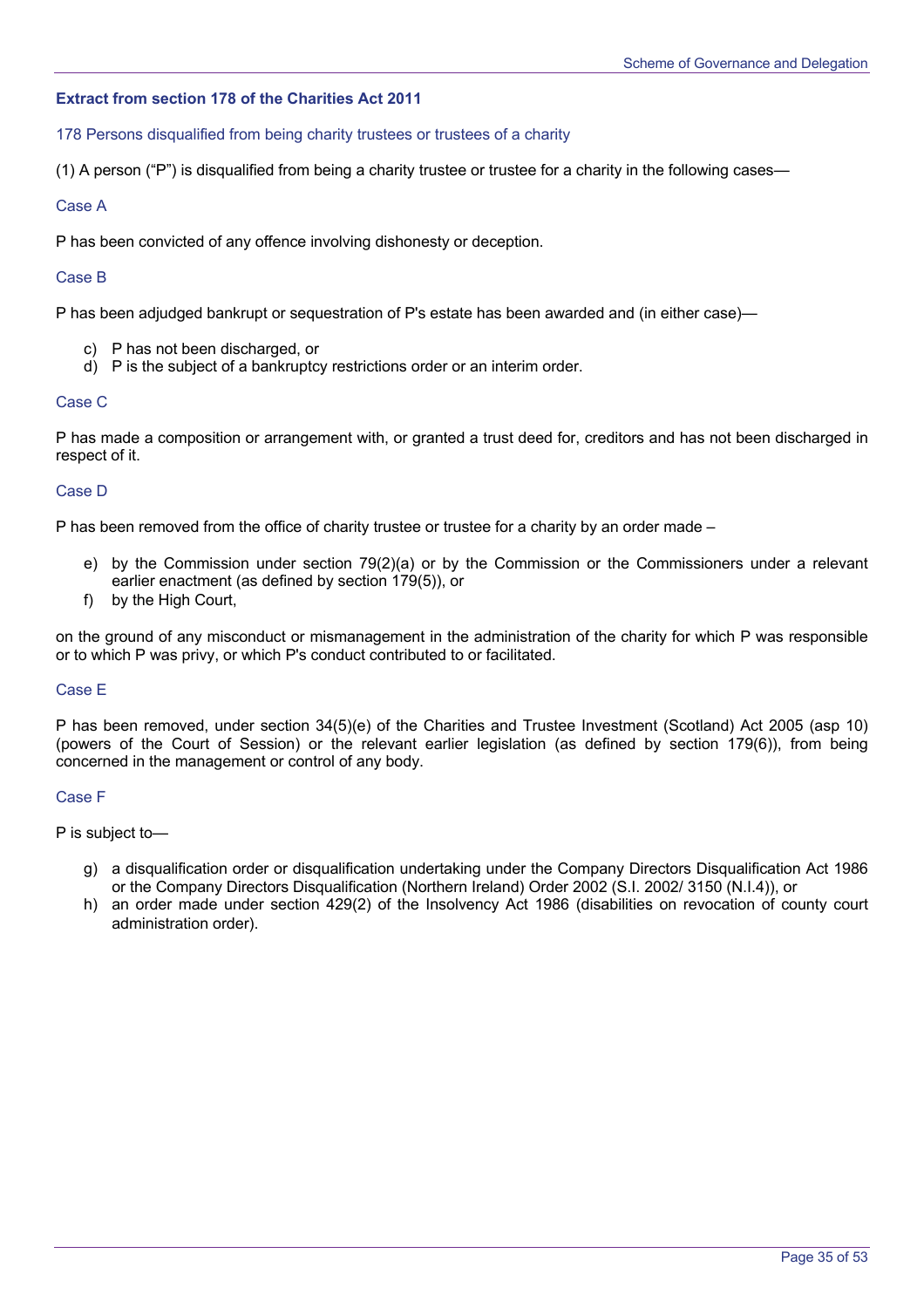# **Annex 5: Consent to be a member**

## **Boleyn Trust** (the "**Trust**")

I hereby consent to being made a member of the Trust and consent to do so with effect from the date below.

As a member of the Trust, I hereby undertake to contribute to:

- 1. the assets of the Trust in the event of it being wound up whilst I am a member or within one year after I cease to be a member;
- 2. payment of the debts and liabilities of the Trust contracted before I cease to be a member and of the costs, charges and expenses of winding up; and
- 3. the adjustment of the rights of the contributories among themselves, such amount as may be required; provided that such amount does not exceed £10.

I confirm that the Academy Trust may provide my name to the Secretary of State for Education for the purpose of assessing my suitability as a member of the Academy Trust.

In accordance with Article 15(c), I acknowledge that membership automatically terminates in the event that:

a Member becomes insolvent or makes any arrangement or composition with that Member's creditors *generally.*

By completing and signing this form I declare that I am not prevented from acting as a Member for the reason set out above.

| Signed    |          |
|-----------|----------|
| Full name | $\cdots$ |
| Address   |          |
|           |          |
|           |          |
|           | .        |
| Date      |          |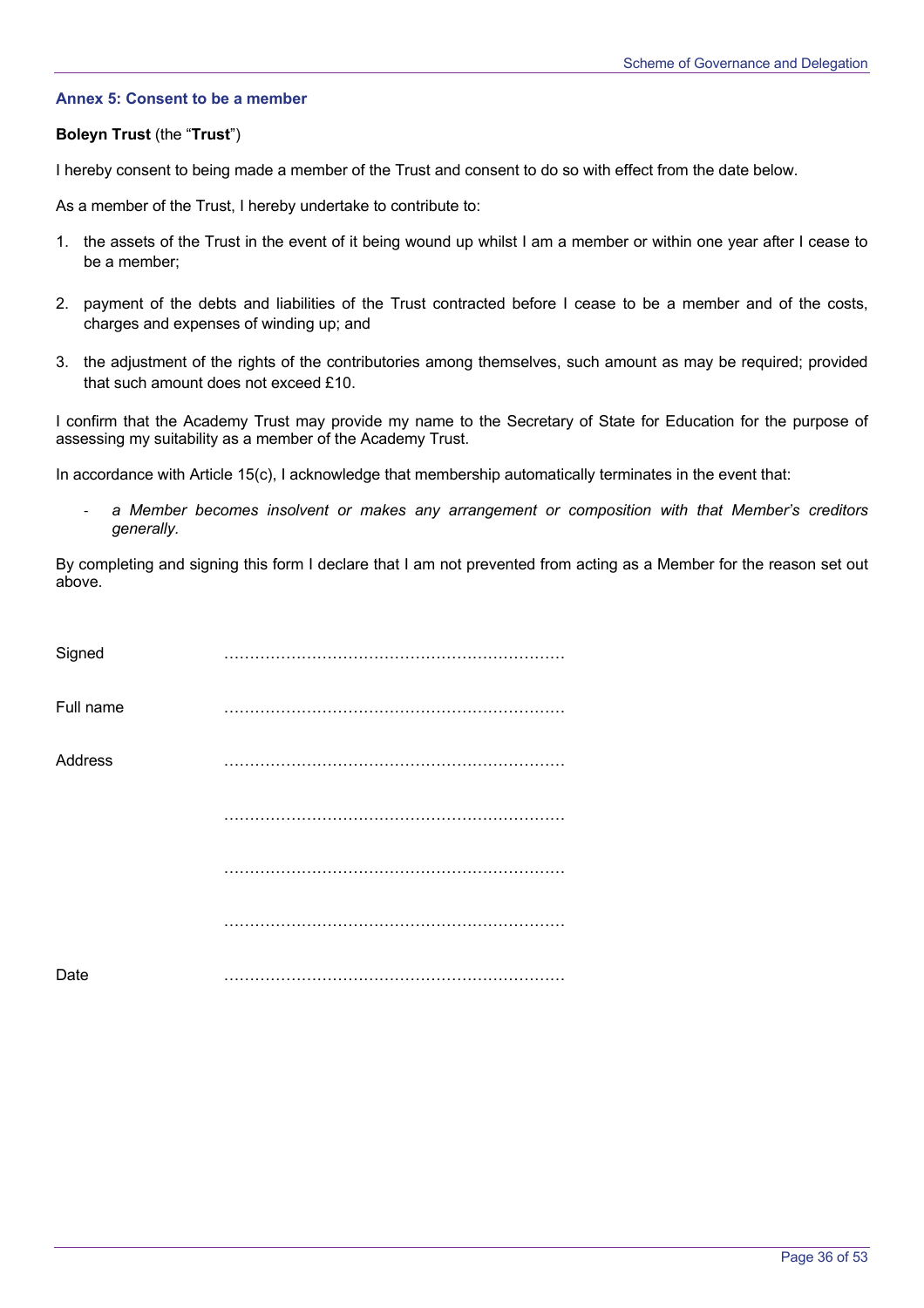# **Annex 6: Terms of Reference: Curriculum and Standards Committee**

The board of trustees (the **Trust Board**) of the Boleyn Trust (the **Academy Trust**) has established a committee of the Trust Board to be known as the Curriculum and Standards Committee (the **Committee**). These are its terms of reference.

| <b>Membership</b>      |    | The Committee will be appointed by the Trust Board and will comprise no more than<br>five and no fewer than three members, a majority of whom will be Trustees.                                                                                                                          |
|------------------------|----|------------------------------------------------------------------------------------------------------------------------------------------------------------------------------------------------------------------------------------------------------------------------------------------|
| <b>Attendance</b>      | ÷  | The Committee may ask the Chief Executive Officer and any other senior executive to<br>attend meetings of the Committee either regularly or by invitation, to provide<br>information.                                                                                                    |
| Quorum                 | ÷  | The quorum for each meeting shall be one half of the member of the Committee in<br>office at the time of the meeting (rounded up) providing trustees are in the majority.                                                                                                                |
| <b>Voting</b>          | ÷  | Decisions of the Committee shall be taken by a simple majority of those present and<br>voting. The Chair will have a casting vote on an equality of votes.                                                                                                                               |
| <b>Confidentiality</b> | ÷  | Absolute confidentiality must be maintained in respect of any item concerning<br>individuals                                                                                                                                                                                             |
| <b>Meetings</b>        | ÷  | The Committee shall meet termly on such dates as shall be determined by the<br>Committee from time to time and at such other time as the Clerk shall specify at the<br>request of any member of the Committee.                                                                           |
|                        |    | Unless otherwise agreed, notice of each meeting confirming the venue, date and time<br>together with an agenda shall be sent to each member of the Committee and any other<br>person invited or required to attend no fewer than seven working days prior to the date<br>of the meeting. |
| <b>Reporting back</b>  | ÷. | The Clerk will minute the proceedings and resolutions of the Committee and ascertain,<br>at the beginning of each meeting, the existence of any conflicts of interest and minute<br>them accordingly.                                                                                    |
|                        |    | At every meeting of the committee the minutes of the last meeting shall be an agenda<br>item, and, if agreed to accurate, shall be signed as a true record.                                                                                                                              |
| <b>Authority</b>       | ÷  | The Committee is authorised by the Trust Board to investigate any activity within its<br>terms of reference. It is authorised to seek any information it requires from any<br>employee and all employees are directed to cooperate with any request made by the<br>Committee.            |
|                        |    | The Committee is authorised by the Board to obtain outside legal or other independent<br>professional advice and to secure the attendance of any person at any Committee<br>meeting with relevant experience and expertise if it considers this necessary.                               |
| <b>Duties</b>          |    |                                                                                                                                                                                                                                                                                          |

The duties of the Committee shall be:

- to ensure that the highest possible standards are set and maintained across the Trust;
- to receive a termly report from the Executive Team regarding standards and performance of the Trust against key performance indicators;
- to identify any areas of concern in respect of standards and performance and to implement an action plan with the Executive Team;
- to ensure that the Trust's curriculum is balanced and broadly based;
- to scrutinise and review Trust policies for recommendation to the Trust Board;
- to ensure that effective processes are in place for the quality assurance of teaching and learning, the curriculum, inclusion and the sharing of good practice across the Trust;
- to support the Chief Executive Officer in the creation, implementation and monitoring of the Trust's selfevaluation development plan and any post-Ofsted action plan;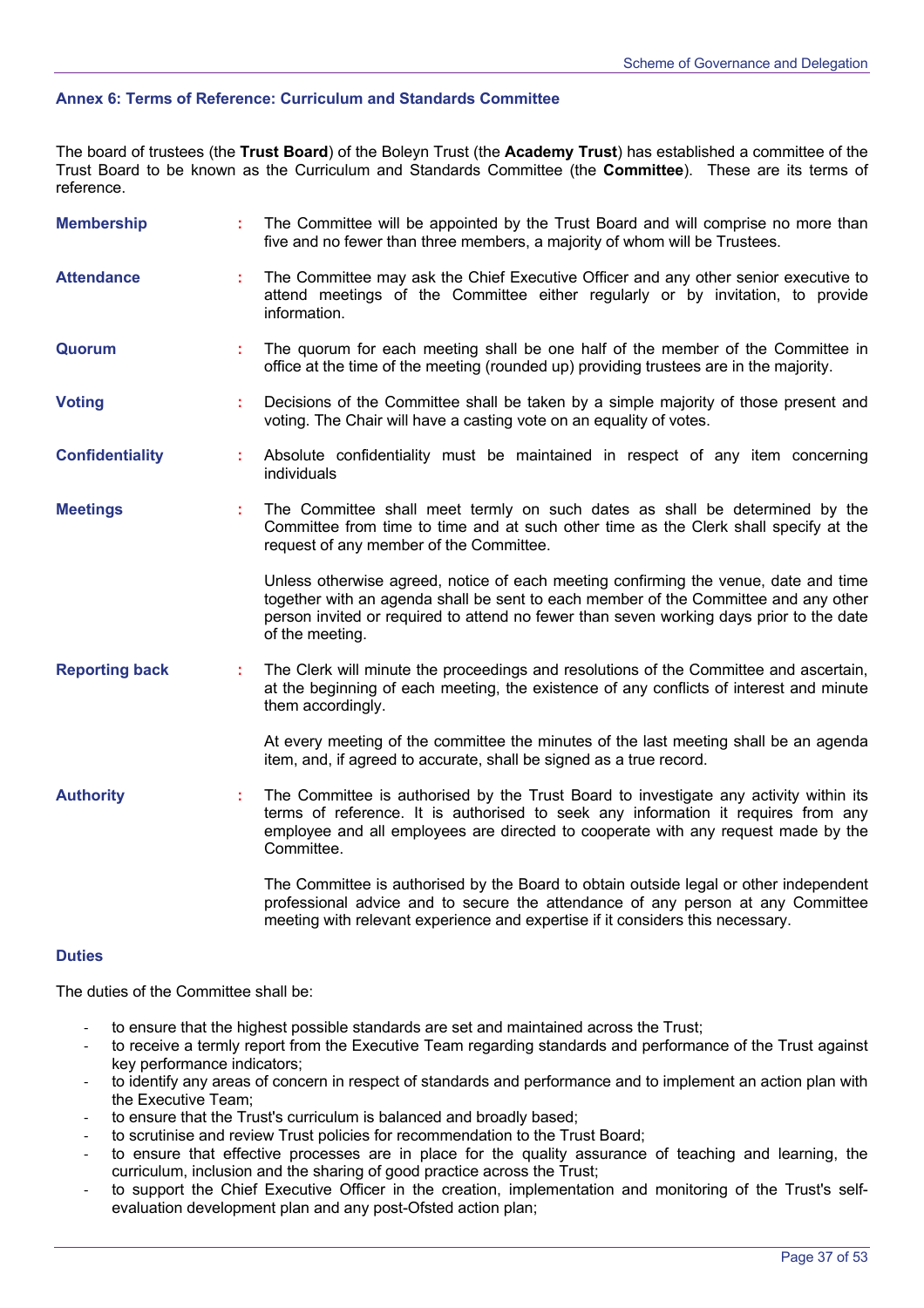- to advise the Trust Board with respect to targets for student achievement across the Trust;
- to ensure that effective arrangements are in place across the Trust for pupil support and representation, for monitoring pupil attendance and for pupil discipline;
- to review, on a regular basis, its own performance, constitution and terms of reference to ensure it is operating at maximum effectiveness
- to deal with formal complaints against an academy in accordance with the Trust complaints policy
- to monitor all aspects of readiness of inspection
- to ensure that each School has appointed a designated teacher to support looked after children.
- to make arrangements for safeguarding audits to be conducted by independent personnel.
- to report to the Trustees on the procedures in place for safeguarding and on matters as they arise.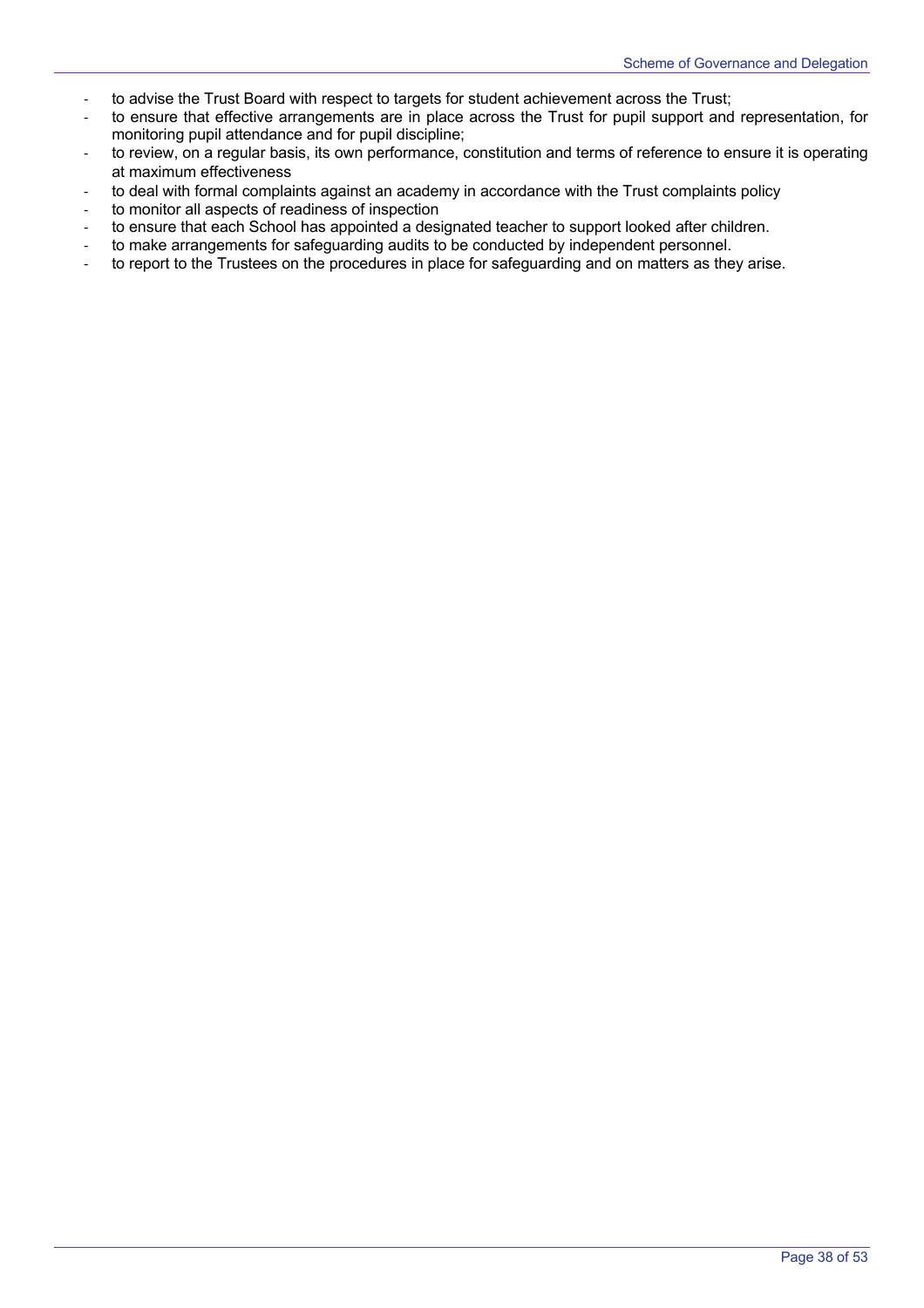# **Annex 7: Terms of Reference: Finance, Audit and Risk Management Committee**

The board of trustees (the **Trust Board**) of the Boleyn Trust (the **Academy Trust**) has established a committee of the Board to be known as the Finance, Audit and Risk Management Committee (the **Committee**). These are its terms of reference.

| <b>Membership</b>      |    | The Committee will be appointed by the Trust Board and will comprise no more than<br>five and no fewer than three members, of whom a majority will be Trustees.                                                                                                                                                                                                                                                 |
|------------------------|----|-----------------------------------------------------------------------------------------------------------------------------------------------------------------------------------------------------------------------------------------------------------------------------------------------------------------------------------------------------------------------------------------------------------------|
| <b>Attendance</b>      |    | The Committee may ask the Chief Executive and any other senior executive to attend<br>meetings of the Committee either regularly or by invitation, to provide information.                                                                                                                                                                                                                                      |
|                        |    | The Committee will have at least one annual meeting, or part of one meeting, with each<br>of the external auditor without the senior executives being present.                                                                                                                                                                                                                                                  |
| Quorum                 | ÷. | The quorum for each meeting shall be one half of the members of the Committee in<br>office at the time of the meeting (rounded up) providing trustees are in the majority.                                                                                                                                                                                                                                      |
| <b>Voting</b>          |    | Decisions of the Committee shall be taken by a simple majority of those present and<br>voting. The Chair will have a casting vote on an equality of votes.                                                                                                                                                                                                                                                      |
| <b>Confidentiality</b> |    | Absolute confidentiality must be maintained in respect of any item concerning<br>individuals                                                                                                                                                                                                                                                                                                                    |
| <b>Meetings</b>        |    | The Committee shall meet termly on such dates as shall be determined by the<br>Committee from time to time and at such other time as the Clerk shall specify at the<br>request of any member of the Committee.                                                                                                                                                                                                  |
|                        |    | Unless otherwise agreed, notice of each meeting confirming the venue, date and time<br>together with an agenda shall be sent to each member of the Committee and any other<br>person invited or required to attend no fewer than seven working days prior to the date<br>of the meeting.                                                                                                                        |
|                        |    | Audit committee functions should be established in such a way as to achieve internal<br>scrutiny which delivers objective and independent assurance, which means that:                                                                                                                                                                                                                                          |
|                        |    | staff employed by the trust should not be members of an audit committee, but<br>may attend to provide information and participate in discussions;<br>where the trust operates a combined finance and audit committee, staff may be<br>members but should not participate as members when audit matters are<br>discussed; they may remain in attendance to provide information and<br>participate in discussions |
|                        |    | The accounting officer and other relevant senior staff should routinely attend the<br>committee in the capacity set out directly above.                                                                                                                                                                                                                                                                         |
| <b>Reporting back</b>  |    | The Clerk will minute the proceedings and resolutions of the Committee and ascertain,<br>at the beginning of each meeting, the existence of any conflicts of interest and minute<br>them accordingly.                                                                                                                                                                                                           |
|                        |    | At every meeting of the committee the minutes of the last meeting shall be an agenda<br>item, and, if agreed to accurate, shall be signed as a true record.                                                                                                                                                                                                                                                     |
| <b>Authority</b>       | ÷  | The Committee is authorised by the Trust Board to investigate any activity within its<br>terms of reference. It is authorised to seek any information it requires from any<br>employee and all employees are directed to cooperate with any request made by the<br>Committee.                                                                                                                                   |
|                        |    | The Committee is authorised by the Trust Board to obtain outside legal or other<br>independent professional advice and to secure the attendance of any person at any<br>Committee meeting with relevant experience and expertise if it considers this<br>necessary.                                                                                                                                             |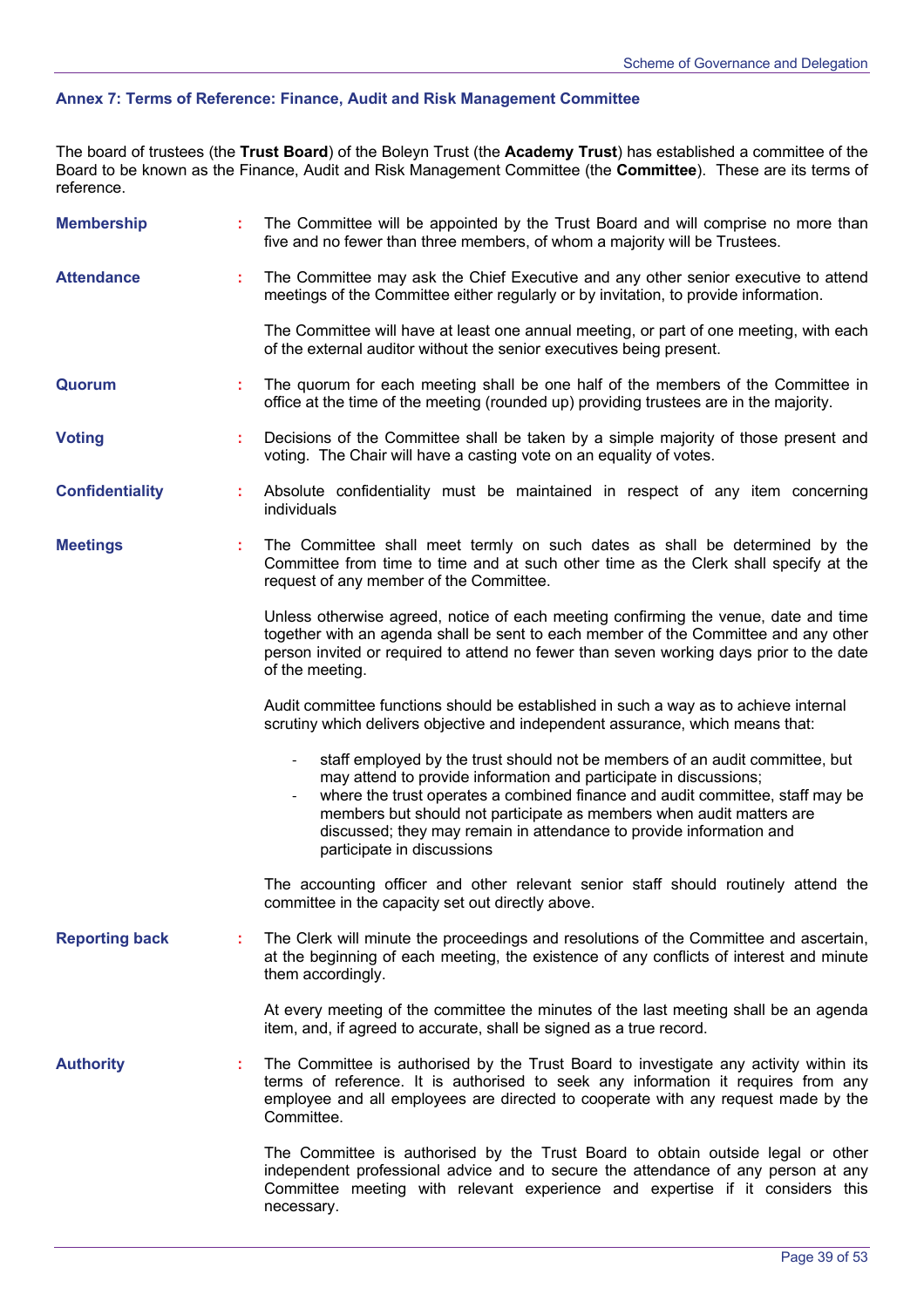# **Duties**

The duties of the Committee shall be to:

- develop a financial strategy for the Trust and consider policies, procedures or plans required to realise such strategy;
- consider the Trust's indicative funding, once notified by the ESFA, and to assess its implications for the Trust, in consultation with the CEO and the Chief Finance Officer, in advance of the financial year, drawing any matters of significance or concern to the attention of the Trustees;
- to receive School budgets for approval;
- consider and recommend acceptance/non-acceptance of the Trust's budget to the Trustees;
- monitor any variances from the budget and ensure the ESFA is notified as required;
- receive and make recommendations on the broad budget headings and areas of expenditure to be adopted each year, including the level and use of any contingency fund or balances, ensuring the compatibility of all such proposals with the development priorities set out in the Trust development plan;
- liaise with and receive reports from the Human Resources and Performance Management Committee, the Curriculum and Standards Committee and the to make recommendations to those committees about the financial aspects of matters being considered by them;
- monitor and review income and expenditure on a regular basis and ensure compliance with the overall financial plan for the Trust, drawing any matters of concern to the attention of the Trust Board;
- monitor and review procedures for ensuring the effective implementation and operation of financial procedures, on a regular basis, including the implementation of bank account arrangements and, where appropriate to make recommendations for improvement;
- prepare the financial statement to form part of the annual report of the Trustees;
- ensure the Trust's commercial and fundraising activities are carried out effectively;
- examine and review new initiatives for financial development, including fundraising;
- oversee significant investment and capital financing decisions;
- approve and keep under review the Trust's investment policy;
- approve and keep under review the Trust's reserves policy;
- promptly notify the Trust Board of all financial matters of which the Committee has knowledge and which may materially affect the current or future position of the Trust;
- advise generally on the provision of resources and services to the Trust;
- to review, on a regular basis, its own performance, constitution and terms of reference to ensure it is operating at maximum effectiveness

#### **Remuneration Sub-Committee**

The Committee shall establish a Remuneration Sub-Committee (the **Sub-Committee**) which shall compromise no more than five and fewer than three members of whom a majority will be trustees. These terms of reference shall apply to the Sub-Committee save that its duties are as follows:

- to consider, determine and keep under review a framework or policy for the remuneration, benefits and incentives of the Chief Executive Officer and such other officers as the Trust Board shall from time to time direct;
- in determining that framework, to seek evidence of the remuneration, benefits and incentives paid to senior executives in comparable employment within the commercial and voluntary sectors;
- to consider the outcome of every appraisal of the performance of the Chief Executive Officer and such other senior executives as the Board shall from time to time direct;
- to make recommendations to the Trust Board as to the remuneration, benefit and incentives that should be paid to the Chief Executive Officer and such other senior executives as the Trust Board shall from time to time direct with a view to ensuring that they are encouraged to enhance their performance and are, in a fair and responsible manner, rewarded for their individual contributions to the success of the Trust and its progress towards fulfilling its objectives;
- to make recommendations to the Trust Board as to the remuneration, benefits and incentives of newly appointed senior executives;
- to consider other topics, as defined by the Trust Board from time to time;
- to review, on a regular basis, its own performance, constitution and terms of reference to ensure it is operating at maximum effectiveness.

# **Audit and Risk Sub-Committee**

The Committee shall establish an Audit and Risk Sub-Committee (the **Sub-Committee**) which shall compromise no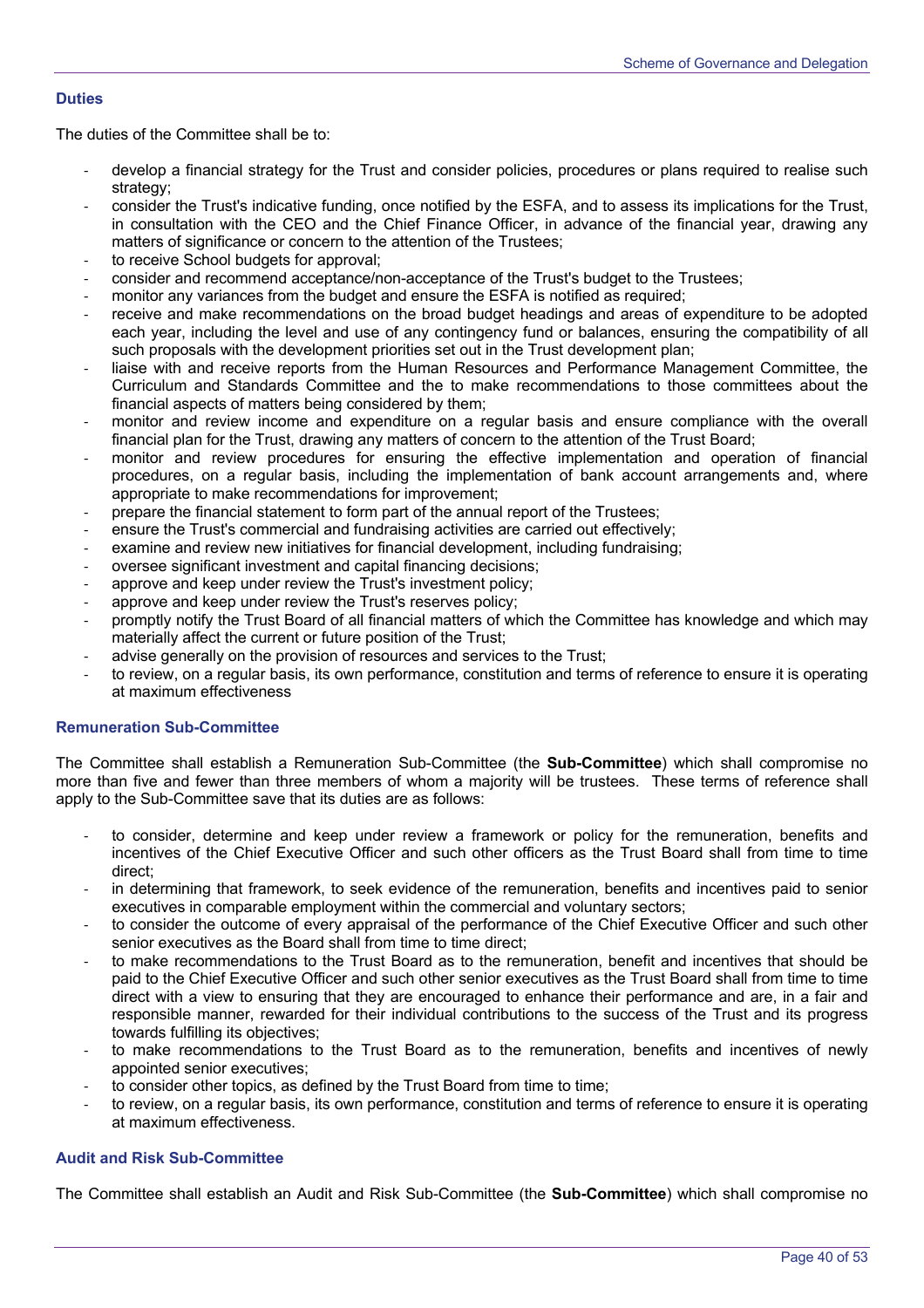more than five and fewer than three members of whom a majority will be trustees. These terms of reference shall apply to the Sub-Committee save that its duties are as follows:

- to consider the appointment of the external auditor, the audit fee and any questions of resignation or dismissal;
- to discuss with the external auditor before the audit commences the nature and scope of the audit;
- to review the annual financial statements before submission to the Trust Board, focusing particularly on:
	- any changes in accounting policies and practices;
	- areas involving a significant degree of judgement;
	- significant adjustments resulting from the audit;
	- the going concern assumption;
	- compliance with accounting standards;
	- compliance with legal requirements;
	- the clarity of disclosures; and
	- the consistency of accounting policies from year to year.
- to discuss problems and reservations arising from the audit and any matters the external auditor may wish to discuss (in the absence of the management where necessary);
- to review the internal audit function, consider the major findings of internal audit investigations and the management's response, and ensure co-ordination between the internal and external auditors;
- to keep under review the effectiveness of internal control systems, and review the external auditor's management letter and the management's response;
- to develop and keep under review risk management and measurement strategies across the Trust together with the procedures for monitoring the adequacy and effectiveness of those processes;
- to review the action and implementation of risk management policy across the Academy Trust;
- to consider the Trust's risk profile relative to current and future Trust strategy and identifying any such trends, concentrations or exposures and any requirement for policy change;
- to receive and review risk management and relevant regulatory information and reports;
- to consider material breaches of the agreed risk limits, review the actions taken in response and to prevent a repeat occurrence;
- to consider the effect on the rights of the Trust of the findings of the internal audits or the external audits;
- to review, on a regular basis, its own performance, constitution and terms of reference to ensure it is operating at maximum effectiveness.

In discharging its duties, the aims of the Committee are to:

- facilitate good communication between the Trust and its external auditor;
- increase the credibility and objectivity of financial reporting;
- strengthen the independence of the audit function;
- improve the quality of the accounting and auditing functions.

#### Please note:

Audit committee functions should be established in such a way as to achieve internal scrutiny which delivers objective and independent assurance, which means that:

- staff employed by the trust should not be members of an audit committee, but may attend to provide information and participate in discussions;
- where the trust operates a combined finance and audit committee, staff may be members but should not participate as members when audit matters are discussed; they may remain in attendance to provide information and participate in discussions

The accounting officer and other relevant senior staff should routinely attend the committee in the capacity set out directly above.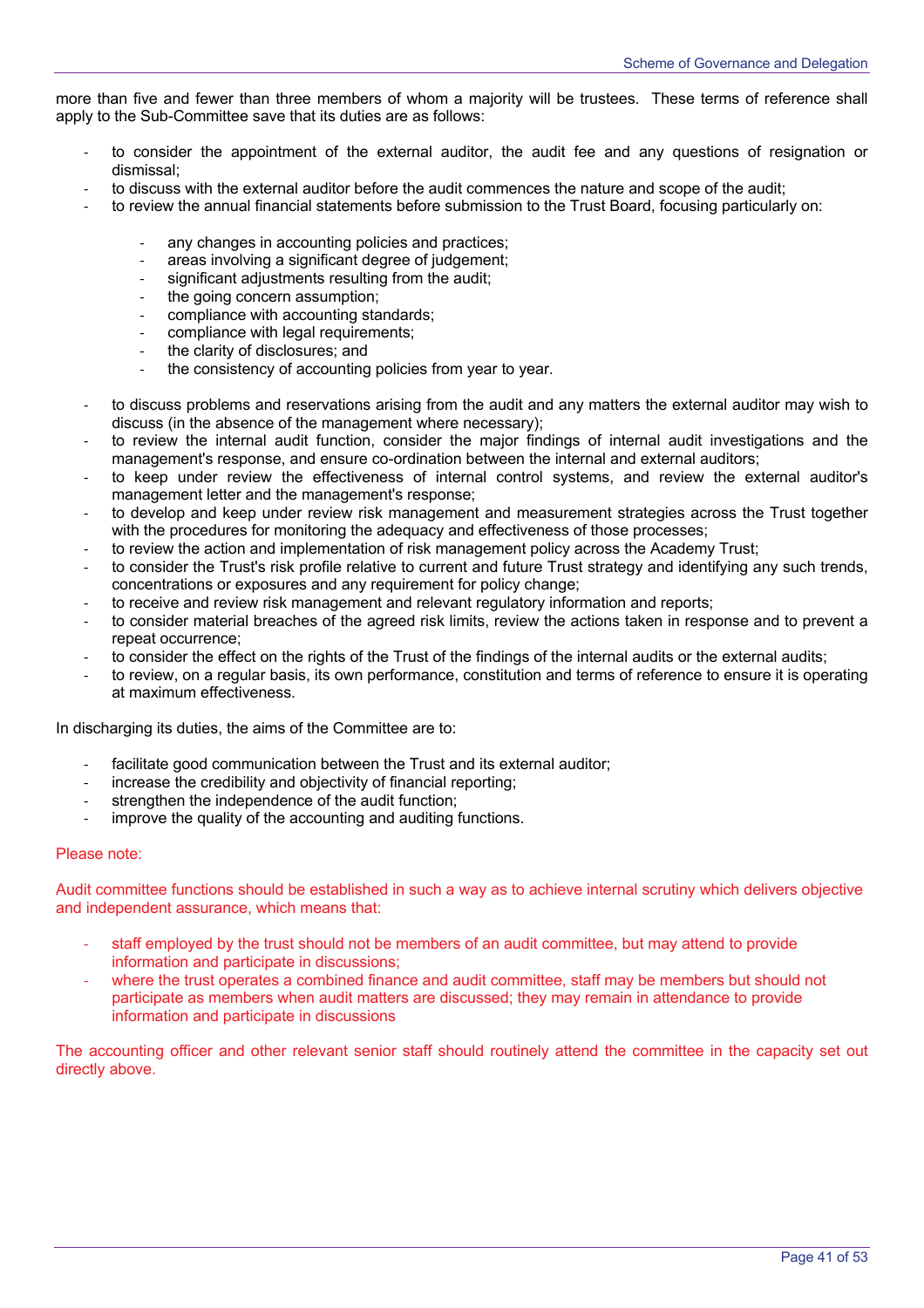# **Annex 8: Terms of Reference: HR and Performance Management Committee**

The board of trustees (the **Trust Board**) of The Boleyn Trust (the **Academy Trust**) has established a committee of the Trust Board to be known as the HR and Performance Management Committee (the **Committee**). These are its terms of reference.

| <b>Membership</b>      |    | The Committee will be appointed by the Trust Board and will comprise no more than<br>five and no fewer than three members, of whom a majority will be trustees.                                                                                                                          |
|------------------------|----|------------------------------------------------------------------------------------------------------------------------------------------------------------------------------------------------------------------------------------------------------------------------------------------|
| <b>Attendance</b>      | t. | The Committee may ask the Chief Executive Officer and any other senior executive to<br>attend meetings of the Committee either regularly or by invitation. Invitees have no right<br>to attend Committee meetings.                                                                       |
|                        |    | The Committee may also ask any other person whose attendance they consider<br>necessary or desirable to attend any meeting either regularly or by invitation, to provide<br>information.                                                                                                 |
| Quorum                 |    | The quorum for each meeting should be one half of the members of the Committee in<br>office at the time of the meeting (rounded up) providing trustees are in the majority.                                                                                                              |
| <b>Voting</b>          |    | Decisions of the Committee shall be taken by a simple majority of those present and<br>voting. The Chair will have a casting vote on any equality of votes.                                                                                                                              |
|                        |    | The Committee will be competent to exercise all or any of the authorities, powers and<br>discretions vested in or exercisable by the Committee.                                                                                                                                          |
| <b>Confidentiality</b> |    | Absolute confidentiality must be maintained in respect of any item concerning<br>individuals                                                                                                                                                                                             |
| <b>Meetings</b>        |    | The Committee shall meet termly on such dates as shall be determined by the<br>Committee from time to time and at such other time as the Clerk shall specify at the<br>request of any member of the Committee.                                                                           |
|                        |    | Unless otherwise agreed, notice of each meeting confirming the venue, date and time<br>together with an agenda shall be sent to each member of the Committee and any other<br>person invited or required to attend no fewer than seven working days prior to the date<br>of the meeting. |
| <b>Reporting back</b>  | ÷. | The Clerk will minute the proceedings and resolutions of the Committee and ascertain,<br>at the beginning of each meeting, the existence of any conflicts of interest and minute<br>them accordingly.                                                                                    |
|                        |    | At every meeting of the committee the minutes of the last meeting shall be an agenda<br>item, and, if agreed to accurate, shall be signed as a true record.                                                                                                                              |
| <b>Authority</b>       |    | The Committee is authorised by the Trust Board to investigate any activity within its<br>terms of reference. It is authorised to seek any information it requires from any<br>employee and all employees are directed to co-operate with any request made by the<br>Committee.           |
|                        |    | The Committee is authorised by the Trust Board to obtain outside legal or other<br>independent professional advice if it considers this necessary.                                                                                                                                       |

# **Duties**

The duties of the Committee shall be:

- to consider, determine and keep under review any strategies and policies for human resources and organisational development;
- to consider, determine and keep under review effective arrangements for consultation with staff as a whole and for negotiation and consultation with appropriately recognised Trade Unions and/or other representatives;
- to undertake the role of the disputed resolution panel to consider appeals against the Chief Executive Officer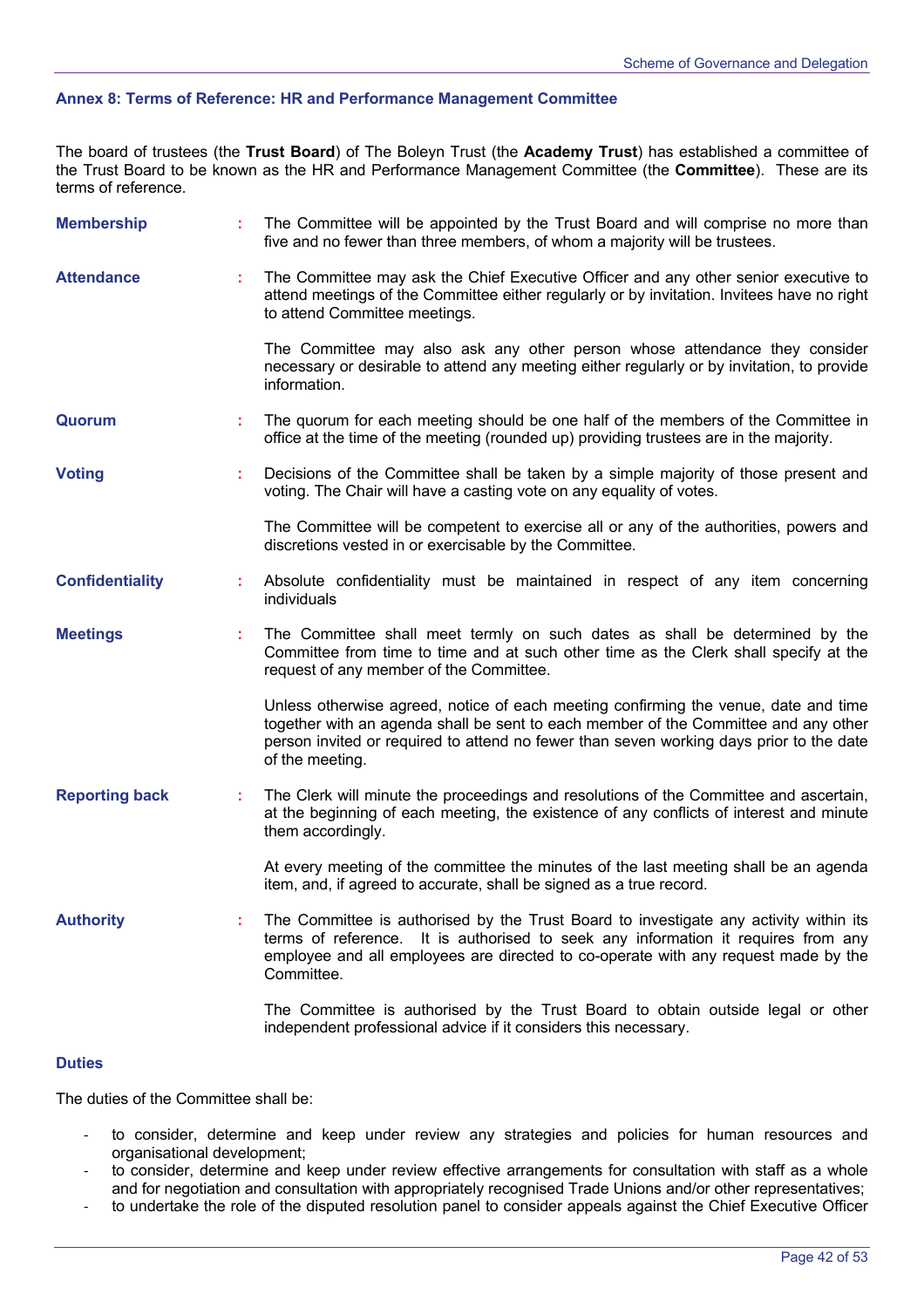or Trust decisions;

- to ensure effective measures are in place to promote equality and diversity in employment;
- to consider the details of restructuring programs following any necessary approvals in principle by the Trust Board;
- to develop strategy and policy in all matters relating to the recruitment, reward, retention, motivation and development of the Trust's staff; and
- to review, on a regular basis, its own performance, constitution and terms of reference to ensure it is operating at maximum effectiveness.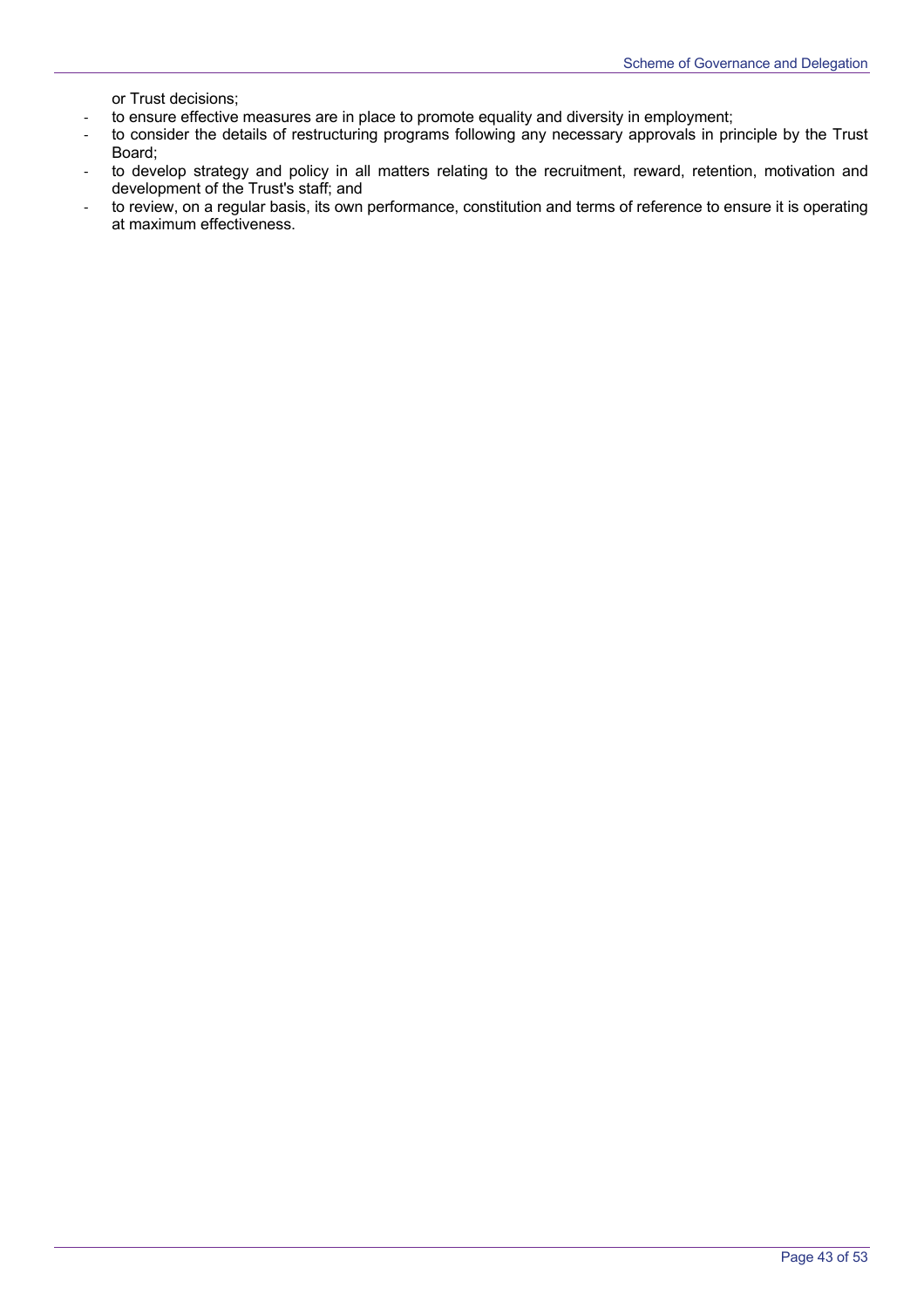# **Local Governing Board Delegation**

# 1. Introduction

Thank you for agreeing to play a valuable role as a member of a Boleyn Trust School's Local Governing Body.

The Boleyn Trust is a charitable voluntary organisation which relies on the crucial input of a considerable number of volunteers, supported by an experienced team of staff.

This constitution and terms of delegation for your Local Governing Body has been agreed by the Trustees of the Boleyn Trust.

## 2. Remit

The role of a Local Governing Body is an important one. It is to provide focused governance for the School at a local level and it is the intention of the Trust Board to ensure that the responsibility to govern the School is vested in those closest to the impact of decision-making. The Local Governing Body monitors the School's key performance indicators and acts as a critical friend to the Headteacher and the School's senior leadership team, providing challenge where appropriate.

Local Governing Bodies carry out their functions in relation to their respective School on behalf of the Trust Board and in accordance with policies determined by the Trust Board. The act of delegation from the Trust Board to the Local Governing Body's is a delegation of powers and duties, and not a delegation or shedding of responsibilities.

#### 3. Intervention

The Local Governing Body will work closely with the Executive Team and shall promptly implement any advice or recommendations made by the Executive Team in respect of standards and performance, particularly where areas of weakness have been identified (either internally within the Trust or by Ofsted).

The Trust Board reserves the right to review or remove any power or responsibility conferred on the Local Governing Body under this constitution and terms of reference in circumstances where serious concerns in the running of the School are identified, including where:

- there are concerns about financial matters:
- there is insufficient progress being made against educational targets (including where intervention by the Secretary of State is being considered or carried out);
- there has been a breakdown in the way the School is managed or governed; or
- the safety of pupils or staff is threatened, including a breakdown of discipline.

Where necessary, the Trust Board will put in place for an appropriate period an intervention board whose responsibility it will be to address the areas of weakness.

# 4. Composition of Local Governing Bodies

Each Local Governing Body comprises a maximum of twelve members (which we refer to as **Local Governors**), including:

- the Chief Executive Officer Ex-officio
- the Headteacher of the School:
- two elected parents or guardians of a pupil at the School, elected by parents of the School (**Parent Local Governors**);
- one employee of the School (**Staff Local Governor**);
- seven members appointed by the Trust Board on the recommendation of the Local Governing Board;

Each Local Governing Body shall have a Chair and a Vice-Chair.

The length of service of all Staff and Parent Local Governors shall be four years. The length of service of all members appointed by the Trust shall be four years. Subject to remaining eligible to be a Local Governor, any Local Governor may be reappointed or re-elected at the end of his or her term.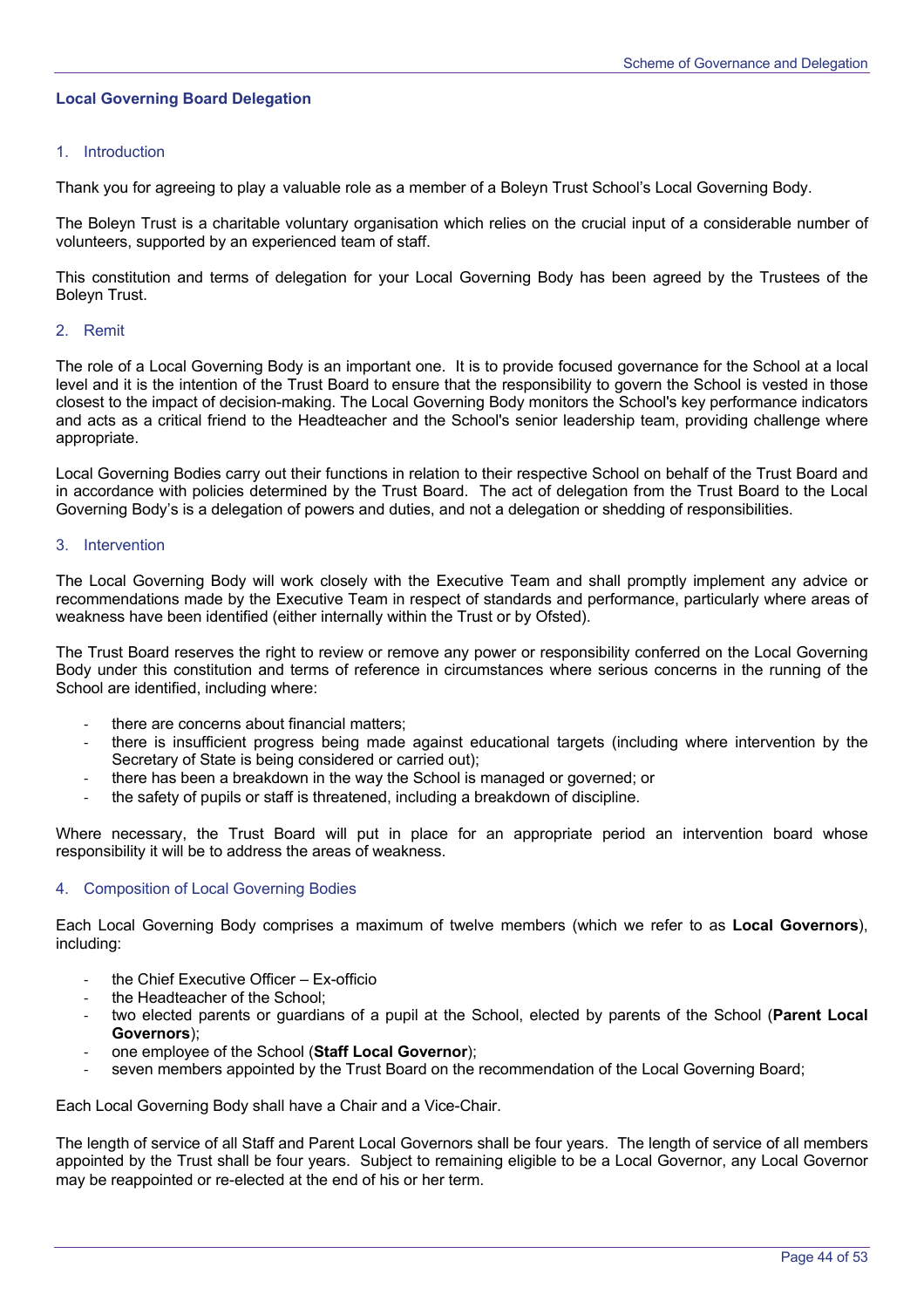Every person wishing to become a Local Governor will be required to sign a declaration of acceptance and of willingness to act as a Local Governor, in the form set out in **Annex 1** or as prescribed by the Trust Board from time to time, and shall make disclosures for the purposes of a criminal records check by the Disclosure and Barring Service.

## 5. Commitment of Local Governors

Local Governors are asked to:

- prepare for and make an active contribution at meetings of the Local Governing Body;
- champion the School in the local community;
- familiarise themselves with the School's policies;
- visit the School both during school hours (with prior arrangement with the Headteacher) and for evening events to get to know the School and to be visible to the School community; and attend training sessions for Local Governors, where possible.

## 6. Stakeholder voices

Local Governing Bodies are expected to have regard to the voices of their various stakeholders (especially pupils, parents and staff) and to put in place arrangements to receive feedback and to respond appropriately. This includes engaging stakeholders through defined governance arrangements (including elected parent and staff governors on the Local Governing Bodies) and more broadly.

Accessing and responding to pupils' collective concerns is an important part of the operations and governance of Boleyn Trust Schools. All schools have active Pupil Councils with representatives from each year group. Each Local Governing Body is expected to give due regard to issues that are raised through the Pupil Council and the management actions taken in response to the issues.

#### 7. Appointment and responsibilities of Local Governors

#### a) Chair

The Chair is elected by the Local Governors. The term of office of the Chair is two years, but the Chair is eligible for reappointment at the end of that term.

The Trust Board are entitled to remove the Chair from office at any time, although this would not necessarily affect the individual's position as a Local Governor.

The Chair and Vice-Chair will ordinarily meet with the Headteacher of the School and the Clerk before the start of the academic year to plan the work of the Local Governing Body for the year.

The responsibilities of the Chair include the following:

- to chair meetings of the Local Governing Body;
- to set the agenda for meetings with the Headteacher and Vice-Chair:
- to report to the Trust Board in writing following any Local Governing Body meeting, if requested;
- to give an oral summary of the Local Governing Body's deliberations, if requested, at meetings of the Trust Board; and
- to provide a direct link between the Local Governing Body and the Trust Board.

In the event of a need to make genuinely urgent decisions between meetings on matters falling within the remit of the Local Governing Body, the Chair of the Local Governing Body (or the Vice-Chair of the Local Governing Body in his or her absence) in consultation with the Chief Executive Officer or his nominated deputy, shall take appropriate action on behalf of the Local Governing Body. The decisions taken and the reasons for urgency shall be explained fully at the next meeting of the Local Governing Body.

## b) Vice-Chair

The Vice-Chair is elected by the Local Governors. The term of office of the Vice-Chair is two years, but the Vice-Chair is eligible for reappointment at the end of that term.

The Trust Board is entitled to remove the Vice-Chair from office at any time, although this would not necessarily affect the individual's position as a Local Governor.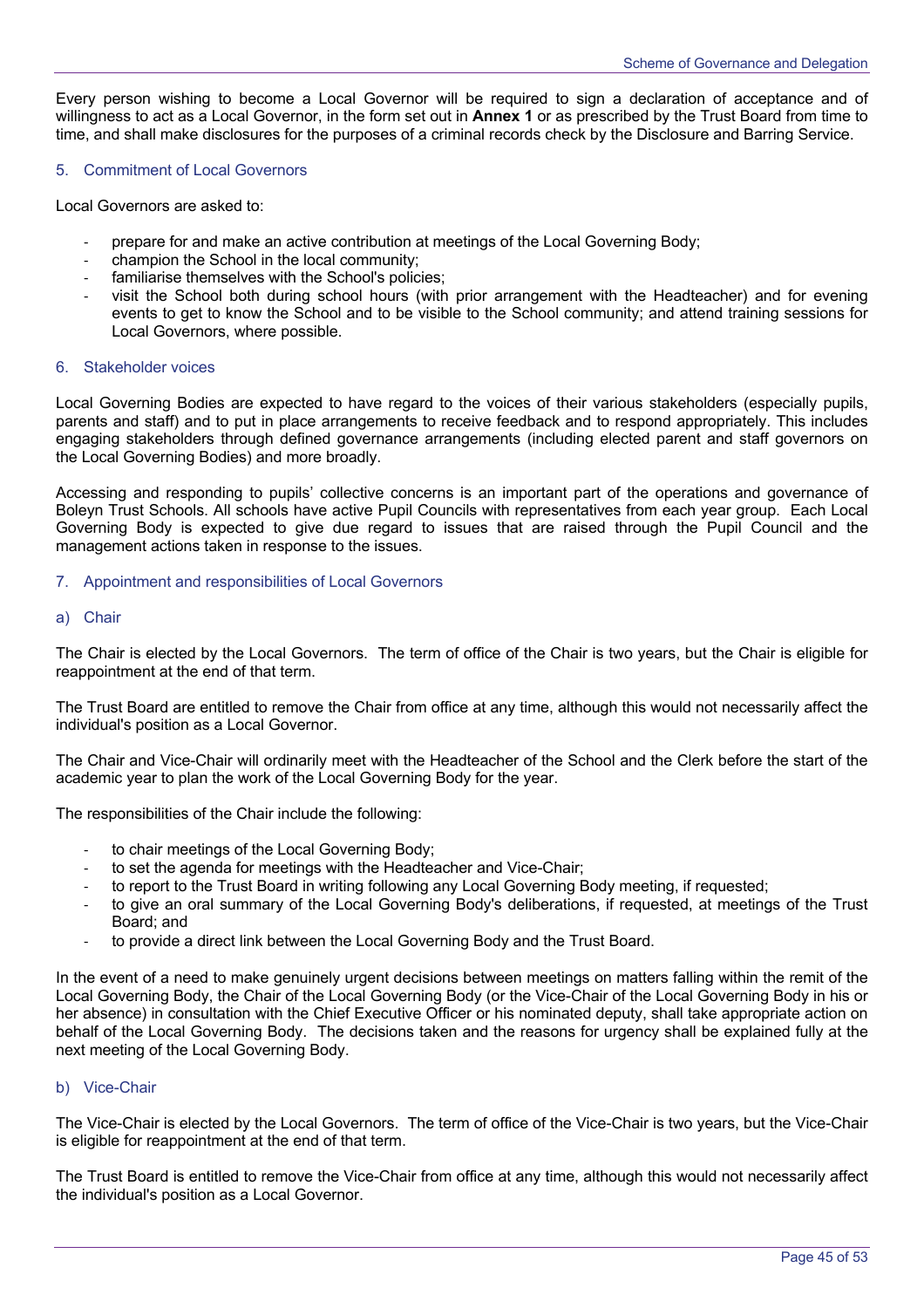The responsibilities of the Vice-Chair include the following:

- to deputise for the Chair in his or her absence;
- to set the agenda for meetings of the Local Governing Body with the Chair, if requested; and
- to provide a link between the Local Governing Body and the Trust Board. In the absence of both the Chair and the Vice-Chair at a meeting, the Local Governing Body will elect a temporary chair from among their number.

## c) Staff Local Governors

The staff member of the Local Governing Body shall be elected by the staff at the relevant School.

# d) Elected Parent Local Governors

Parent Local Governors for each Local Governing Body shall be elected in accordance with the process set out below:

- When a vacancy arises, the Local Governing Body will write to all parents of pupils at the School seeking nominees for the vacancy. Nominees will be asked to provide a short statement about why they are interested in being a Parent Local Governor and their background and experience that makes them suitable for the role;
- If the number of nominees equals or is less than the number of vacancies on the Local Governing Body, the Local Governing Body can choose to appoint all (or any) of those nominated; and
- If there are more nominees than places available, the Local Governing Body will write to all parents of pupils at the School asking them to vote for their preferred candidate.

A Parent Local Governor should be a parent or carer of a registered pupil at the relevant School or where this is not reasonably practical, a person who is the parent of a child of compulsory school age.

#### e) Other responsibilities

Each Local Governing Body shall appoint from among its members' individuals with specific responsibilities which shall include:

- a Local Governor with responsibility for special educational needs and inclusion;
- a Local Governor with responsibility for safeguarding:
- a Local Governor with responsibility for statutory grants (including pupil premium);
- a Local Governor with responsibility for premises and health and safety;
- a Local Governor with responsibility for finance;
- a Local Governor for training.

# f) Clerk to the Local Governing Body

The Local Governing Body in consultation with the Trust Board shall appoint a Clerk to the Local Governing Body who must not be a Local Governor. In the absence of the Clerk, the Local Governing Body shall elect a replacement for the meeting (who may be a Local Governor).

The responsibilities / functions of the Clerk to the Local Governing Body are as follows:

- convene meetings of the Local Governing Body including sending notices and papers of meetings;
- attend meetings of the Local Governing Body and ensure minutes are produced;
- maintain a register of members of the Local Governing Body including their terms of office and report any vacancies to the Local Governing Body;
- maintain a register of business interests of Local Governing Body members;
- maintain a register of Local Governors' attendance at meetings and report on non-attendance to the Local Governing Body;
- report to the Local Governing Body as required on the discharge of the Clerk's functions; and
- perform such other functions as shall be determined by the Local Governing Body from time to time.

# g) Ceasing to be a Local Governor

A Local Governor's term of office will be terminated if: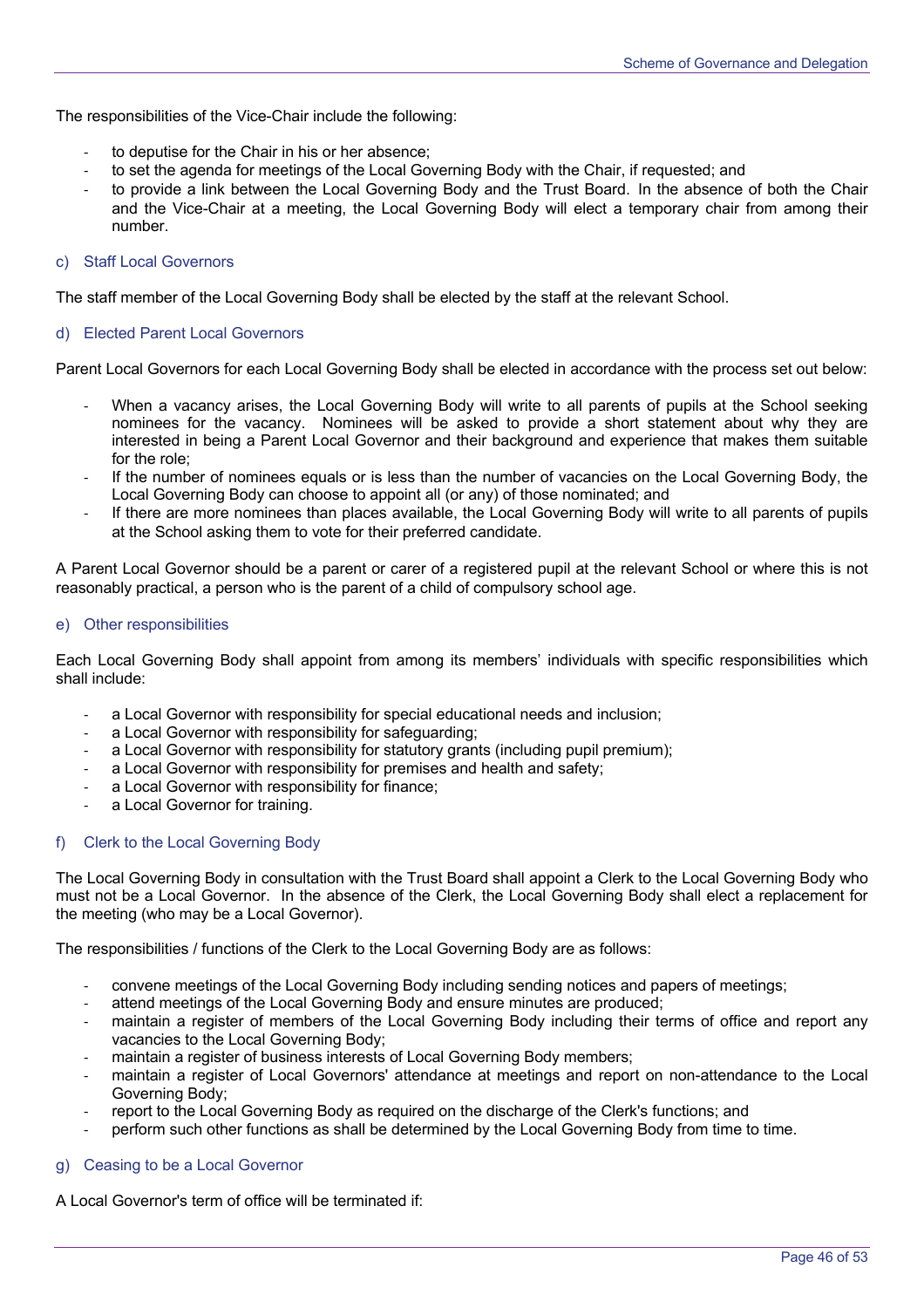- any event or circumstance occurs which would disqualify him or her from the office of Trustee under the Articles were he or she to hold such office;
- he or she has, without the consent of the Local Governing Body, failed to attend Local Governing Body meetings for a continuous period of six months, beginning with the date of the first such meeting he or she failed to attend and the Chair and the Vice Chair agree that the term of office should be terminated;
- he or she resigns from office by notice to the Trust;
- he or she is removed from office by the Trust Board.

# 8. Convening meetings of the Local Governing Body

Meetings of the Local Governing Body will be held at least once per term.

The Clerk to the Local Governing Body shall give written notice of each meeting and circulate an agenda and any reports or other papers to be considered at the meeting at least seven clear days in advance of each meeting. However, where the Chair determines there are matters demanding urgent consideration, it shall be sufficient if the written notice of the meeting states that fact and the notice, copy of the agenda and other papers are given within such shorter period as the Chair directs.

The Local Governors may invite persons who are not Local Governors (such as a member of a committee, any employee, any pupil, any professional adviser and any experts of any kind) to attend the whole or part of any meeting for purposes connected with the meeting.

The convening of a meeting and the proceedings conducted at meetings shall not be invalidated because of any individual not having received written notice of the meeting or a copy of the agenda.

# 9. Voting at meetings of the Local Governing Body

The quorum for meetings of the Local Governing Body and for any vote on a matter at such meetings is one half of the total number of Local Governors in office at that time (rounded up to the nearest whole number).

A meeting shall be terminated if the number of Local Governors present ceases to constitute a quorum. Where a meeting is not held, or is terminated before all the matters specified as items of business on the agenda for the meeting have been disposed of, a further meeting shall be convened by the Clerk as soon as is reasonably practicable, but in any event within seven days of the date on which the meeting was originally to be held or was so terminated.

Any Local Governor shall be able to participate in, and be counted as present at for the purposes of the quorum, meetings by telephone or video conference provided that:

- he has given notice of his intention to do so detailing the telephone number on which he can be reached and/or appropriate details of the video conference suite from which he shall be taking part at the time of the meeting at least 48 hours before the meeting;
- the Local Governing Body has access to the appropriate equipment; and
- provided that, if after all reasonable efforts, it does not prove possible for that Local Governor to participate by telephone or video conference, the meeting may still proceed with its business provided it is otherwise quorate.

Every question to be decided upon at a meeting of the Local Governing Body shall be determined by most the votes of Local Governors present and voting on the question. Votes tendered by proxy shall not be counted.

Where there is an equal division of votes, the Chair has a casting vote.

# 10. Personal interests of Local Governors

Local Governors shall complete a register of their business interests, which shall be reviewed annually.

Any Local Governor who has any duty or personal interest that conflicts or may conflict with his or her duties as a Local Governor shall:

- disclose that fact to the Local Governing Body as soon as he or she becomes aware of it. A Local Governor must absent himself or herself from any discussions of the Local Governing Body in which it is possible that a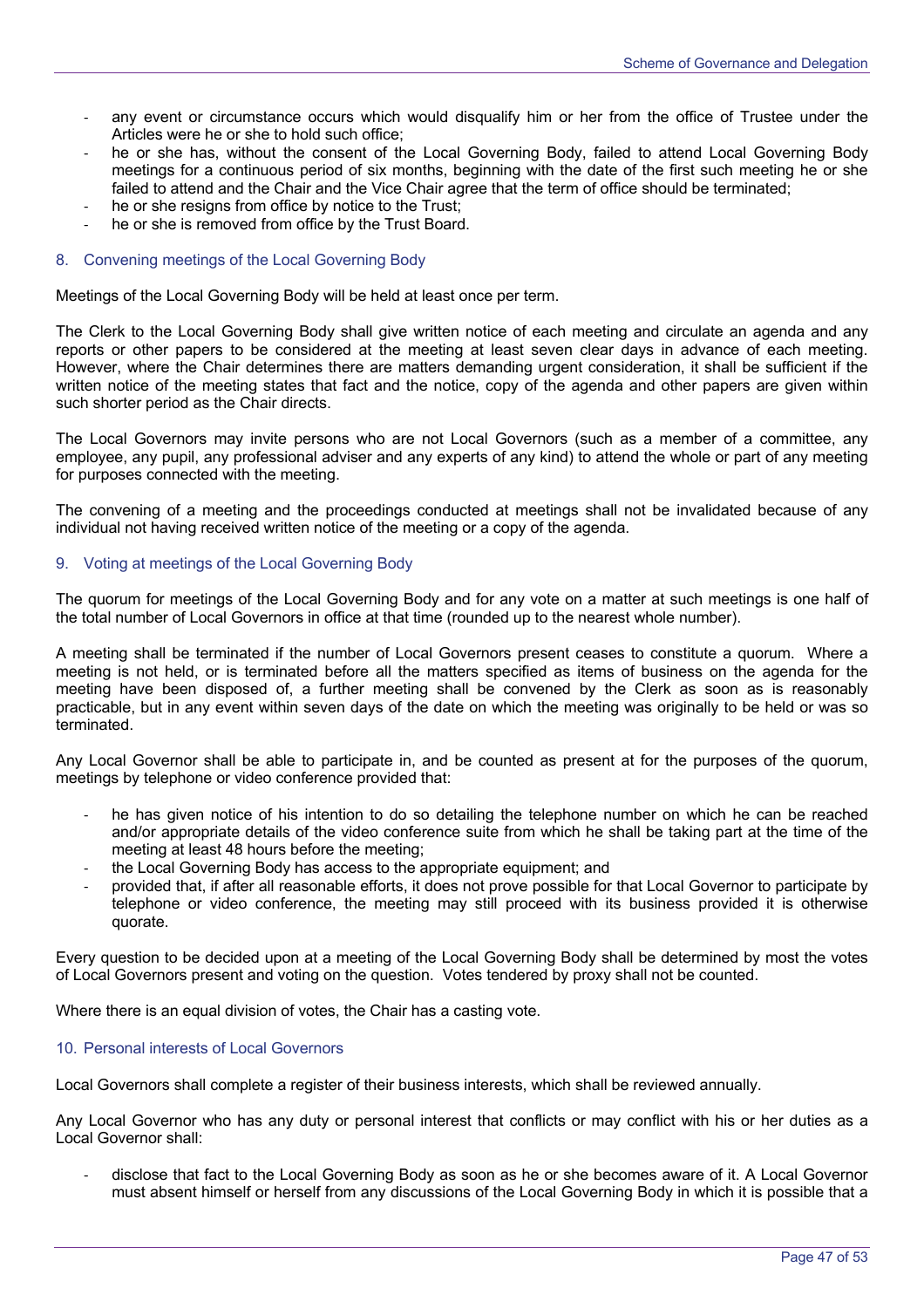conflict will arise between his or her duty to act solely in the interests of the School and such duty or personal interest;

- withdraw from any meeting for that item unless expressly invited to remain to provide information;
- not be counted in the quorum for that part of any meeting; and withdraw during the vote and have no vote on the matter.

## 11. Committees of the Local Governing Body

The Local Governing Body may establish committees to carry out certain functions of the Local Governing Body. The Local Governing Body must determine the constitution, membership and terms of reference of any committee it decides to establish and review them annually.

The establishment of any new committees other than temporary, ad hoc committees required to deal with specific issues, must be agreed in advance with the Trust Board.

#### 12. Minutes

Attendance at each Local Governing Body meeting, issues discussed and recommendations for decisions shall be recorded and the minutes signed by the Chair at the next meeting of the Local Governing Body. The written record (once approved by the Chair of the relevant Local Governing Body meeting) shall be forwarded by the Clerk to the Local Governing Body to the Clerk to the Trust Board as soon as is reasonably practicable.

#### 13. Delegation to the Local Governing Body

The Local Governing Body shall have the roles set out in this section and any other role that the Trust Board agree shall be carried out by the Local Governing Body and that is communicated in writing to the Chair of the Local Governing Body.

#### **a)** General

The governance of the School is delegated to the Local Governing Body who may exercise the powers of the Trust in so far as they relate to the School, subject to:

- any restrictions in the Companies Act which requires a decision of the Members or the Trust Board;
- the Articles:
- Policies and Procedures set by the Trust Board:
- a specific decision of the Trust Board;
- paragraphs b) to d) below; and
- the reserved matters as set out in Appendix 2.

The Trust Board and the Local Governing Body acknowledge that they each play a crucial role in the governance of the School and commit to working together in the best interests of the Trust and the Schools. They also acknowledge that the duties and responsibilities in relation to the operation of the Trust sit with the Trust Board and as such the Trust Board is entitled:

- to overrule a decision of the Local Governing Body; and/ or
- to remove delegated powers from any Local Governing Body if (in their reasonable opinion) they consider it to be in the best interests of the School or the wider Trust.

# **b)** Decision Making

The relationship between the Trust Board and the Local Governing Body is underpinned by the principles that there should be no duplication of governance and governance should be as close to the point of impact of decision-making as possible. All decisions taken under delegated authority must be reported to the next available Trust Board meeting. This should routinely be done by way of a minute of the decision or of the meeting at which the decision was taken.

#### **c)** Financial matters

The Local Governing Body shall assess the annual budget for the subsequent financial year prepared by the School's Headteacher and senior leadership team and submit the budget to the Trust Board's Finance Committee for approval in accordance with the timeline specified by the Trust Board.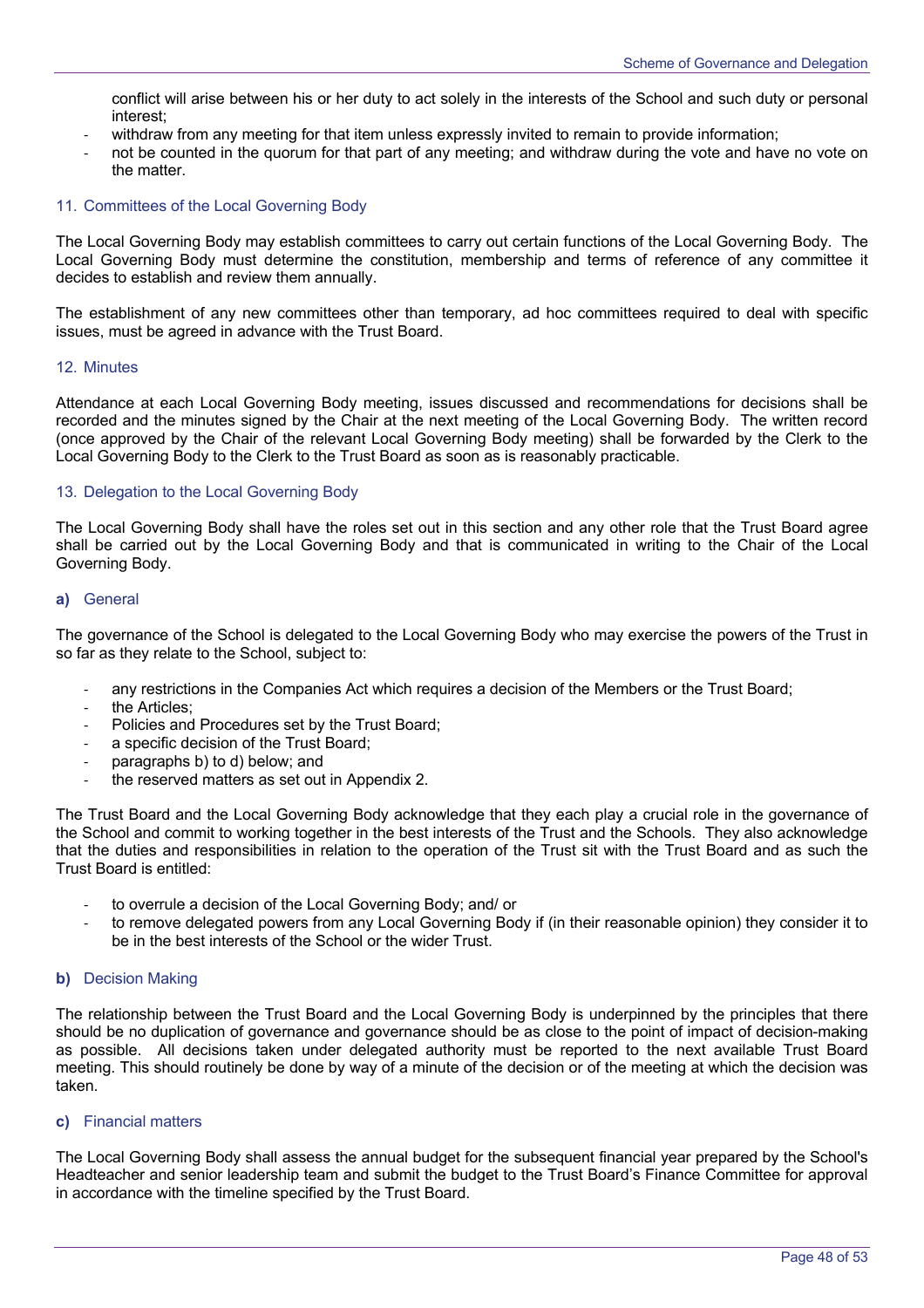Subject to the paragraph below, the Local Governing Body shall have the power to expend funds of the Trust Board which relate to the School as it considers in the best interests of the School and in accordance with the Finance Manual and the Procurement Policy. The Local Governing Body shall have regard to:

- the Obiects of the Trust and the restrictions attached to any grant funding;
- the School's developmental priorities as set out in the School Development Plan; and
- financial sustainability.

In line with their duties and responsibilities as trustees and directors, the Trustees shall be entitled to determine that a proportion of the budget in respect of the School be held centrally for the following reasons:

- to be allocated to the provision of central services received by the School;
- in pursuance of the School Trust's reserve policy; and/ or
- as otherwise may be determined by the Trustees acting reasonably and in the best interests of the Trust.

# **d)** Contractual authority

The Headteacher is authorised to enter into a contract on behalf of the Trust in so far as it relates to the School provided that:

- the contract does not exceed the value specified in the Finance Manual from time to time;
- the contract has been procured in compliance with the Trust's procurement policy and in accordance with the Academies Financial Handbook;
- consideration is given as to whether the contract constitutes a 'related party transaction'; and
- the contract does not relate to the following services: HR; payroll; accountancy; audit; education inspection; leadership and CPD; energy supplier and energy management; financial management systems; management information systems; ICT systems and ICT hardware supplier contracts; Telecommunication systems; stationery and consumables supplier contracts; catering contracts; cleaning contracts; facilities management; capital works; and health and safety management systems.

#### unless:

- a) in the case of leadership and CPD support, it complements rather than duplicates the Trust offer or, in any other service area, the Chief Executive Officer has been consulted; or
- b) the contract is of a low value and short term (in the view of the Local Governing Body acting reasonably).

# 14. Key functions of the Local Governing Body

The Local Governing Body is asked to carry out the following functions:

#### a) Governance

- To champion the Boleyn Trust vision and values in the School and to ensure the wellbeing of the pupils;
- To determine the educational character, mission and ethos of the School reflecting the wider character, mission and ethos of the Trust;
- To ensure that the school has a medium to long-term vision for its future, that is consistent with the Trust's vision, and a robust strategy for achieving it;
- To appoint (and remove) from its number, the Chair, Vice-Chair and Local Governors with specific responsibilities for special educational needs and inclusion, safeguarding, statutory grants (including pupil premium), health and safety and financial matters;
- To review and amend the policies of the School (in line with any Trust prescribed policy);
- To implement a means whereby the School can receive and react to pupil, parental and staff feedback; and
- To establish and maintaining a relationship with the members of the local community.

## b) Finance and contracts

- To appoint a Local Governor responsible for Finance;
- To approve the annual budget for the School for submission to the Finance, Audit and Risk Management Committee;
- To monitor the School's delegated budget and ensure that any variances are reported to the Trust Board's Finance Committee for approval;
- To monitor income, expenditure and cash flow of the School;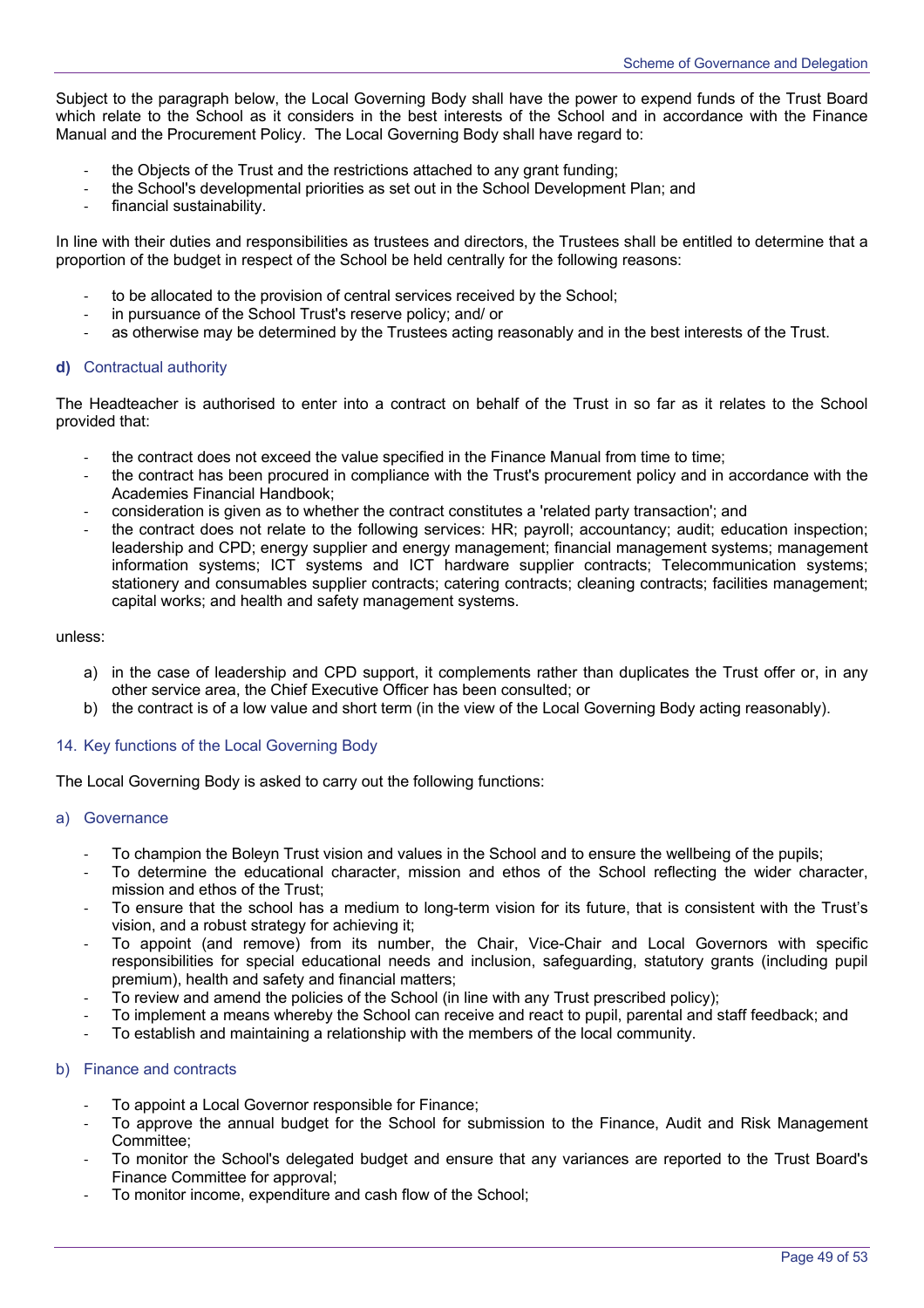- To ensure proper financial controls are in place at the School;
- To maintain a register of Local Governing Body members' business interests;
- To ensure provision of free school meals to those pupils meeting the criteria;
- To enter contracts up to the limits of delegation and within an agreed budget; and
- To support the Trust Board in its monitoring and evaluation of the delivery of any central services/functions provided/procured by the School Trust.

# c) Curriculum and standards

- To approve the curriculum proposed by the Headteacher (to the extent that it is consistent with the Trust-wide policy);
- To ensure effective processes are in place for monitoring the quality assurance of teaching and learning, the curriculum, inclusion and the sharing of good practice across the School;
- To monitor the KPI figures reported from the Headteacher relating to standards; and
- To develop, monitor and approve the School Development Plan in tandem with the Self-Evaluation Form.

# d) SEN

- To appoint a Local Governor responsible for SEN and inclusion;
- To review and maintain the School's SEN policy; and
- To provide oversight of the implementation of the policy within the School and compliance with the Disability Discrimination Act requirements.

# e) Safeguarding

- To appoint a designated governor for safeguarding;
- To review and maintain a safeguarding and child protection policy for the School (consistent with the Trustwide policy); and
- To ensure the completion of the single central record.

# f) Behaviour

- To review and maintain a behaviour policy for the School; and
- To convene a committee to review the exclusion of a pupil by the Headteacher.

#### g) Admissions

- To undertake consultation, publish admissions and determine arrangements as required in accordance with the School Admissions and Appeals Codes;
- To decide for determining admissions; and
- To ensure effective arrangements are in place for pupil recruitment.

#### h) Pupil related matters

- To review attendance and pupil absences (as part of the KPI report);
- To appoint a Local Governor responsible for statutory grants including pupil premium;
- To monitor the impact of the pupil premium in the School;
- To monitor the impact of other ring fenced grants such as the Sports Premium;
- To follow the Trust's complaints procedure
- To hear complaints at the relevant stage;
- To ensure effective arrangements are in place for pupil support and representation at the School; and
- To support the Trust and the Headteacher in the extended school provision in the School.

# i) Staffing

- To participate in the process to recruit either a Headteacher or Deputy Headteacher as requested by the Boleyn Trust Chief Executive Officer;
- To support the Headteacher in the development and review (from time to time) of an appropriate staffing structure for the School and for the appointment of School staff to ensure that the School is fully staffed in accordance with that structure;
- To ensure that there is effective communication between the Headteacher and the Trust Board;
- To ensure that the Trust's policies on all HR matters are implemented in the School;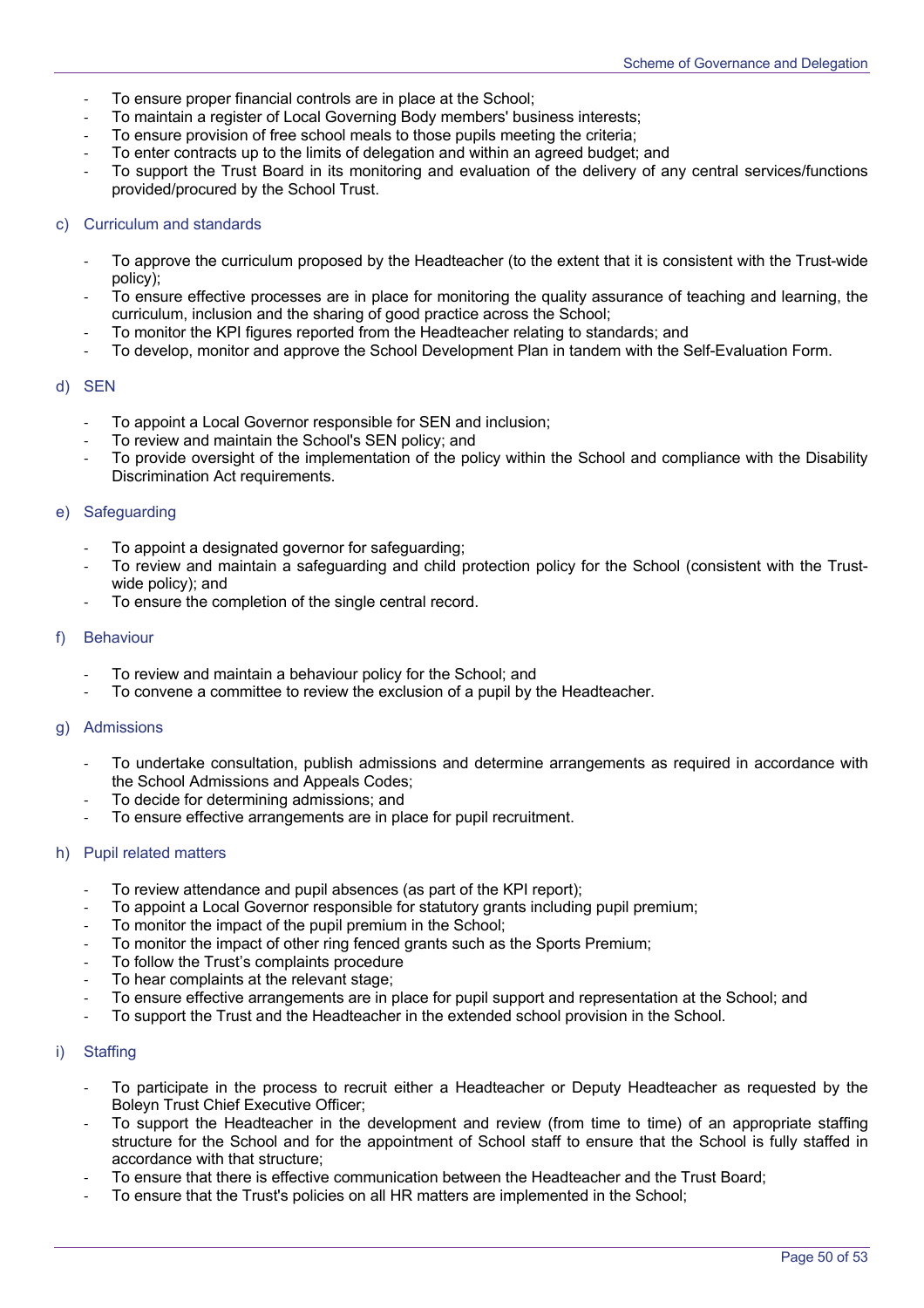- To monitor the implementation of the Trust's policies at the School for HR matters including the appointment, induction and performance management of staff, pay review process and procedures for dealing with disciplinary matters, grievances and dismissal.
- j) Information management and communication
	- To ensure the effective implementation of the data protection policies and procedures in the School;
	- To ensure systems are in place in line with the Trust's strategy at the School for effective communication with pupil, parents or carers, staff and the wider community including the support of a local parent teacher association (if established).
- k) Health, safety, risk and estates
	- To appoint a Local Governor responsible for health and safety;
	- To review the risk register of the School and prepare a Risk report for the Trust Board;
	- To adopt a health and safety policy for the School (in line with the Trust-wide policy);
	- To review the implementation of the above policy and ensure that appropriate risk assessments are being carried out in the School; and
	- To conduct site inspections to review any health and safety issues and the security of premises and equipment

#### 15. Alterations

This constitution and these terms of reference may be altered by a majority resolution of the Trust Board.

#### 16. Circulation list

This constitution and these terms of reference shall be circulated to the Trust Board, all Local Governors, the Clerk to the Local Governing Body, and others at the discretion of the Chair of the Trust Board or the Chair of a Local Governing Body. This constitution and these terms of reference were approved and adopted by a resolution of the Trust Board.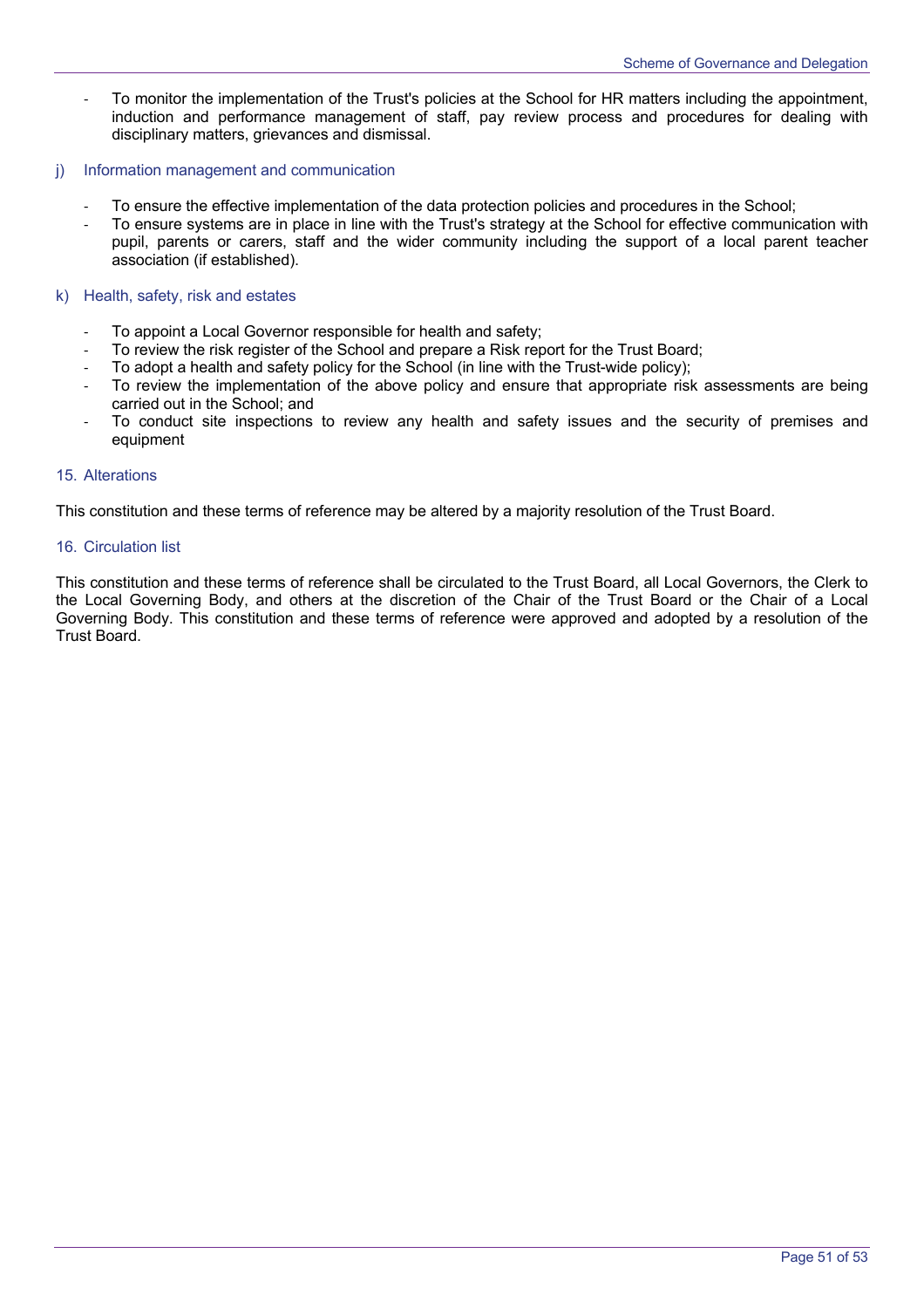# **Annex 1: Local Governor declaration and Business Interest**

The Trustees The Boleyn Trust Tollgate Primary School London E13 8SA

[date]

Dear Sirs,

## **The Boleyn Trust (Academy Trust) – appointment as a Local Governor**

I confirm that I wish to be a Local Governor in respect of **[name of school]** in accordance with the Terms of Reference for Local Governing Bodies prescribed by the Trustees of the Academy Trust from time to time.

I confirm that I am not disqualified from becoming a Local Governor by reason of any provision in the Terms of Reference for Local Governing Bodies (and by extension the Articles of Association of the School Trust).

I also confirm that I understand that I must disclose any personal interest I may have in any matter to be discussed at a meeting of the Local Governors in accordance with paragraph 8 of the Constitution and Terms of Reference for Local Governing Bodies (or as prescribed by the Trustees of the School Trust from time to time).

Yours faithfully,

| Signed: | . |
|---------|---|
| Name:   | . |
| Date:   |   |